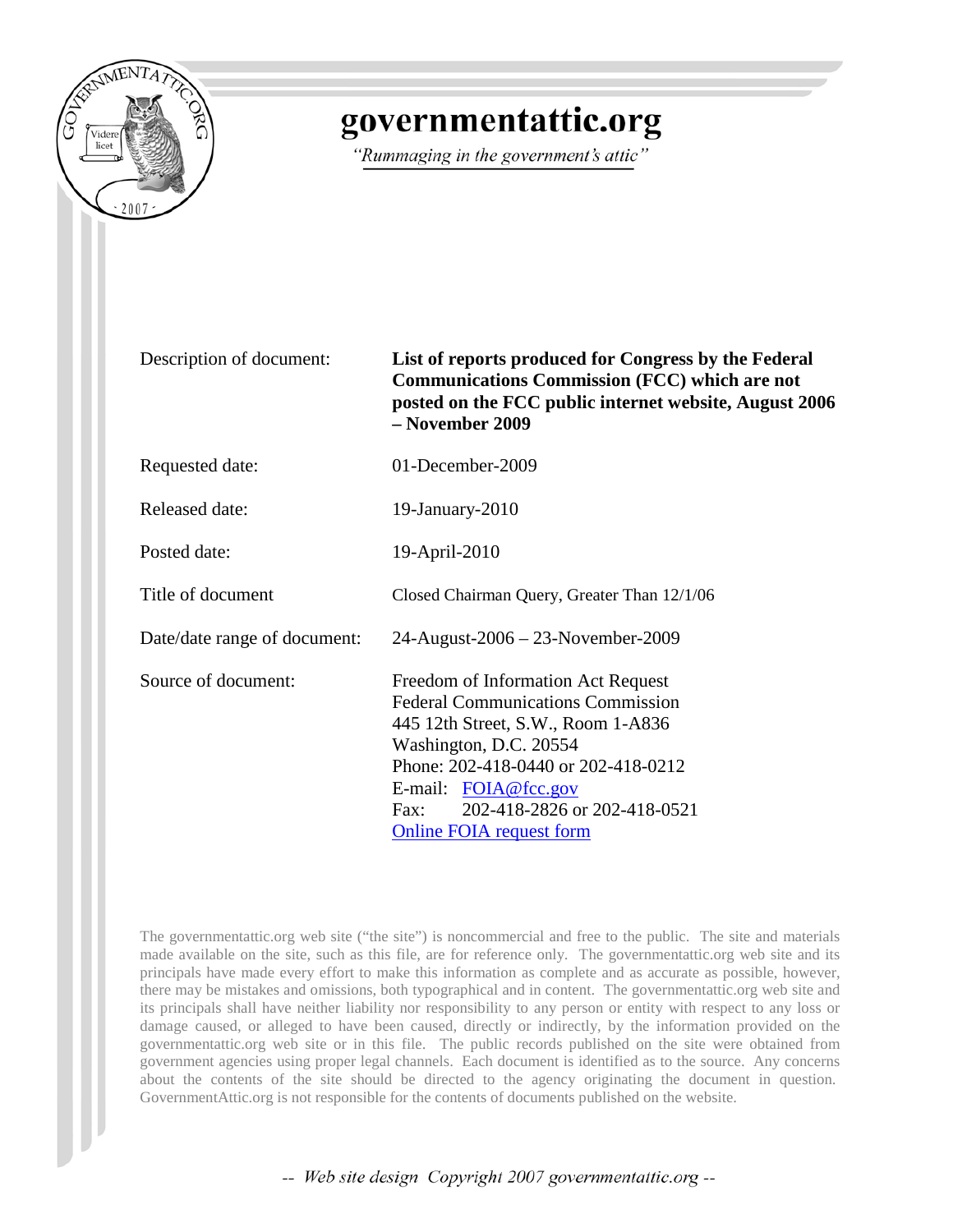

Federal Communications Commission Washington, D.C. 20554

January 19,2010

Re: *FOIA Control No: 2010-118* 

This letter responds to your Freedom of Information Act ("FOIA") request of December 1,2009. You requested "a copy of each report produced for Congress by the FCC during the past (3) years, and which are not posted on the FCC public internet website."

In response to your request, I am enclosing a CD-ROM containing the responsive correspondence our Office has in our agency records. The cost for producing the documents is minimal, and thus there will be no charge to you.

If you have any questions about the processing of your FOIA request, please contact Ms. Diane Atkinson of my office, at 202-418-1900.

Sincerely,

Dieu Chaze

**Director** Office of Legislative Affairs

Enclosure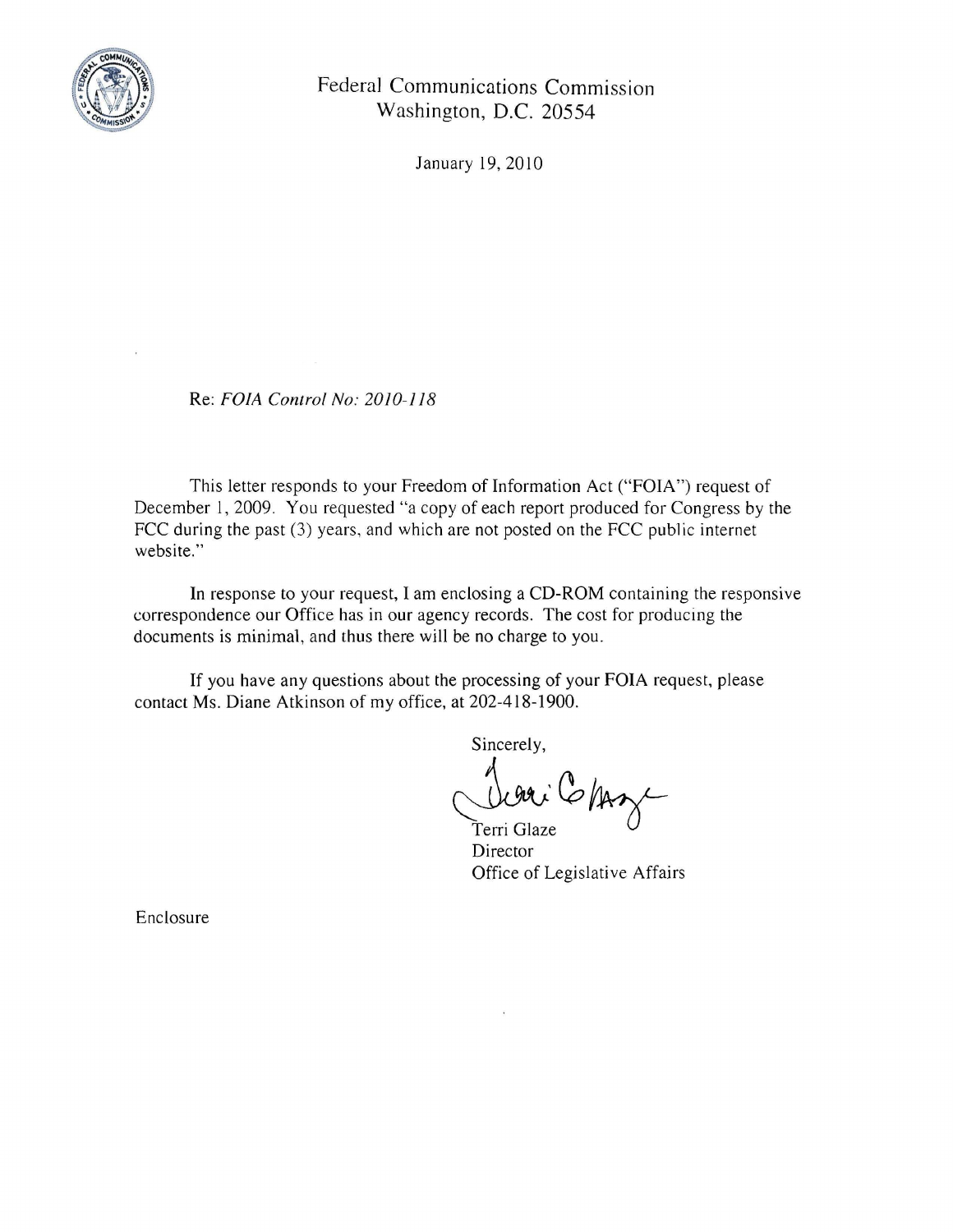## **Closed Chairman Query Greater Than 12/1/06**

| <b>Control</b><br><b>Number</b> | <b>All Signing Officials</b> | <b>Bureau</b> | <b>Date</b><br>Entered | <b>Closed On Subject</b> |                                            | <b>Incoming</b> | <b>Response</b> | Draft        |
|---------------------------------|------------------------------|---------------|------------------------|--------------------------|--------------------------------------------|-----------------|-----------------|--------------|
| 0601910                         | Barton, Joe (R - TX)         | <b>EB</b>     | 8/24/06                | 1/4/07                   | <b>Report to Congress</b>                  | <b>Incoming</b> | Response        | <b>Draft</b> |
| 0601910                         | Barton, Joe (R - TX)         |               |                        |                          | TCPA - Unsolicited Calls /<br>Faxes        |                 |                 |              |
| 0601910                         | Dingell, John D (D - MI)     |               |                        |                          | <b>Report to Congress</b>                  |                 |                 |              |
| 0601910                         | Dingell, John D (D - MI)     |               |                        |                          | <b>TCPA - Unsolicited Calls /</b><br>Faxes |                 |                 |              |
| 0601910                         | Inouye, Daniel K (D - HI)    |               |                        |                          | <b>Report to Congress</b>                  |                 |                 |              |
| 0601910                         | Inouye, Daniel K (D - HI)    |               |                        |                          | <b>TCPA - Unsolicited Calls /</b><br>Faxes |                 |                 |              |
| 0601910                         | Markey, Edward J (D - MA)    |               |                        |                          | <b>Report to Congress</b>                  |                 |                 |              |
| 0601910                         | Markey, Edward J (D - MA)    |               |                        |                          | TCPA - Unsolicited Calls /<br>Faxes        |                 |                 |              |
| 0601910                         | Stevens, Ted (R - AK)        |               |                        |                          | <b>Report to Congress</b>                  |                 |                 |              |
| 0601910                         | Stevens, Ted (R - AK)        |               |                        |                          | TCPA - Unsolicited Calls /<br>Faxes        |                 |                 |              |
| 0601910                         | Upton, Fred (R - MI)         |               |                        |                          | <b>Report to Congress</b>                  |                 |                 |              |
| 0601910                         | Upton, Fred (R - MI)         |               |                        |                          | TCPA - Unsolicited Calls /<br>Faxes        |                 |                 |              |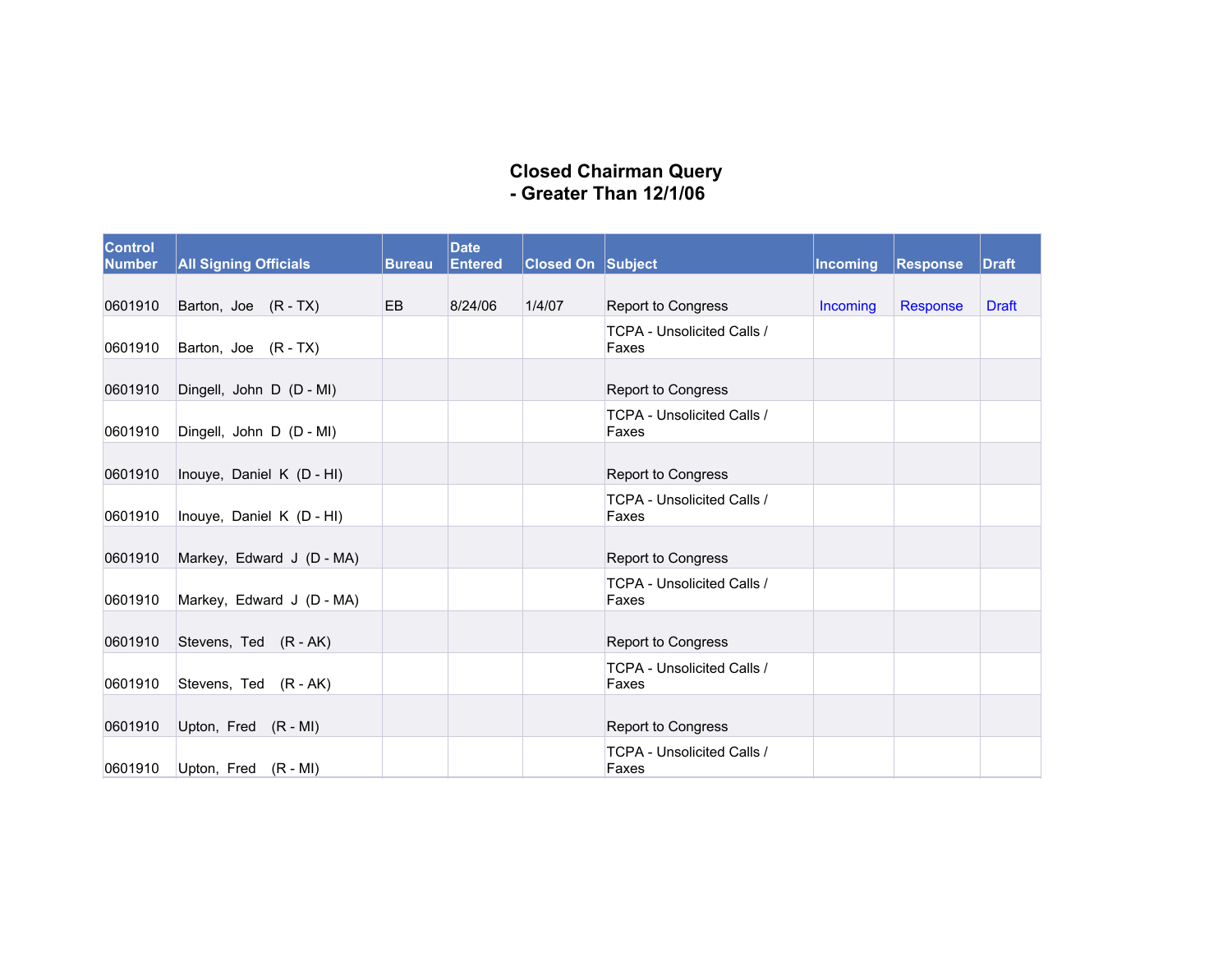| <b>Control</b><br><b>Number</b> | <b>All Signing Officials</b> | <b>Bureau</b> | <b>Date</b><br><b>Entered</b> | <b>Closed On Subject</b> |                                  | Incoming | Response | <b>Draft</b> |
|---------------------------------|------------------------------|---------------|-------------------------------|--------------------------|----------------------------------|----------|----------|--------------|
| 0602796                         | Collins, Susan M (R - ME)    | <b>OMD</b>    | 12/4/06                       | 1/29/07                  | <b>Pricing Flexibility</b>       | Incoming | Response | <b>Draft</b> |
| 0602796                         | Collins, Susan M (R - ME)    |               |                               |                          | Report to Congress               |          |          |              |
| 0602796                         | Davis, Tom (R - VA)          |               |                               |                          | <b>Pricing Flexibility</b>       |          |          |              |
| 0602796                         | Davis, Tom (R - VA)          |               |                               |                          | Report to Congress               |          |          |              |
| 0602796                         | Lieberman, Joseph I (I-CT)   |               |                               |                          | <b>Pricing Flexibility</b>       |          |          |              |
| 0602796                         | Lieberman, Joseph I (I-CT)   |               |                               |                          | Report to Congress               |          |          |              |
| 0602796                         | Waxman, Henry A (D - CA)     |               |                               |                          | <b>Pricing Flexibility</b>       |          |          |              |
| 0602796                         | Waxman, Henry A (D - CA)     |               |                               |                          | Report to Congress               |          |          |              |
| 0700031                         | Barton, Joe (R-TX)           | <b>MB</b>     | 1/4/07                        | 1/4/07                   | <b>Broadcast Ownership Rules</b> | Incoming | Response | <b>Draft</b> |
| 0700031                         | Barton, Joe (R-TX)           |               |                               |                          | Report to Congress               |          |          |              |
| 0700031                         | Dingell, John D (D - MI)     |               |                               |                          | <b>Broadcast Ownership Rules</b> |          |          |              |
| 0700031                         | Dingell, John D (D - MI)     |               |                               |                          | Report to Congress               |          |          |              |
| 0700031                         | Inouye, Daniel K (D - HI)    |               |                               |                          | <b>Broadcast Ownership Rules</b> |          |          |              |
| 0700031                         | Inouye, Daniel K (D - HI)    |               |                               |                          | Report to Congress               |          |          |              |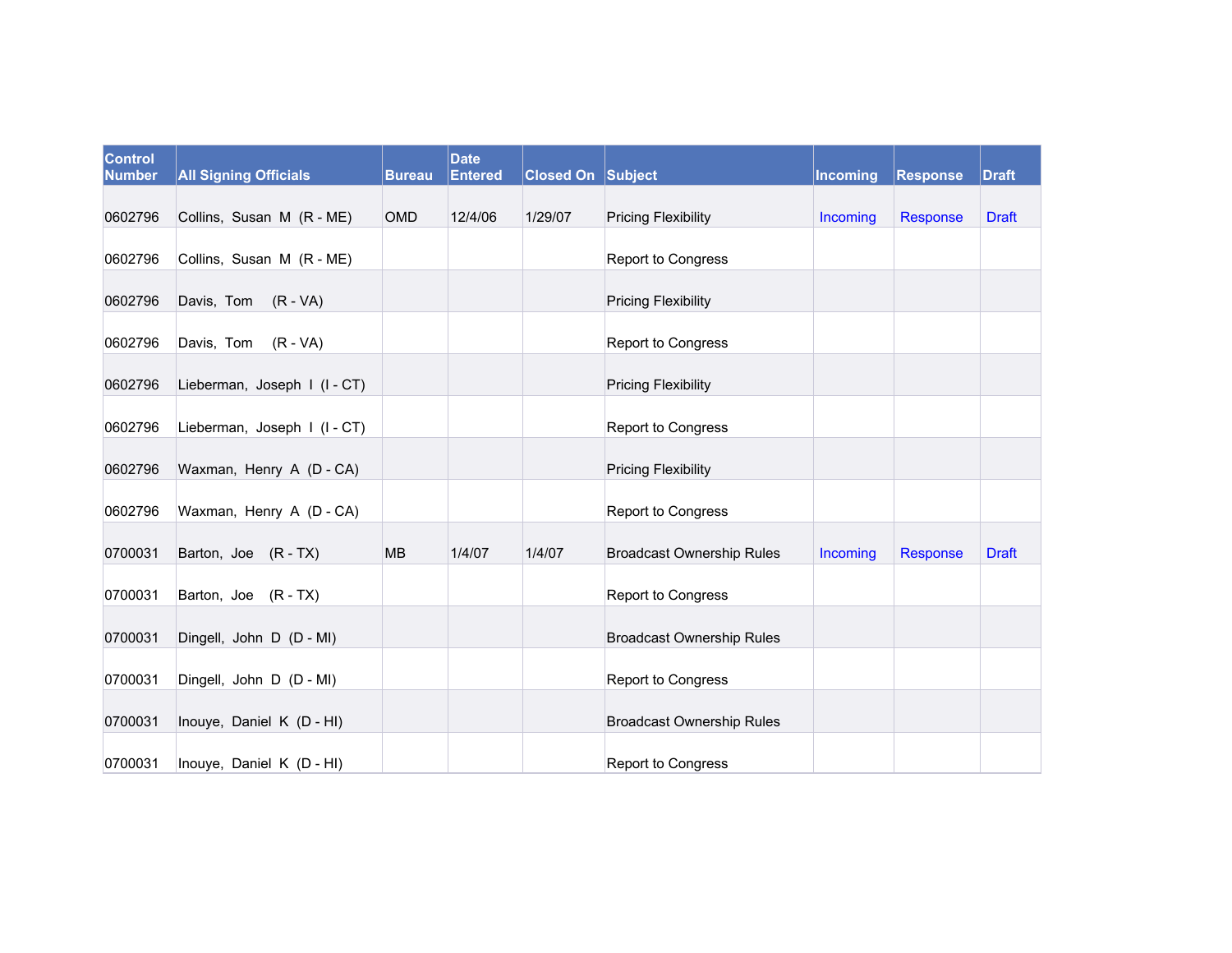| <b>Control</b><br><b>Number</b> | <b>All Signing Officials</b> | <b>Bureau</b> | <b>Date</b><br><b>Entered</b> | <b>Closed On Subject</b> |                                  | <b>Incoming</b> | Response | <b>Draft</b> |
|---------------------------------|------------------------------|---------------|-------------------------------|--------------------------|----------------------------------|-----------------|----------|--------------|
| 0700031                         | Markey, Edward J (D - MA)    |               |                               |                          | <b>Broadcast Ownership Rules</b> |                 |          |              |
| 0700031                         | Markey, Edward J (D - MA)    |               |                               |                          | <b>Report to Congress</b>        |                 |          |              |
| 0700031                         | Stevens, Ted (R - AK)        |               |                               |                          | <b>Broadcast Ownership Rules</b> |                 |          |              |
| 0700031                         | Stevens, Ted (R - AK)        |               |                               |                          | Report to Congress               |                 |          |              |
| 0700031                         | Upton, Fred (R - MI)         |               |                               |                          | <b>Broadcast Ownership Rules</b> |                 |          |              |
| 0700031                         | Upton, Fred (R - MI)         |               |                               |                          | Report to Congress               |                 |          |              |
| 0700145                         | Barton, Joe (R-TX)           | <b>CGB</b>    | 1/29/07                       | 1/29/07                  | Report to Congress               | Incoming        | Response | <b>Draft</b> |
| 0700145                         | Dingell, John D (D - MI)     |               |                               |                          | Report to Congress               |                 |          |              |
| 0700145                         | Inouye, Daniel K (D - HI)    |               |                               |                          | Report to Congress               |                 |          |              |
| 0700145                         | Markey, Edward J (D - MA)    |               |                               |                          | Report to Congress               |                 |          |              |
| 0700145                         | Stevens, Ted (R - AK)        |               |                               |                          | Report to Congress               |                 |          |              |
| 0700145                         | Upton, Fred (R - MI)         |               |                               |                          | Report to Congress               |                 |          |              |
| 0700573                         | Barton, Joe (R-TX)           | <b>OWD</b>    | 3/27/07                       | 3/30/07                  | Regular Report                   | Incoming        | Response | <b>Draft</b> |
| 0700573                         | Brownback, Sam (R-KS)        |               |                               |                          | Regular Report                   |                 |          |              |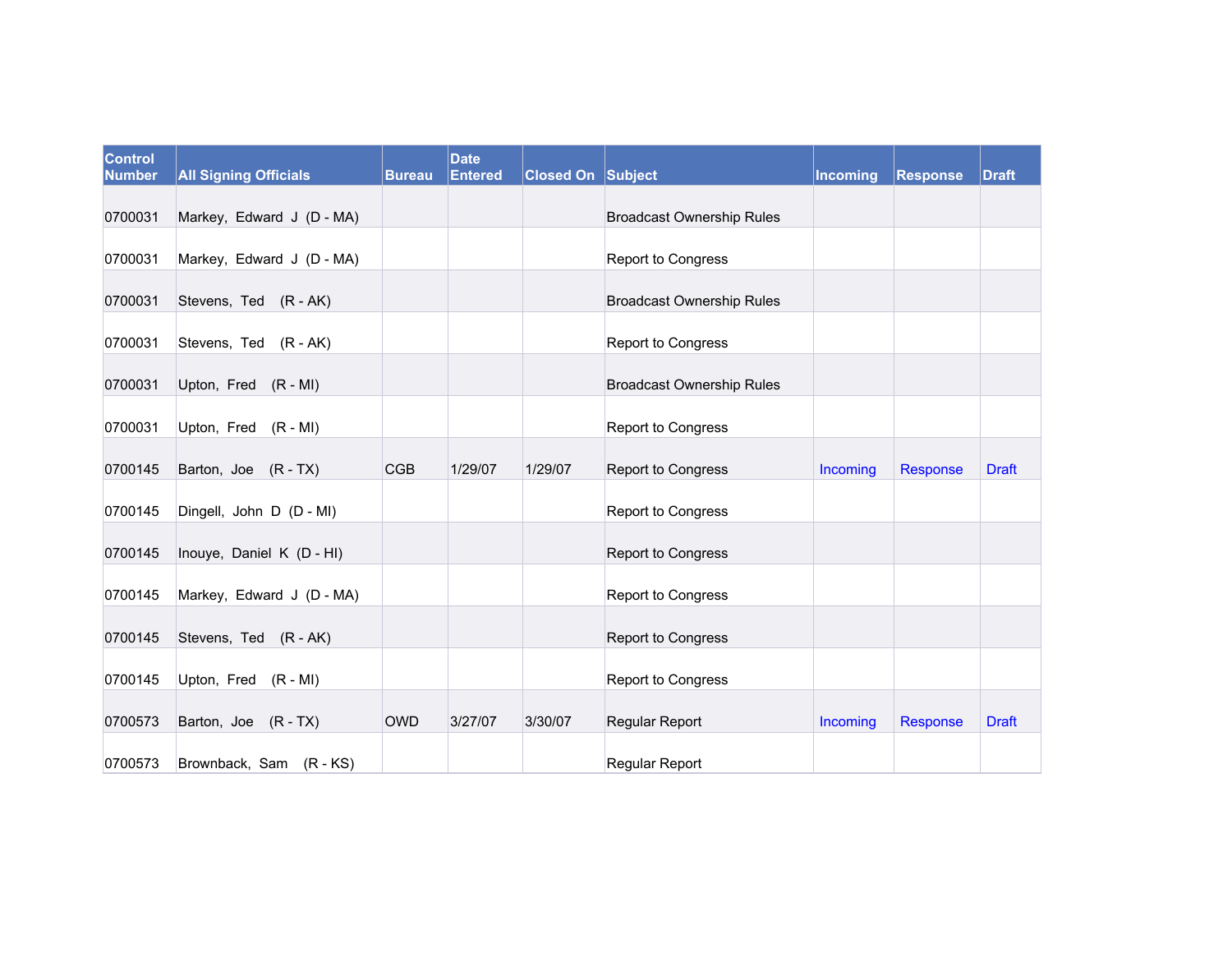| <b>Control</b><br><b>Number</b> | <b>All Signing Officials</b> | <b>Bureau</b> | <b>Date</b><br><b>Entered</b> | <b>Closed On Subject</b> |                       | Incoming | Response | <b>Draft</b> |
|---------------------------------|------------------------------|---------------|-------------------------------|--------------------------|-----------------------|----------|----------|--------------|
| 0700573                         | Byrd, Robert C (D - WV)      |               |                               |                          | Regular Report        |          |          |              |
| 0700573                         | Cochran, Thad (R - MS)       |               |                               |                          | Regular Report        |          |          |              |
| 0700573                         | Collins, Susan M (R - ME)    |               |                               |                          | Regular Report        |          |          |              |
| 0700573                         | Conyers, Jr., John (D - MI)  |               |                               |                          | Regular Report        |          |          |              |
| 0700573                         | Davis, Tom (R - VA)          |               |                               |                          | Regular Report        |          |          |              |
| 0700573                         | Dingell, John D (D - MI)     |               |                               |                          | Regular Report        |          |          |              |
| 0700573                         | Durbin, Richard J (D - IL)   |               |                               |                          | <b>Regular Report</b> |          |          |              |
| 0700573                         | Inouye, Daniel K (D - HI)    |               |                               |                          | Regular Report        |          |          |              |
| 0700573                         | Leahy, Patrick J (D - VT)    |               |                               |                          | Regular Report        |          |          |              |
| 0700573                         | Lewis, Jerry (R - CA)        |               |                               |                          | Regular Report        |          |          |              |
| 0700573                         | Lieberman, Joseph I (I-CT)   |               |                               |                          | Regular Report        |          |          |              |
| 0700573                         | Markey, Edward J (D - MA)    |               |                               |                          | Regular Report        |          |          |              |
| 0700573                         | Obey, David R (D - WI)       |               |                               |                          | Regular Report        |          |          |              |
| 0700573                         | Pelosi, Nancy (D - CA)       |               |                               |                          | Regular Report        |          |          |              |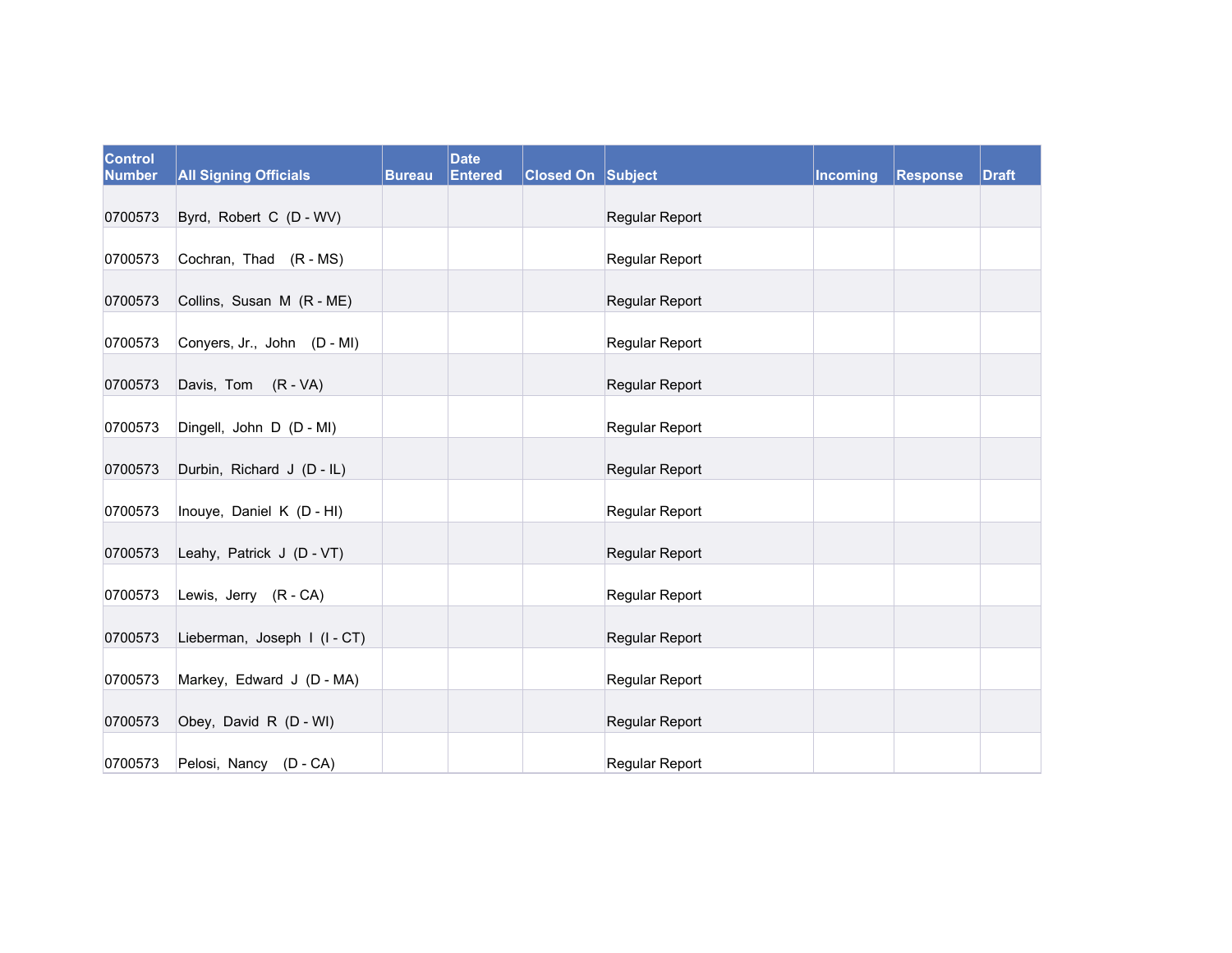| Control<br><b>Number</b> | <b>All Signing Officials</b> | <b>Bureau</b> | <b>Date</b><br><b>Entered</b> | <b>Closed On Subject</b> |                                        | Incoming | Response | <b>Draft</b> |
|--------------------------|------------------------------|---------------|-------------------------------|--------------------------|----------------------------------------|----------|----------|--------------|
| 0700573                  | Regula, Ralph (R - OH)       |               |                               |                          | Regular Report                         |          |          |              |
| 0700573                  | Serrano, José (D - NY)       |               |                               |                          | <b>Regular Report</b>                  |          |          |              |
| 0700573                  | Smith, Lamar S (R - TX)      |               |                               |                          | Regular Report                         |          |          |              |
| 0700573                  | Specter, Arlen (D - PA)      |               |                               |                          | <b>Regular Report</b>                  |          |          |              |
| 0700573                  | Stevens, Ted (R - AK)        |               |                               |                          | Regular Report                         |          |          |              |
| 0700573                  | Upton, Fred (R - MI)         |               |                               |                          | <b>Regular Report</b>                  |          |          |              |
| 0700573                  | Waxman, Henry A (D - CA)     |               |                               |                          | Regular Report                         |          |          |              |
| 0700614                  | Collins, Susan M (R - ME)    | OMD           | 4/2/07                        | 5/29/07                  | <b>Emergency Alert System</b><br>(EAS) | Incoming | Response | <b>Draft</b> |
| 0700614                  | Collins, Susan M (R - ME)    |               |                               |                          | Report to Congress                     |          |          |              |
| 0700614                  | Davis, Tom (R - VA)          |               |                               |                          | <b>Emergency Alert System</b><br>(EAS) |          |          |              |
| 0700614                  | Davis, Tom (R - VA)          |               |                               |                          | Report to Congress                     |          |          |              |
| 0700614                  | Lieberman, Joseph I (I-CT)   |               |                               |                          | <b>Emergency Alert System</b><br>(EAS) |          |          |              |
| 0700614                  | Lieberman, Joseph I (I-CT)   |               |                               |                          | Report to Congress                     |          |          |              |
| 0700614                  | Waxman, Henry A (D - CA)     |               |                               |                          | <b>Emergency Alert System</b><br>(EAS) |          |          |              |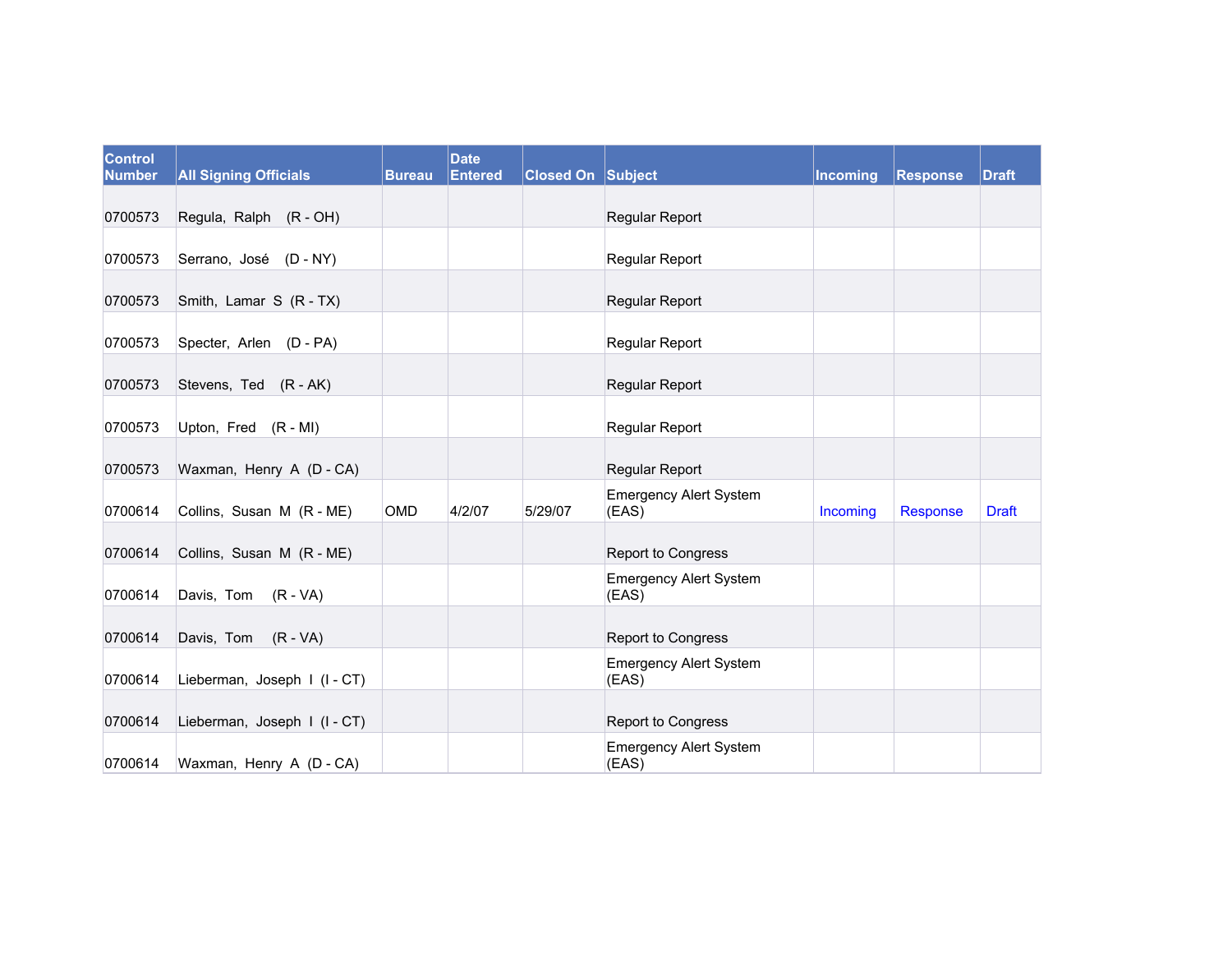| <b>Control</b><br><b>Number</b> | <b>All Signing Officials</b>                          | <b>Bureau</b> | <b>Date</b><br><b>Entered</b> | <b>Closed On Subject</b> |                                         | Incoming | Response        | <b>Draft</b> |
|---------------------------------|-------------------------------------------------------|---------------|-------------------------------|--------------------------|-----------------------------------------|----------|-----------------|--------------|
| 0700614                         | Waxman, Henry A (D - CA)                              |               |                               |                          | Report to Congress                      |          |                 |              |
| 0700779                         | Waxman, Henry A (D - CA)                              | OGC           | 4/27/07                       | 5/21/07                  | Questions from the Hill                 | Incoming | <b>Response</b> | <b>Draft</b> |
| 0700779                         | Waxman, Henry A (D - CA)                              |               |                               |                          | <b>Report to Congress</b>               |          |                 |              |
| 0701003                         | Barton, Joe (R-TX)                                    | <b>OMD</b>    | 5/24/07                       | 5/30/07                  | Regular Report                          | Incoming | <b>Response</b> | <b>Draft</b> |
| 0701003                         | Brownback, Sam (R-KS)                                 |               |                               |                          | <b>Regular Report</b>                   |          |                 |              |
| 0701003                         | Byrd, Robert C (D - WV)                               |               |                               |                          | Regular Report                          |          |                 |              |
| 0701003                         | Cochran, Thad (R - MS)                                |               |                               |                          | Regular Report                          |          |                 |              |
| 0701003                         | Collins, Susan M (R - ME)                             |               |                               |                          | Regular Report                          |          |                 |              |
| 0701003                         | Davis, Tom (R - VA)                                   |               |                               |                          | Regular Report                          |          |                 |              |
| 0701003                         | Dingell, John D (D - MI)                              |               |                               |                          | Regular Report                          |          |                 |              |
| 0701003                         | Durbin, Richard J (D - IL)                            |               |                               |                          | Regular Report                          |          |                 |              |
| 0701003                         | Inouye, Daniel K (D - HI)                             |               |                               |                          | Regular Report                          |          |                 |              |
|                                 |                                                       |               |                               |                          |                                         |          |                 |              |
| 0701003<br>0701003              | Lewis, Jerry (R - CA)<br>Lieberman, Joseph I (I - CT) |               |                               |                          | Regular Report<br><b>Regular Report</b> |          |                 |              |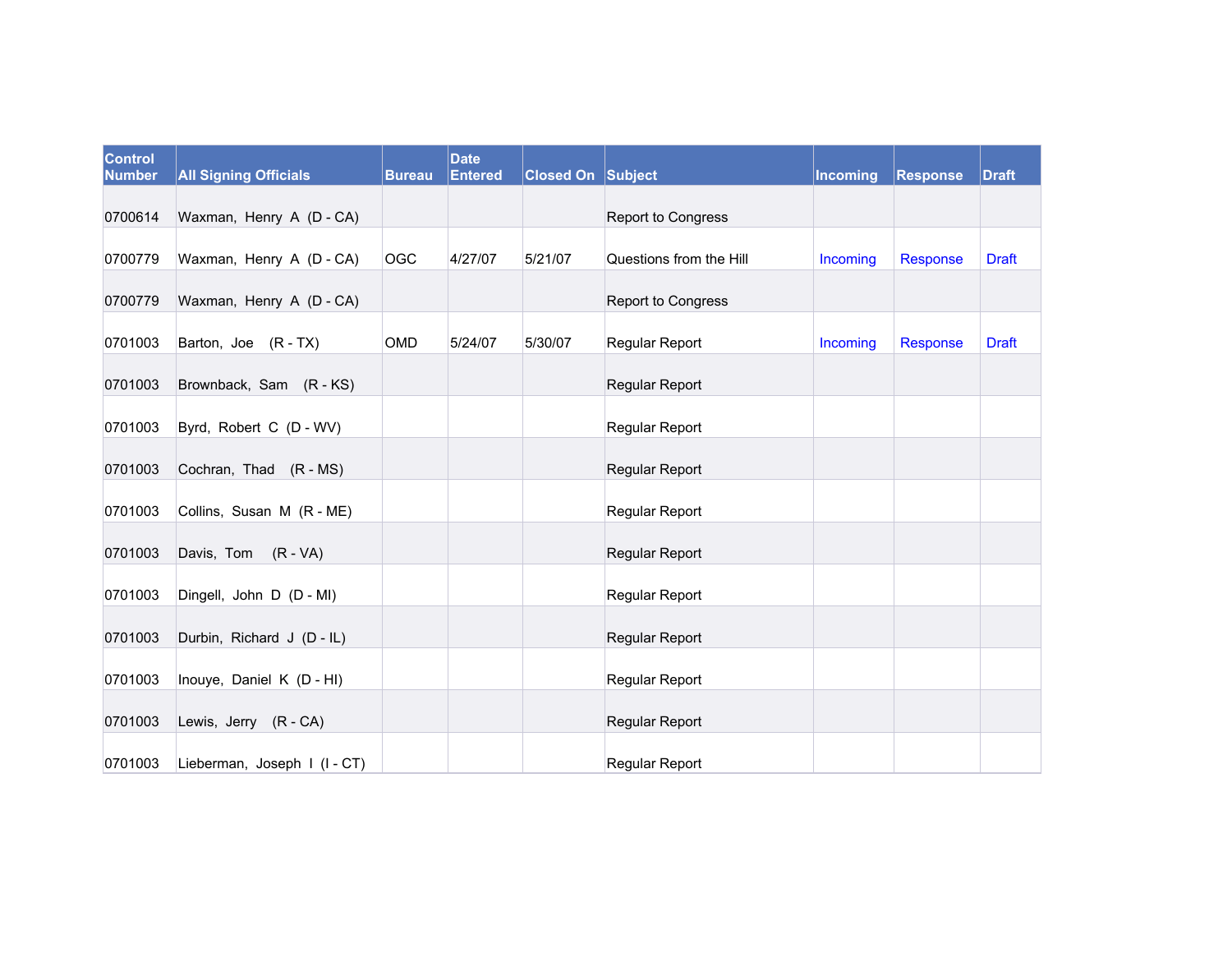| <b>Control</b><br><b>Number</b> | <b>All Signing Officials</b>     | <b>Bureau</b> | <b>Date</b><br><b>Entered</b> | <b>Closed On Subject</b> |                           | Incoming | Response | <b>Draft</b> |
|---------------------------------|----------------------------------|---------------|-------------------------------|--------------------------|---------------------------|----------|----------|--------------|
| 0701003                         | Markey, Edward J (D - MA)        |               |                               |                          | Regular Report            |          |          |              |
| 0701003                         | Obey, David R (D - WI)           |               |                               |                          | <b>Regular Report</b>     |          |          |              |
| 0701003                         | Regula, Ralph (R - OH)           |               |                               |                          | Regular Report            |          |          |              |
| 0701003                         | Serrano, José (D - NY)           |               |                               |                          | Regular Report            |          |          |              |
| 0701003                         | Stevens, Ted (R - AK)            |               |                               |                          | <b>Regular Report</b>     |          |          |              |
| 0701003                         | Upton, Fred (R - MI)             |               |                               |                          | Regular Report            |          |          |              |
| 0701003                         | Waxman, Henry A (D - CA)         |               |                               |                          | Regular Report            |          |          |              |
| 0701018                         | Bond, Christopher S (R - MO) OMD |               | 5/25/07                       | 6/1/07                   | <b>Report to Congress</b> | Incoming | Response | <b>Draft</b> |
| 0701018                         | Feingold, Russell D (D - WI)     |               |                               |                          | Report to Congress        |          |          |              |
| 0701018                         | Knollenberg, Joseph (R - MI)     |               |                               |                          | Report to Congress        |          |          |              |
| 0701018                         | Murray, Patty (D - WA)           |               |                               |                          | <b>Report to Congress</b> |          |          |              |
| 0701018                         | Olver, John W (D - MA)           |               |                               |                          | Report to Congress        |          |          |              |
| 0701049                         | Barton, Joe (R-TX)               | OIG           | 5/31/07                       | 5/30/07                  | <b>Regular Report</b>     | Incoming | Response | <b>Draft</b> |
| 0701049                         | Brownback, Sam (R - KS)          |               |                               |                          | <b>Regular Report</b>     |          |          |              |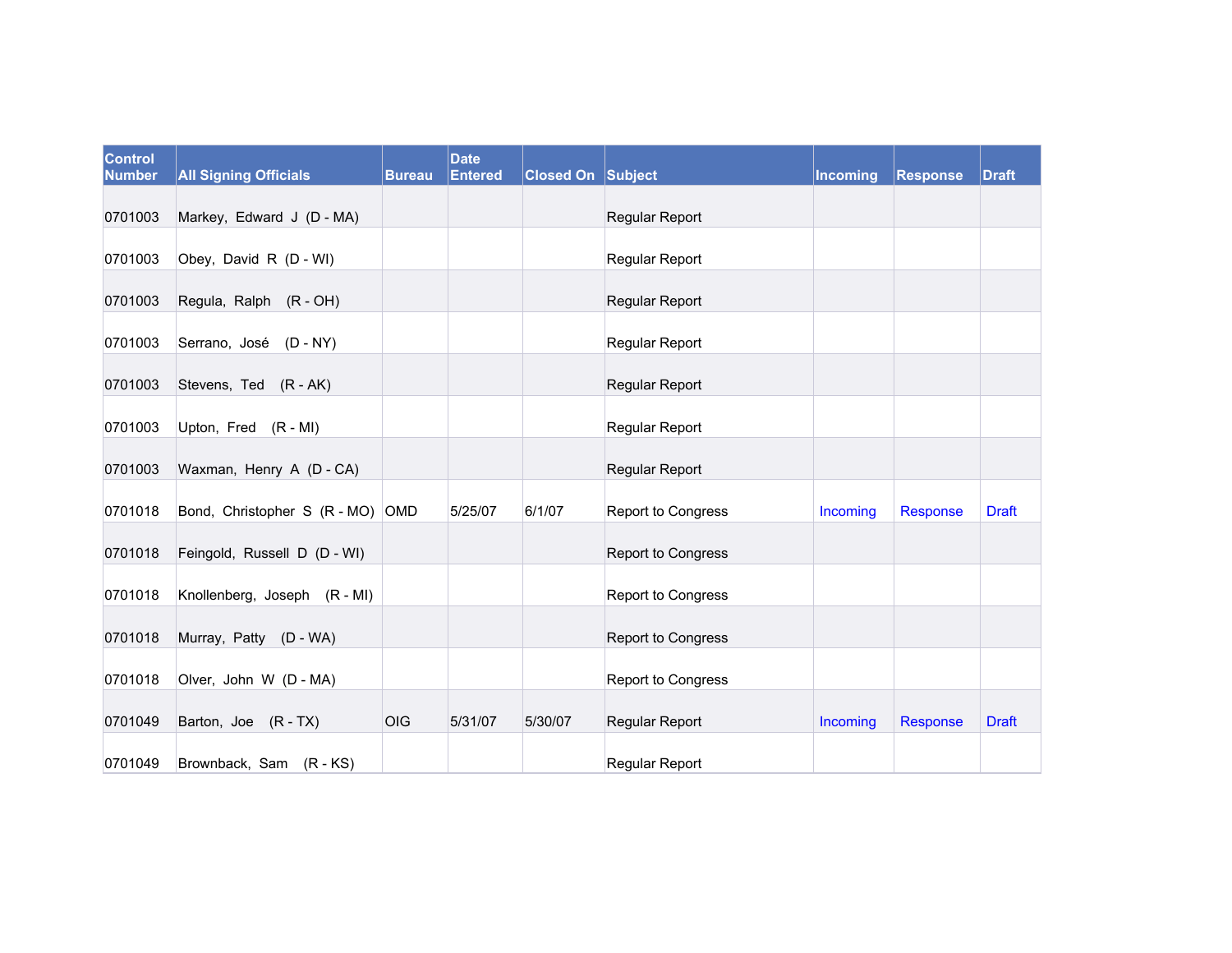| <b>Control</b><br><b>Number</b> | <b>All Signing Officials</b> | <b>Bureau</b> | <b>Date</b><br><b>Entered</b> | <b>Closed On Subject</b> |                       | Incoming | Response | <b>Draft</b> |
|---------------------------------|------------------------------|---------------|-------------------------------|--------------------------|-----------------------|----------|----------|--------------|
| 0701049                         | Byrd, Robert C (D - WV)      |               |                               |                          | Regular Report        |          |          |              |
| 0701049                         | Cochran, Thad (R - MS)       |               |                               |                          | Regular Report        |          |          |              |
| 0701049                         | Collins, Susan M (R - ME)    |               |                               |                          | <b>Regular Report</b> |          |          |              |
| 0701049                         | Davis, Tom (R - VA)          |               |                               |                          | Regular Report        |          |          |              |
|                                 |                              |               |                               |                          |                       |          |          |              |
| 0701049                         | Dingell, John D (D - MI)     |               |                               |                          | Regular Report        |          |          |              |
| 0701049                         | Durbin, Richard J (D - IL)   |               |                               |                          | Regular Report        |          |          |              |
| 0701049                         | Inouye, Daniel K (D - HI)    |               |                               |                          | Regular Report        |          |          |              |
| 0701049                         | Lewis, Jerry (R - CA)        |               |                               |                          | Regular Report        |          |          |              |
| 0701049                         | Lieberman, Joseph I (I-CT)   |               |                               |                          | Regular Report        |          |          |              |
| 0701049                         | Markey, Edward J (D - MA)    |               |                               |                          | Regular Report        |          |          |              |
| 0701049                         | Obey, David R (D - WI)       |               |                               |                          | Regular Report        |          |          |              |
| 0701049                         | Regula, Ralph (R - OH)       |               |                               |                          | Regular Report        |          |          |              |
| 0701049                         | Serrano, José (D - NY)       |               |                               |                          | Regular Report        |          |          |              |
| 0701049                         | Stevens, Ted (R - AK)        |               |                               |                          | Regular Report        |          |          |              |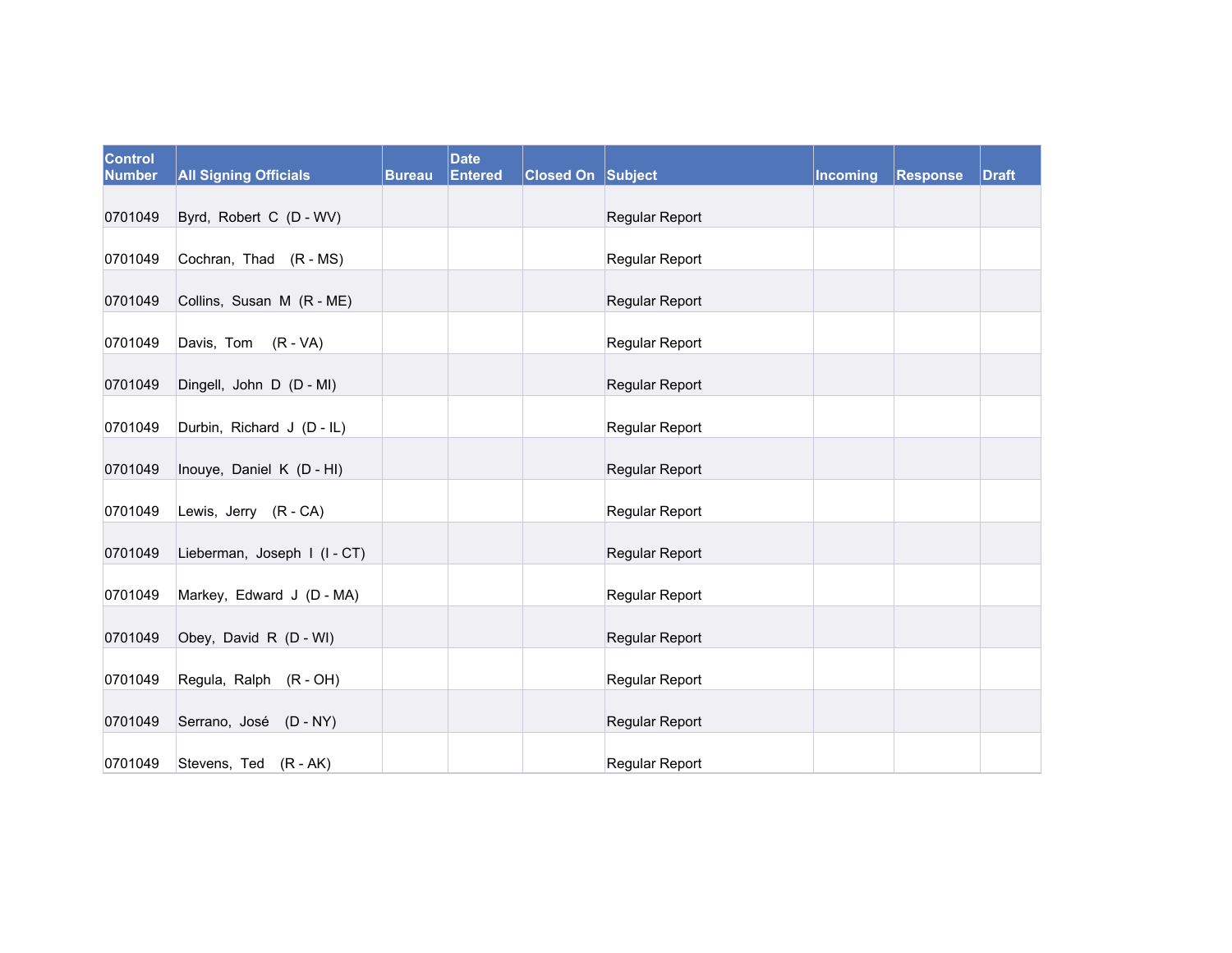| <b>Control</b><br><b>Number</b> | <b>All Signing Officials</b> | Bureau    | <b>Date</b><br><b>Entered</b> | <b>Closed On Subject</b> |                       | Incoming | <b>Response</b> | <b>Draft</b> |
|---------------------------------|------------------------------|-----------|-------------------------------|--------------------------|-----------------------|----------|-----------------|--------------|
| 0701049                         | Upton, Fred (R - MI)         |           |                               |                          | Regular Report        |          |                 |              |
| 0701049                         | Waxman, Henry A (D - CA)     |           |                               |                          | Regular Report        |          |                 |              |
| 0701140                         | Barton, Joe (R-TX)           | <b>IB</b> | 6/8/07                        | 6/15/07                  | <b>ORBIT Act</b>      | Incoming | Response        | <b>Draft</b> |
| 0701140                         | Barton, Joe (R - TX)         |           |                               |                          | <b>Regular Report</b> |          |                 |              |
| 0701140                         | Biden, Joseph R (D - DE)     |           |                               |                          | <b>ORBIT Act</b>      |          |                 |              |
| 0701140                         | Biden, Joseph R (D - DE)     |           |                               |                          | Regular Report        |          |                 |              |
| 0701140                         | Dingell, John D (D - MI)     |           |                               |                          | <b>ORBIT Act</b>      |          |                 |              |
| 0701140                         | Dingell, John D (D - MI)     |           |                               |                          | Regular Report        |          |                 |              |
| 0701140                         | Inouye, Daniel K (D - HI)    |           |                               |                          | <b>ORBIT Act</b>      |          |                 |              |
| 0701140                         | Inouye, Daniel K (D - HI)    |           |                               |                          | Regular Report        |          |                 |              |
| 0701140                         | Lantos, Tom (D - CA)         |           |                               |                          | <b>ORBIT Act</b>      |          |                 |              |
| 0701140                         | Lantos, Tom (D - CA)         |           |                               |                          | Regular Report        |          |                 |              |
| 0701140                         | Lugar, Richard G (R - IN)    |           |                               |                          | <b>ORBIT Act</b>      |          |                 |              |
| 0701140                         | Lugar, Richard G (R - IN)    |           |                               |                          | Regular Report        |          |                 |              |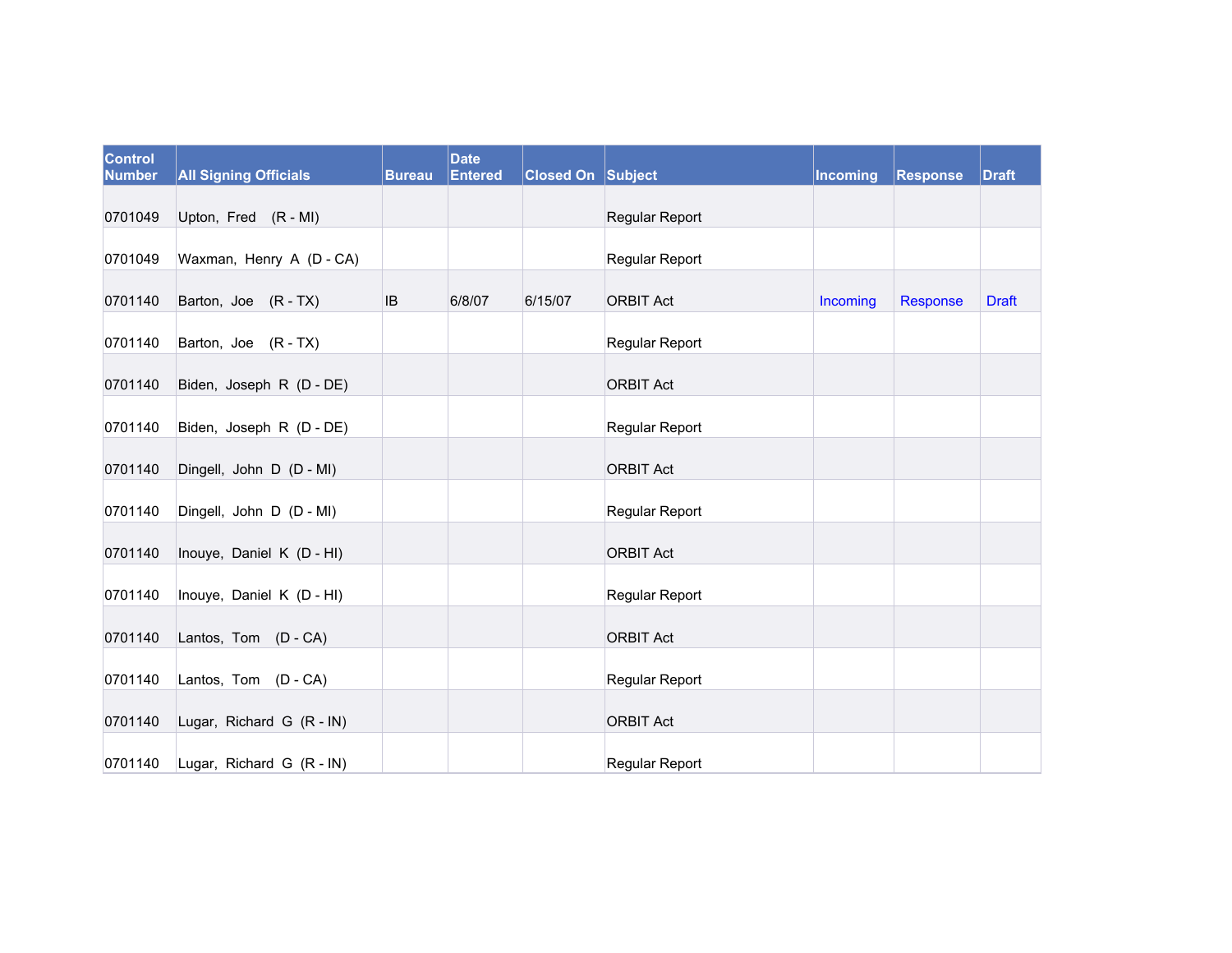| <b>Control</b><br><b>Number</b> | <b>All Signing Officials</b>  | <b>Bureau</b> | <b>Date</b><br><b>Entered</b> | <b>Closed On Subject</b> |                    | Incoming | <b>Response</b> | <b>Draft</b> |
|---------------------------------|-------------------------------|---------------|-------------------------------|--------------------------|--------------------|----------|-----------------|--------------|
| 0701140                         | Markey, Edward J (D - MA)     |               |                               |                          | <b>ORBIT Act</b>   |          |                 |              |
| 0701140                         | Markey, Edward J (D - MA)     |               |                               |                          | Regular Report     |          |                 |              |
| 0701140                         | Ros-Lehtinen, Ileana (R - FL) |               |                               |                          | <b>ORBIT Act</b>   |          |                 |              |
| 0701140                         | Ros-Lehtinen, Ileana (R - FL) |               |                               |                          | Regular Report     |          |                 |              |
| 0701140                         | Stevens, Ted (R - AK)         |               |                               |                          | <b>ORBIT Act</b>   |          |                 |              |
| 0701140                         | Stevens, Ted (R - AK)         |               |                               |                          | Regular Report     |          |                 |              |
| 0701140                         | Upton, Fred (R - MI)          |               |                               |                          | <b>ORBIT Act</b>   |          |                 |              |
| 0701140                         | Upton, Fred (R - MI)          |               |                               |                          | Regular Report     |          |                 |              |
| 0702123                         | Collins, Susan M (R - ME)     | <b>OMD</b>    | 10/5/07                       | 11/30/07                 | Other Agency Issue | Incoming | Response        | <b>Draft</b> |
| 0702123                         | Collins, Susan M (R - ME)     |               |                               |                          | Report to Congress |          |                 |              |
| 0702123                         | Davis, Tom (R - VA)           |               |                               |                          | Other Agency Issue |          |                 |              |
| 0702123                         | Davis, Tom (R-VA)             |               |                               |                          | Report to Congress |          |                 |              |
| 0702123                         | Lieberman, Joseph I (I-CT)    |               |                               |                          | Other Agency Issue |          |                 |              |
| 0702123                         | Lieberman, Joseph I (I - CT)  |               |                               |                          | Report to Congress |          |                 |              |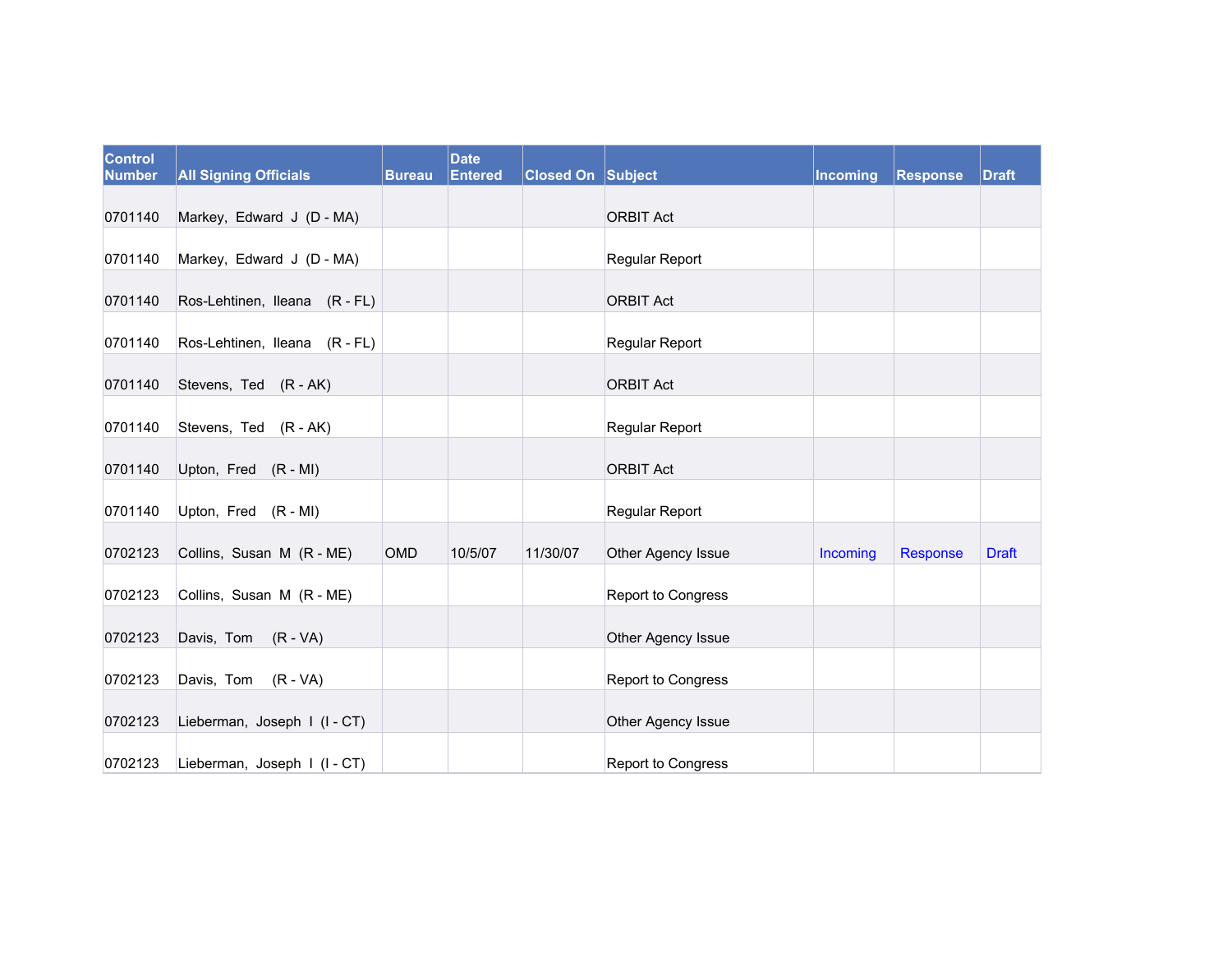| <b>Control</b><br><b>Number</b> | <b>All Signing Officials</b> | Bureau     | <b>Date</b><br><b>Entered</b> | <b>Closed On Subject</b> |                       | Incoming | Response | <b>Draft</b> |
|---------------------------------|------------------------------|------------|-------------------------------|--------------------------|-----------------------|----------|----------|--------------|
| 0702123                         | Waxman, Henry A (D - CA)     |            |                               |                          | Other Agency Issue    |          |          |              |
|                                 |                              |            |                               |                          |                       |          |          |              |
| 0702123                         | Waxman, Henry A (D - CA)     |            |                               |                          | Report to Congress    |          |          |              |
| 0702412                         | Barton, Joe (R-TX)           | <b>OMD</b> | 11/8/07                       | 11/15/07                 | Regular Report        | Incoming | Response | <b>Draft</b> |
| 0702412                         | Brownback, Sam (R-KS)        |            |                               |                          | Regular Report        |          |          |              |
| 0702412                         | Bush, George W (R - US)      |            |                               |                          | Regular Report        |          |          |              |
| 0702412                         | Byrd, Robert C (D - WV)      |            |                               |                          | <b>Regular Report</b> |          |          |              |
| 0702412                         | Cheney, Richard B (R - US)   |            |                               |                          | Regular Report        |          |          |              |
| 0702412                         | Collins, Susan M (R - ME)    |            |                               |                          | Regular Report        |          |          |              |
| 0702412                         | Conrad, Kent (D - ND)        |            |                               |                          | Regular Report        |          |          |              |
| 0702412                         | Davis, Tom (R - VA)          |            |                               |                          | Regular Report        |          |          |              |
| 0702412                         | Dingell, John D (D - MI)     |            |                               |                          | Regular Report        |          |          |              |
| 0702412                         | Doyle, Mike (D - PA)         |            |                               |                          | Regular Report        |          |          |              |
| 0702412                         | Durbin, Richard J (D - IL)   |            |                               |                          | Regular Report        |          |          |              |
| 0702412                         | Gregg, Judd (R - NH)         |            |                               |                          | Regular Report        |          |          |              |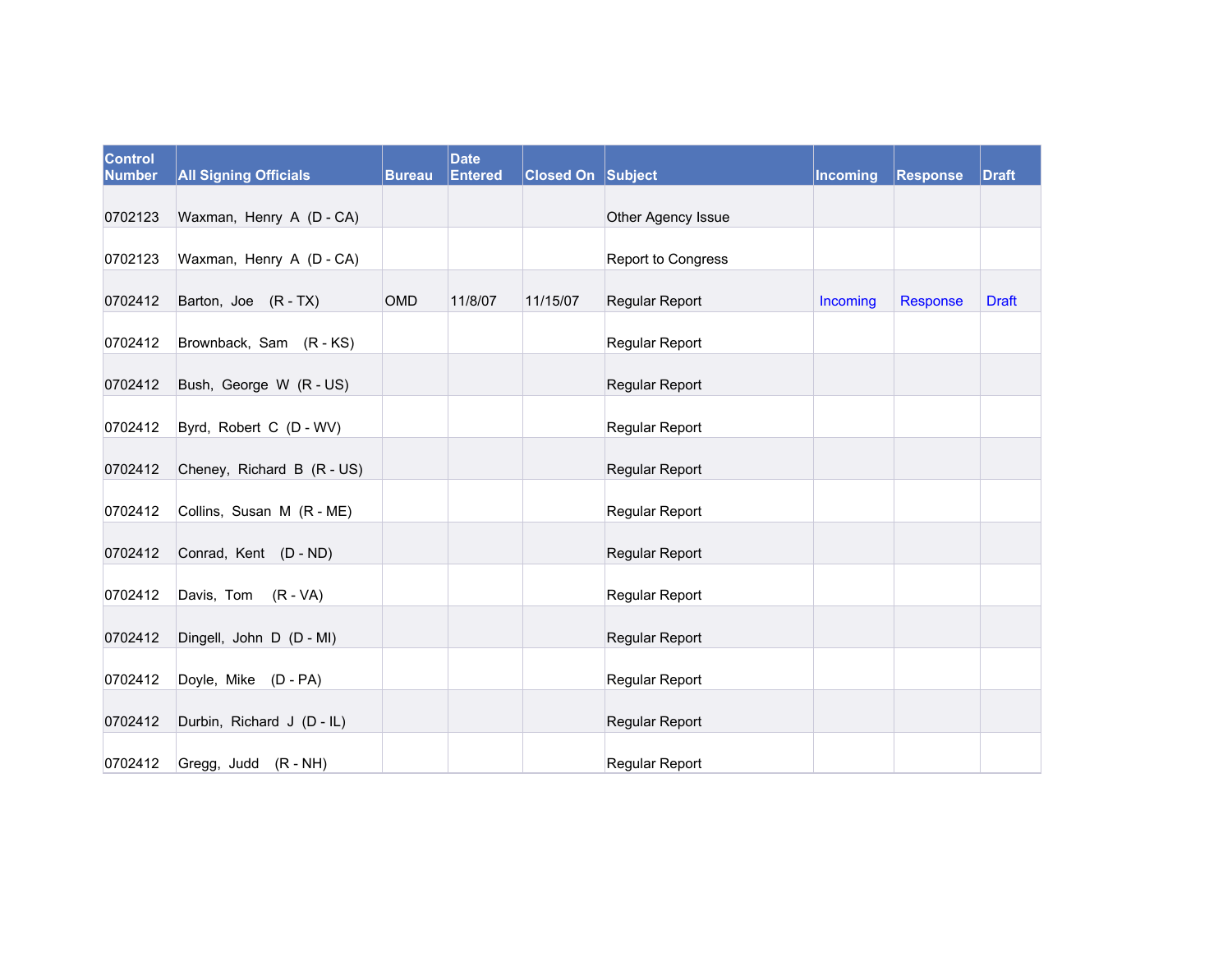| <b>Control</b><br><b>Number</b> | <b>All Signing Officials</b> | Bureau     | <b>Date</b><br><b>Entered</b> | <b>Closed On Subject</b> |                       | Incoming | <b>Response</b> | <b>Draft</b> |
|---------------------------------|------------------------------|------------|-------------------------------|--------------------------|-----------------------|----------|-----------------|--------------|
| 0702412                         | Inouye, Daniel K (D - HI)    |            |                               |                          | Regular Report        |          |                 |              |
|                                 |                              |            |                               |                          |                       |          |                 |              |
| 0702412                         | Lieberman, Joseph I (I - CT) |            |                               |                          | <b>Regular Report</b> |          |                 |              |
| 0702412                         | Markey, Edward J (D - MA)    |            |                               |                          | Regular Report        |          |                 |              |
| 0702412                         | Pelosi, Nancy (D - CA)       |            |                               |                          | <b>Regular Report</b> |          |                 |              |
| 0702412                         | Regula, Ralph (R - OH)       |            |                               |                          | Regular Report        |          |                 |              |
| 0702412                         | Ryan, Paul D (R - WI)        |            |                               |                          | Regular Report        |          |                 |              |
| 0702412                         | Serrano, José (D - NY)       |            |                               |                          | Regular Report        |          |                 |              |
| 0702412                         | Spratt, John M (D - SC)      |            |                               |                          | Regular Report        |          |                 |              |
| 0702412                         | Stevens, Ted (R - AK)        |            |                               |                          | Regular Report        |          |                 |              |
| 0702412                         | Upton, Fred (R - MI)         |            |                               |                          | Regular Report        |          |                 |              |
| 0702412                         | Waxman, Henry A (D - CA)     |            |                               |                          | Regular Report        |          |                 |              |
| 0702519                         | Barton, Joe (R-TX)           | <b>OMD</b> | 11/23/07                      | 11/30/07                 |                       |          |                 |              |
|                                 |                              |            |                               |                          | Regular Report        | Incoming | <b>Response</b> | <b>Draft</b> |
| 0702519                         | Brownback, Sam (R-KS)        |            |                               |                          | Regular Report        |          |                 |              |
| 0702519                         | Byrd, Robert C (D - WV)      |            |                               |                          | <b>Regular Report</b> |          |                 |              |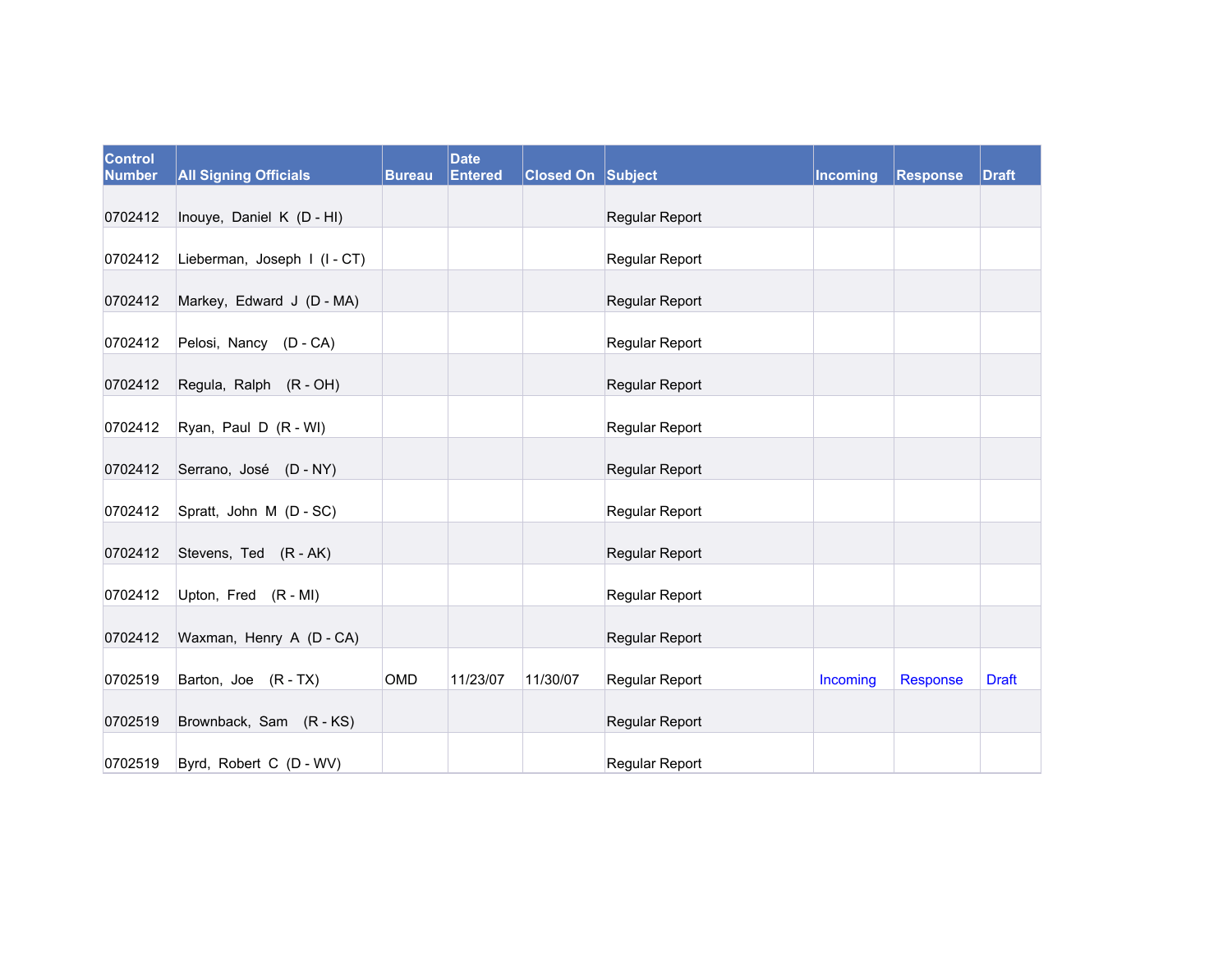| <b>Control</b><br><b>Number</b> | <b>All Signing Officials</b> | <b>Bureau</b> | <b>Date</b><br><b>Entered</b> | <b>Closed On Subject</b> |                | Incoming | <b>Response</b> | <b>Draft</b> |
|---------------------------------|------------------------------|---------------|-------------------------------|--------------------------|----------------|----------|-----------------|--------------|
| 0702519                         | Cochran, Thad (R - MS)       |               |                               |                          | Regular Report |          |                 |              |
| 0702519                         | Collins, Susan M (R - ME)    |               |                               |                          | Regular Report |          |                 |              |
| 0702519                         | Davis, Tom (R - VA)          |               |                               |                          | Regular Report |          |                 |              |
| 0702519                         | Dingell, John D (D - MI)     |               |                               |                          | Regular Report |          |                 |              |
| 0702519                         | Durbin, Richard J (D - IL)   |               |                               |                          | Regular Report |          |                 |              |
| 0702519                         | Inouye, Daniel K (D - HI)    |               |                               |                          | Regular Report |          |                 |              |
| 0702519                         | Lewis, Jerry (R - CA)        |               |                               |                          | Regular Report |          |                 |              |
| 0702519                         | Lieberman, Joseph I (I-CT)   |               |                               |                          | Regular Report |          |                 |              |
| 0702519                         | Markey, Edward J (D - MA)    |               |                               |                          | Regular Report |          |                 |              |
| 0702519                         | Obey, David R (D - WI)       |               |                               |                          | Regular Report |          |                 |              |
| 0702519                         | Regula, Ralph (R - OH)       |               |                               |                          | Regular Report |          |                 |              |
| 0702519                         | Serrano, José (D - NY)       |               |                               |                          | Regular Report |          |                 |              |
| 0702519                         | Stevens, Ted (R - AK)        |               |                               |                          | Regular Report |          |                 |              |
| 0702519                         | Upton, Fred (R - MI)         |               |                               |                          | Regular Report |          |                 |              |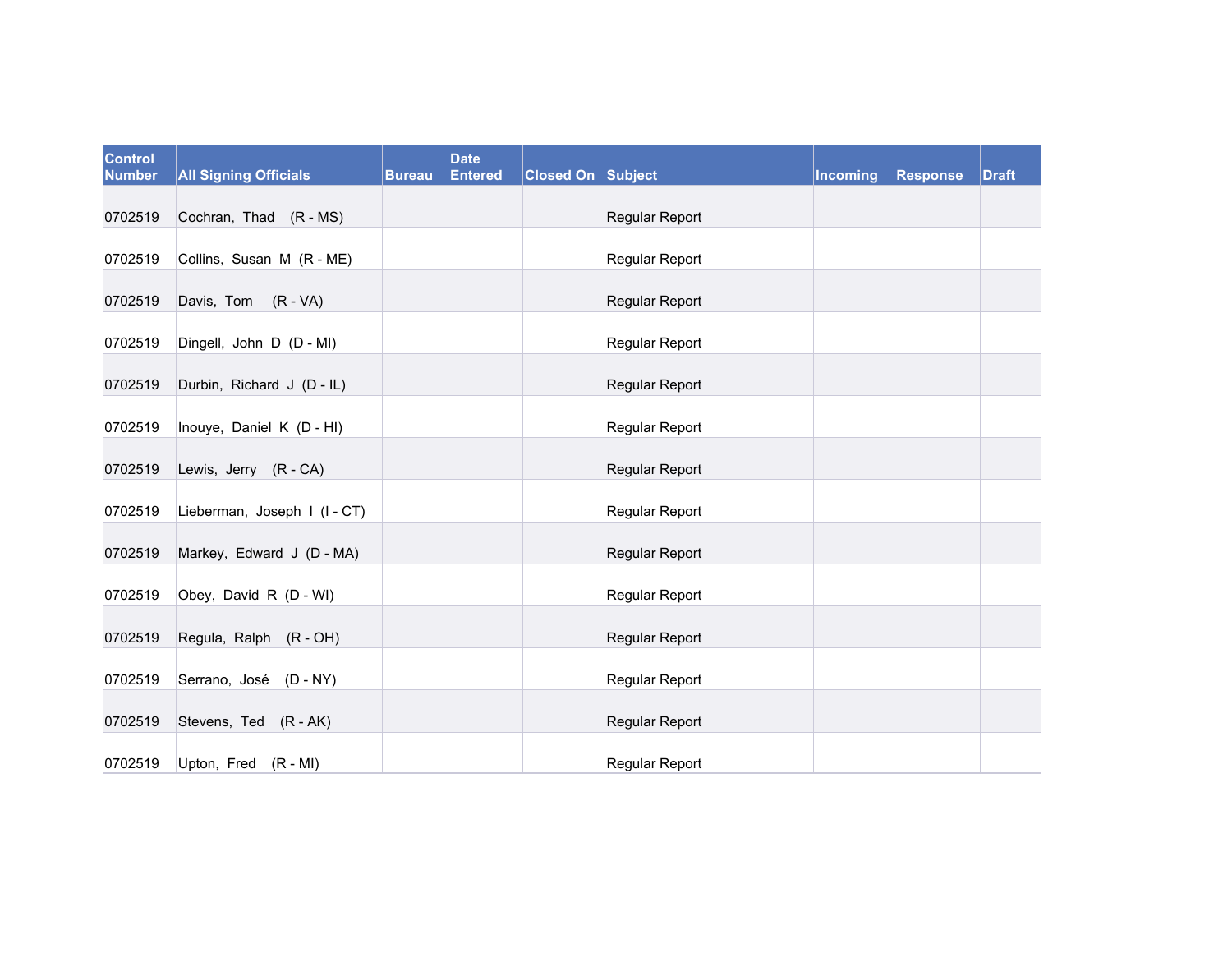| Control<br><b>Number</b> | <b>All Signing Officials</b> | <b>Bureau</b> | <b>Date</b><br><b>Entered</b> | <b>Closed On Subject</b> |                       | Incoming | Response | <b>Draft</b> |
|--------------------------|------------------------------|---------------|-------------------------------|--------------------------|-----------------------|----------|----------|--------------|
| 0702519                  | Waxman, Henry A (D - CA)     |               |                               |                          | Regular Report        |          |          |              |
| 0702520                  | Barton, Joe (R-TX)           | OIG           | 11/23/07                      | 11/30/07                 | Regular Report        | Incoming | Response | <b>Draft</b> |
| 0702520                  | Brownback, Sam (R-KS)        |               |                               |                          | Regular Report        |          |          |              |
| 0702520                  | Byrd, Robert C (D - WV)      |               |                               |                          | <b>Regular Report</b> |          |          |              |
| 0702520                  | Cochran, Thad (R - MS)       |               |                               |                          | Regular Report        |          |          |              |
| 0702520                  | Collins, Susan M (R - ME)    |               |                               |                          | Regular Report        |          |          |              |
| 0702520                  | Davis, Tom (R - VA)          |               |                               |                          | Regular Report        |          |          |              |
| 0702520                  | Dingell, John D (D - MI)     |               |                               |                          | Regular Report        |          |          |              |
| 0702520                  | Durbin, Richard J (D - IL)   |               |                               |                          | Regular Report        |          |          |              |
| 0702520                  | Inouye, Daniel K (D - HI)    |               |                               |                          | Regular Report        |          |          |              |
| 0702520                  | Lewis, Jerry (R - CA)        |               |                               |                          | Regular Report        |          |          |              |
| 0702520                  | Lieberman, Joseph I (I-CT)   |               |                               |                          | Regular Report        |          |          |              |
| 0702520                  | Markey, Edward J (D - MA)    |               |                               |                          | Regular Report        |          |          |              |
| 0702520                  | Obey, David R (D - WI)       |               |                               |                          | Regular Report        |          |          |              |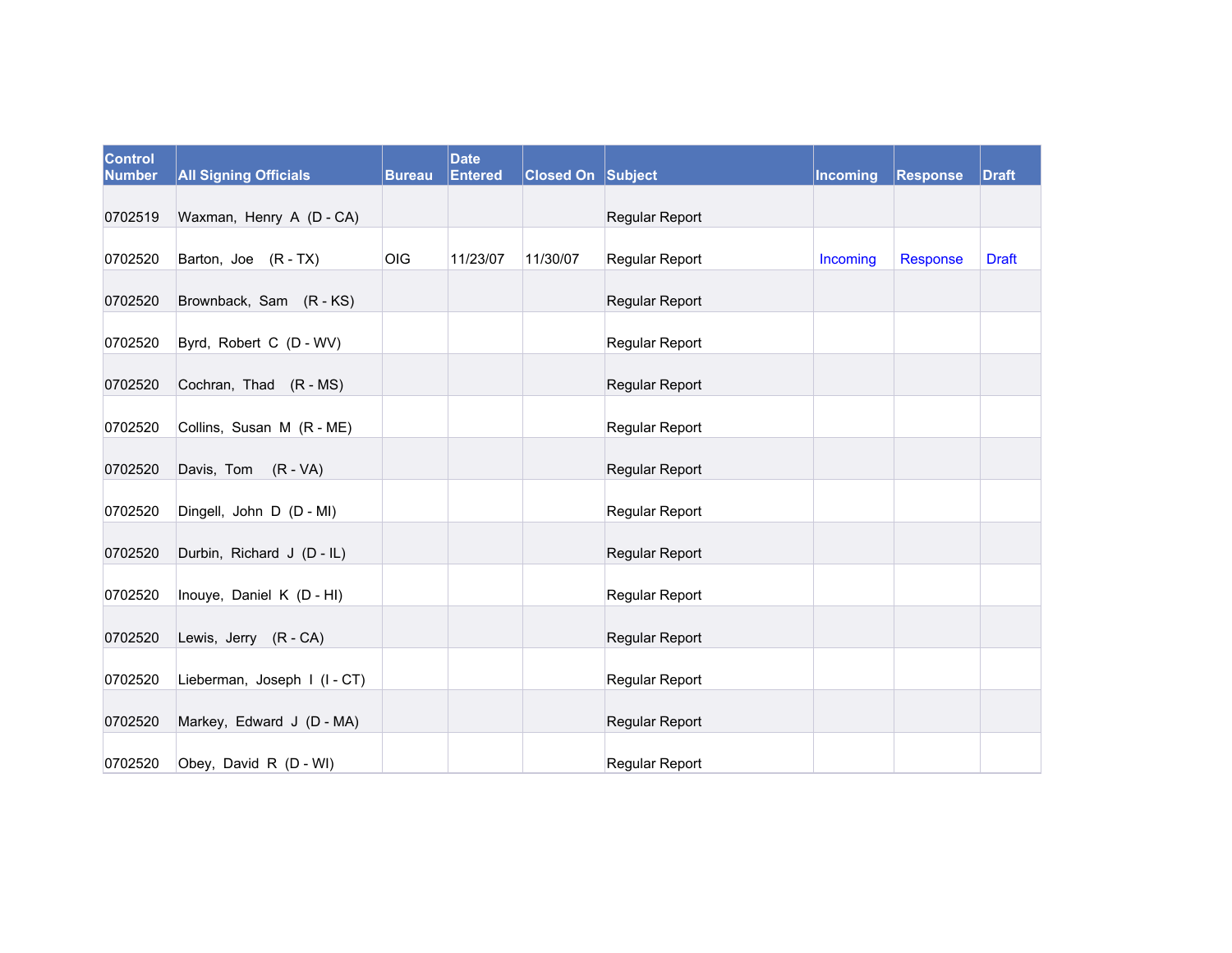| <b>Control</b><br><b>Number</b> | <b>All Signing Officials</b> | <b>Bureau</b> | <b>Date</b><br><b>Entered</b> | <b>Closed On Subject</b> |                                                  | <b>Incoming</b> | <b>Response</b> | <b>Draft</b> |
|---------------------------------|------------------------------|---------------|-------------------------------|--------------------------|--------------------------------------------------|-----------------|-----------------|--------------|
| 0702520                         | Regula, Ralph (R - OH)       |               |                               |                          | Regular Report                                   |                 |                 |              |
| 0702520                         | Serrano, José (D - NY)       |               |                               |                          | Regular Report                                   |                 |                 |              |
| 0702520                         | Stevens, Ted (R - AK)        |               |                               |                          | Regular Report                                   |                 |                 |              |
| 0702520                         | Upton, Fred (R - MI)         |               |                               |                          | <b>Regular Report</b>                            |                 |                 |              |
| 0702520                         | Waxman, Henry A (D - CA)     |               |                               |                          | Regular Report                                   |                 |                 |              |
| 0702736                         | Barton, Joe (R - TX)         | <b>WTB</b>    | 12/20/07                      | 2/1/08                   | <b>Commercial Mobile Radio</b><br>Service (CMRS) | Incoming        | Response        | <b>Draft</b> |
| 0702736                         | Barton, Joe (R-TX)           |               |                               |                          | <b>Report to Congress</b>                        |                 |                 |              |
| 0702736                         | Dingell, John D (D - MI)     |               |                               |                          | <b>Commercial Mobile Radio</b><br>Service (CMRS) |                 |                 |              |
| 0702736                         | Dingell, John D (D - MI)     |               |                               |                          | <b>Report to Congress</b>                        |                 |                 |              |
| 0702736                         | Inouye, Daniel K (D - HI)    |               |                               |                          | <b>Commercial Mobile Radio</b><br>Service (CMRS) |                 |                 |              |
| 0702736                         | Inouye, Daniel K (D - HI)    |               |                               |                          | <b>Report to Congress</b>                        |                 |                 |              |
| 0702736                         | Markey, Edward J (D - MA)    |               |                               |                          | <b>Commercial Mobile Radio</b><br>Service (CMRS) |                 |                 |              |
| 0702736                         | Markey, Edward J (D - MA)    |               |                               |                          | <b>Report to Congress</b>                        |                 |                 |              |
| 0702736                         | Stearns, Clifford (R - FL)   |               |                               |                          | <b>Commercial Mobile Radio</b><br>Service (CMRS) |                 |                 |              |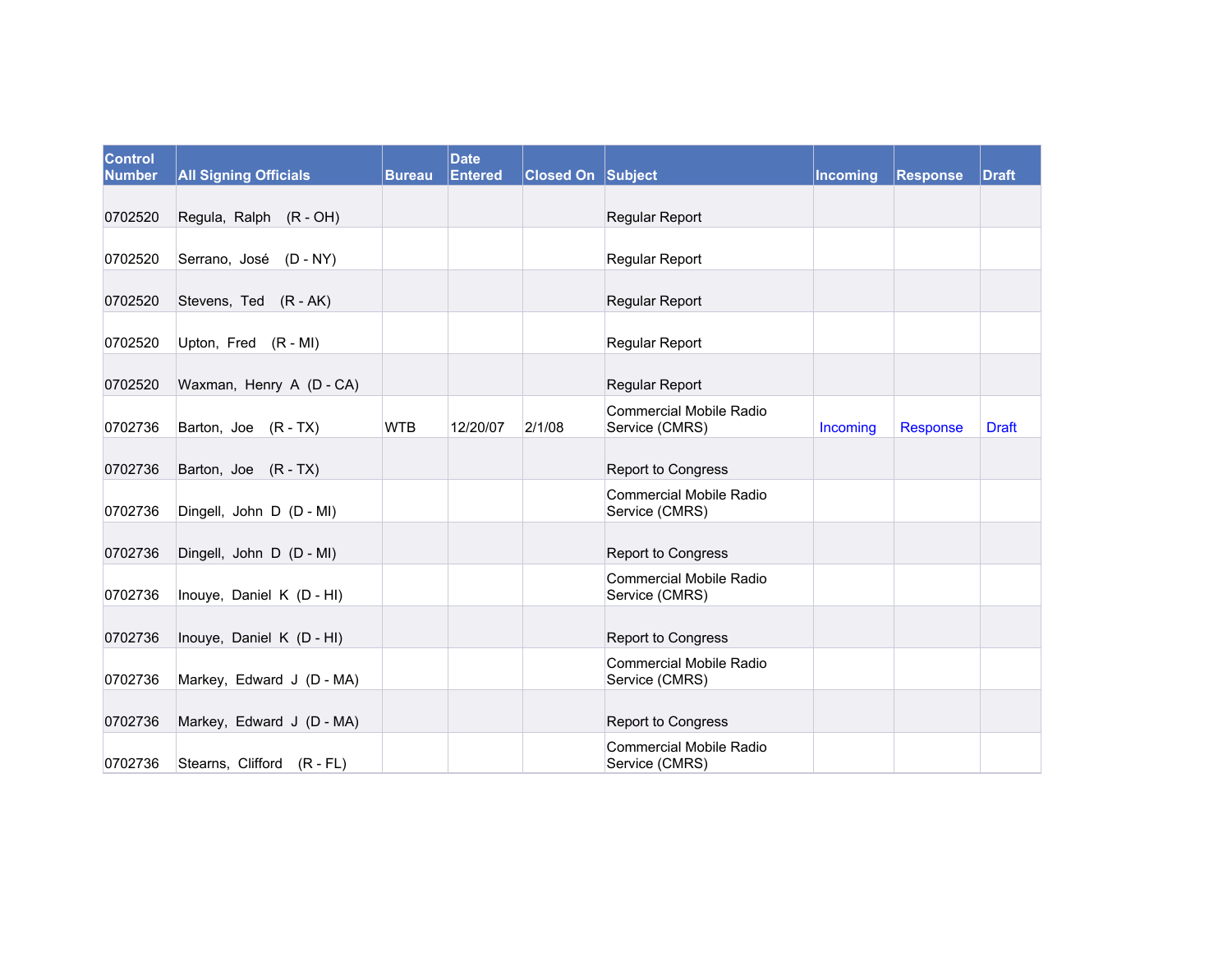| <b>Control</b><br><b>Number</b> | <b>All Signing Officials</b> | <b>Bureau</b> | <b>Date</b><br><b>Entered</b> | Closed On Subject |                                                  | <b>Incoming</b> | Response | <b>Draft</b> |
|---------------------------------|------------------------------|---------------|-------------------------------|-------------------|--------------------------------------------------|-----------------|----------|--------------|
|                                 |                              |               |                               |                   |                                                  |                 |          |              |
| 0702736                         | Stearns, Clifford (R - FL)   |               |                               |                   | Report to Congress                               |                 |          |              |
| 0702736                         | Stevens, Ted (R - AK)        |               |                               |                   | <b>Commercial Mobile Radio</b><br>Service (CMRS) |                 |          |              |
| 0702736                         | Stevens, Ted (R - AK)        |               |                               |                   | Report to Congress                               |                 |          |              |
| 0800085                         | Collins, Susan M (R - ME)    | <b>OMD</b>    | 1/22/08                       | 2/8/08            | Policy - DTV Consumer<br>Education               | Incoming        | Response | <b>Draft</b> |
| 0800085                         | Collins, Susan M (R - ME)    |               |                               |                   | Report to Congress                               |                 |          |              |
| 0800085                         | Davis, Tom (R - VA)          |               |                               |                   | Policy - DTV Consumer<br>Education               |                 |          |              |
| 0800085                         | Davis, Tom (R - VA)          |               |                               |                   | Report to Congress                               |                 |          |              |
| 0800085                         | Lieberman, Joseph I (I - CT) |               |                               |                   | Policy - DTV Consumer<br>Education               |                 |          |              |
| 0800085                         | Lieberman, Joseph I (I-CT)   |               |                               |                   | Report to Congress                               |                 |          |              |
| 0800085                         | Waxman, Henry A (D - CA)     |               |                               |                   | Policy - DTV Consumer<br>Education               |                 |          |              |
| 0800085                         | Waxman, Henry A (D - CA)     |               |                               |                   | Report to Congress                               |                 |          |              |
| 0800108                         | Barton, Joe (R-TX)           | <b>PSHSB</b>  | 1/24/08                       | 1/31/08           | Public Safety Issue                              | Incoming        | Response | <b>Draft</b> |
| 0800108                         | Barton, Joe (R - TX)         |               |                               |                   | Report to Congress                               |                 |          |              |
| 0800108                         | Collins, Susan M (R - ME)    |               |                               |                   | <b>Public Safety Issue</b>                       |                 |          |              |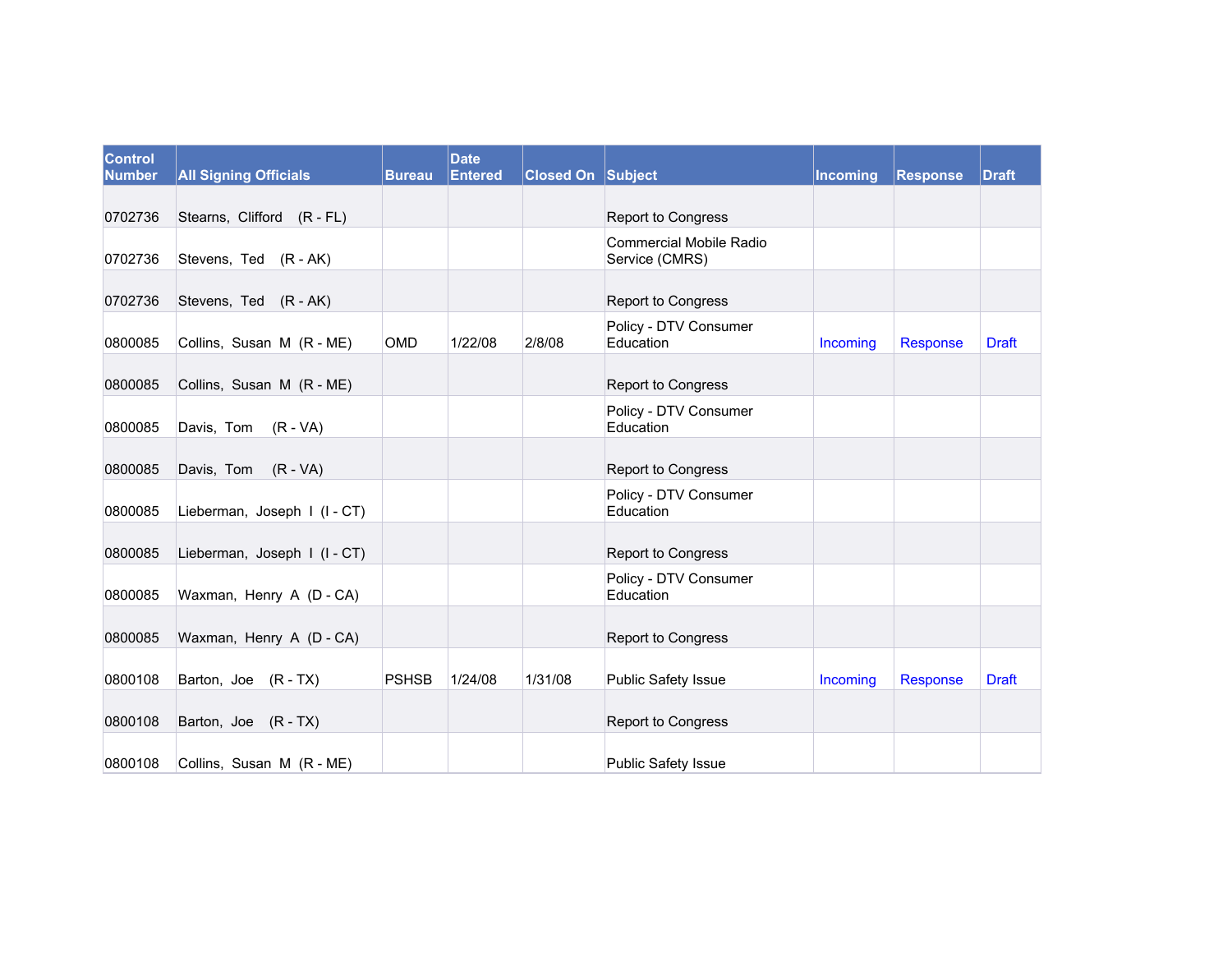| <b>Control</b><br><b>Number</b> | <b>All Signing Officials</b> | <b>Bureau</b> | <b>Date</b><br>Entered | <b>Closed On Subject</b> |                                       | Incoming | <b>Response</b> | <b>Draft</b> |
|---------------------------------|------------------------------|---------------|------------------------|--------------------------|---------------------------------------|----------|-----------------|--------------|
| 0800108                         | Collins, Susan M (R - ME)    |               |                        |                          | Report to Congress                    |          |                 |              |
| 0800108                         | Dingell, John D (D - MI)     |               |                        |                          | Public Safety Issue                   |          |                 |              |
|                                 |                              |               |                        |                          |                                       |          |                 |              |
| 0800108                         | Dingell, John D (D - MI)     |               |                        |                          | Report to Congress                    |          |                 |              |
| 0800108                         | Inouye, Daniel K (D - HI)    |               |                        |                          | Public Safety Issue                   |          |                 |              |
| 0800108                         | Inouye, Daniel K (D - HI)    |               |                        |                          | Report to Congress                    |          |                 |              |
| 0800108                         | King, Peter T (R - NY)       |               |                        |                          | Public Safety Issue                   |          |                 |              |
| 0800108                         | King, Peter T (R - NY)       |               |                        |                          | Report to Congress                    |          |                 |              |
| 0800108                         | Lieberman, Joseph I (I - CT) |               |                        |                          | <b>Public Safety Issue</b>            |          |                 |              |
| 0800108                         | Lieberman, Joseph I (I-CT)   |               |                        |                          | Report to Congress                    |          |                 |              |
| 0800108                         | Stevens, Ted (R - AK)        |               |                        |                          | Public Safety Issue                   |          |                 |              |
| 0800108                         | Stevens, Ted (R - AK)        |               |                        |                          | Report to Congress                    |          |                 |              |
| 0800108                         | Thompson, Bennie G (D - MS)  |               |                        |                          | Public Safety Issue                   |          |                 |              |
| 0800108                         | Thompson, Bennie G (D - MS)  |               |                        |                          | Report to Congress                    |          |                 |              |
| 0800248                         | Byrd, Robert C (D - WV)      | EB            | 2/12/08                | 1/16/09                  | Broadcast Indecency or<br>Programming | Incoming | <b>Response</b> | <b>Draft</b> |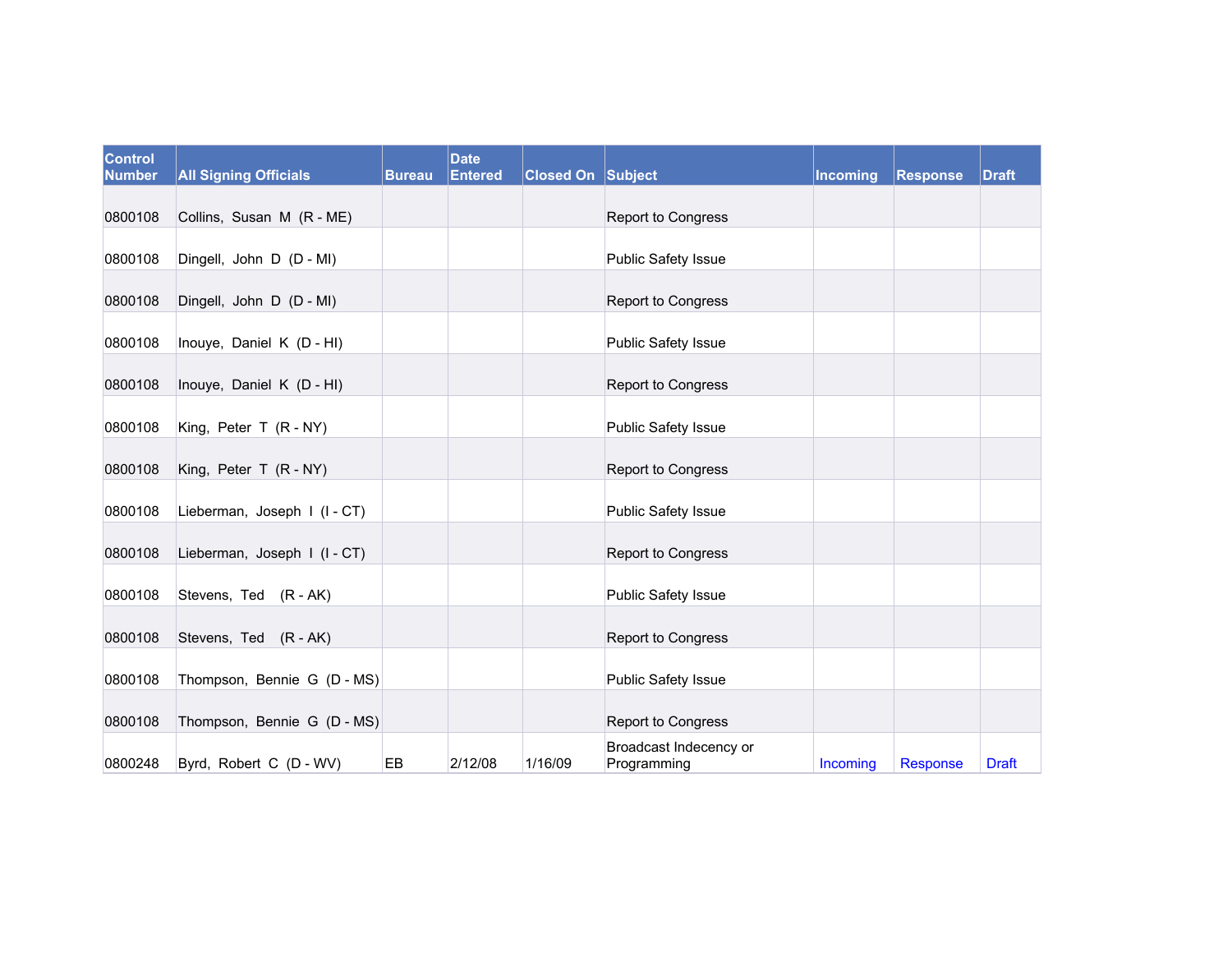| Control<br><b>Number</b> | <b>All Signing Officials</b> | <b>Bureau</b> | <b>Date</b><br><b>Entered</b> | <b>Closed On Subject</b> |                                | Incoming | Response | <b>Draft</b> |
|--------------------------|------------------------------|---------------|-------------------------------|--------------------------|--------------------------------|----------|----------|--------------|
|                          |                              |               |                               |                          |                                |          |          |              |
| 0800248                  | Byrd, Robert C (D - WV)      |               |                               |                          | Report to Congress             |          |          |              |
| 0800370                  | Barton, Joe (R-TX)           | <b>OGC</b>    | 3/12/08                       | 7/9/08                   | Other Agency Issue             | Incoming | Response | <b>Draft</b> |
| 0800370                  | Barton, Joe (R - TX)         |               |                               |                          | Report to Congress             |          |          |              |
| 0800370                  | Dingell, John D (D - MI)     |               |                               |                          | Other Agency Issue             |          |          |              |
| 0800370                  | Dingell, John D (D - MI)     |               |                               |                          | Report to Congress             |          |          |              |
| 0800370                  | Shimkus, John M (R - IL)     |               |                               |                          | Other Agency Issue             |          |          |              |
| 0800370                  | Shimkus, John M (R - IL)     |               |                               |                          | <b>Report to Congress</b>      |          |          |              |
| 0800370                  | Stupak, Bart (D - MI)        |               |                               |                          | Other Agency Issue             |          |          |              |
| 0800370                  | Stupak, Bart (D - MI)        |               |                               |                          | <b>Report to Congress</b>      |          |          |              |
| 0800373                  | Collins, Susan M (R - ME)    | OMD           | 3/13/08                       | 5/12/08                  | Other Enforcement Issue        | Incoming | Response | <b>Draft</b> |
| 0800373                  | Collins, Susan M (R - ME)    |               |                               |                          | Report to Congress             |          |          |              |
| 0800373                  | Davis, Tom (R - VA)          |               |                               |                          | <b>Other Enforcement Issue</b> |          |          |              |
| 0800373                  | Davis, Tom (R - VA)          |               |                               |                          | Report to Congress             |          |          |              |
| 0800373                  | Lieberman, Joseph I (I - CT) |               |                               |                          | <b>Other Enforcement Issue</b> |          |          |              |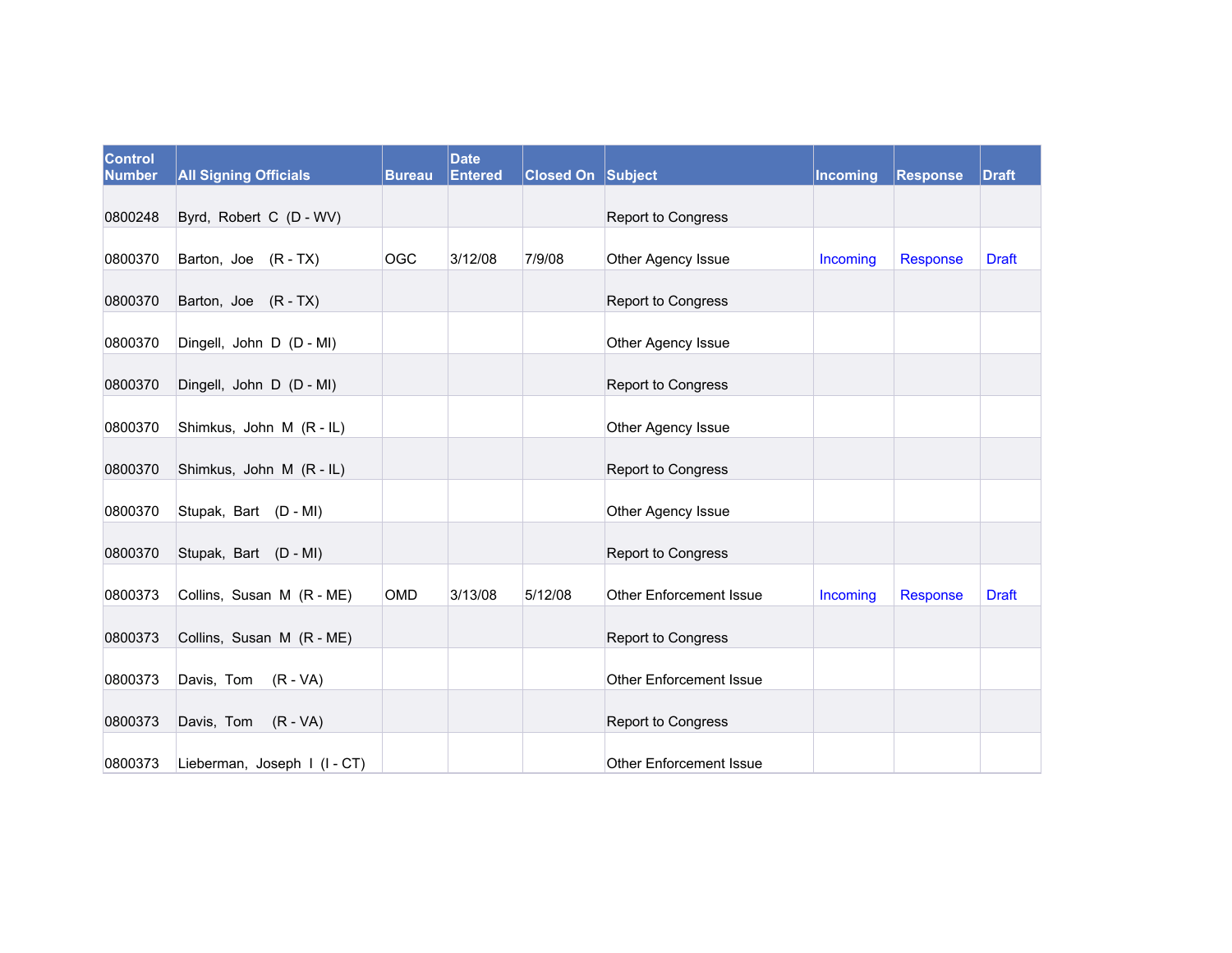| <b>Control</b><br><b>Number</b> | <b>All Signing Officials</b> | <b>Bureau</b> | <b>Date</b><br><b>Entered</b> | <b>Closed On Subject</b> |                                | Incoming | <b>Response</b> | <b>Draft</b> |
|---------------------------------|------------------------------|---------------|-------------------------------|--------------------------|--------------------------------|----------|-----------------|--------------|
| 0800373                         | Lieberman, Joseph I (I-CT)   |               |                               |                          | Report to Congress             |          |                 |              |
| 0800373                         | Waxman, Henry A (D - CA)     |               |                               |                          | <b>Other Enforcement Issue</b> |          |                 |              |
| 0800373                         | Waxman, Henry A (D - CA)     |               |                               |                          | Report to Congress             |          |                 |              |
| 0800508                         | Barton, Joe (R - TX)         | <b>OWD</b>    | 3/24/08                       | 3/31/08                  | Regular Report                 | Incoming | Response        | <b>Draft</b> |
| 0800508                         | Brownback, Sam (R-KS)        |               |                               |                          | Regular Report                 |          |                 |              |
| 0800508                         | Byrd, Robert C (D - WV)      |               |                               |                          | Regular Report                 |          |                 |              |
| 0800508                         | Cochran, Thad (R - MS)       |               |                               |                          | Regular Report                 |          |                 |              |
| 0800508                         | Collins, Susan M (R - ME)    |               |                               |                          | Regular Report                 |          |                 |              |
| 0800508                         | Conyers, Jr., John (D - MI)  |               |                               |                          | Regular Report                 |          |                 |              |
| 0800508                         | Davis, Tom (R - VA)          |               |                               |                          | Regular Report                 |          |                 |              |
| 0800508                         | Dingell, John D (D - MI)     |               |                               |                          | Regular Report                 |          |                 |              |
| 0800508                         | Durbin, Richard J (D - IL)   |               |                               |                          | Regular Report                 |          |                 |              |
| 0800508                         | Inouye, Daniel K (D - HI)    |               |                               |                          | Regular Report                 |          |                 |              |
| 0800508                         | Leahy, Patrick J (D - VT)    |               |                               |                          | <b>Regular Report</b>          |          |                 |              |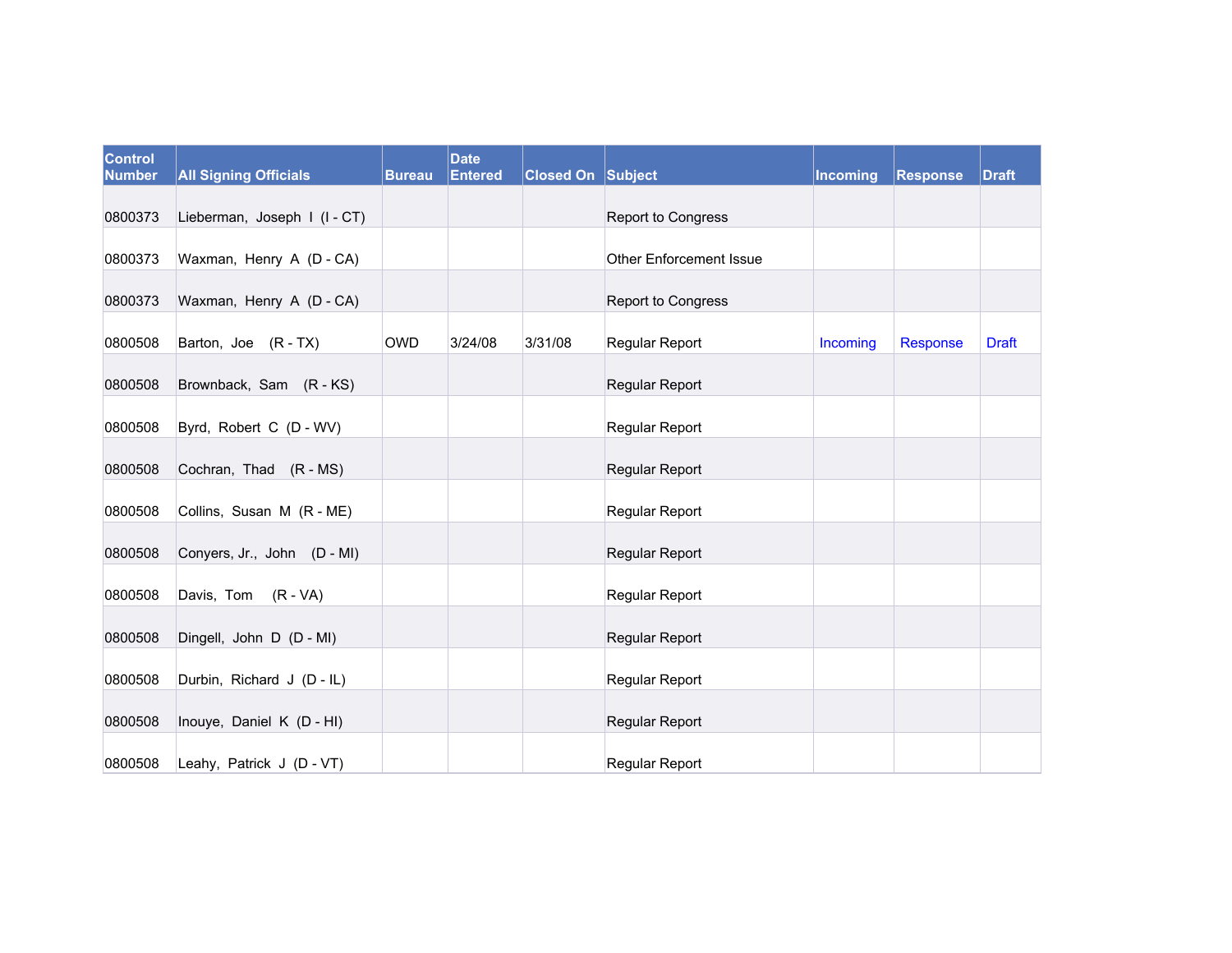| <b>Control</b><br><b>Number</b> | <b>All Signing Officials</b> | <b>Bureau</b> | <b>Date</b><br><b>Entered</b> | <b>Closed On Subject</b> |                                    | Incoming | <b>Response</b> | <b>Draft</b> |
|---------------------------------|------------------------------|---------------|-------------------------------|--------------------------|------------------------------------|----------|-----------------|--------------|
| 0800508                         | Lewis, Jerry (R - CA)        |               |                               |                          | Regular Report                     |          |                 |              |
| 0800508                         | Lieberman, Joseph I (I - CT) |               |                               |                          | Regular Report                     |          |                 |              |
| 0800508                         | Markey, Edward J (D - MA)    |               |                               |                          | Regular Report                     |          |                 |              |
| 0800508                         | Obey, David R (D - WI)       |               |                               |                          | Regular Report                     |          |                 |              |
| 0800508                         | Pelosi, Nancy (D - CA)       |               |                               |                          | Regular Report                     |          |                 |              |
| 0800508                         | Regula, Ralph (R - OH)       |               |                               |                          | Regular Report                     |          |                 |              |
| 0800508                         | Serrano, José (D - NY)       |               |                               |                          | Regular Report                     |          |                 |              |
| 0800508                         | Smith, Lamar S (R - TX)      |               |                               |                          | Regular Report                     |          |                 |              |
| 0800508                         | Specter, Arlen (D - PA)      |               |                               |                          | Regular Report                     |          |                 |              |
| 0800508                         | Stearns, Clifford (R - FL)   |               |                               |                          | Regular Report                     |          |                 |              |
| 0800508                         | Stevens, Ted (R - AK)        |               |                               |                          | Regular Report                     |          |                 |              |
| 0800508                         | Waxman, Henry A (D - CA)     |               |                               |                          | Regular Report                     |          |                 |              |
| 0800550                         | Dingell, John D (D - MI)     | <b>CGB</b>    | 4/1/08                        | 6/30/08                  | Policy - DTV Consumer<br>Education | Incoming | <b>Response</b> | <b>Draft</b> |
| 0800550                         | Dingell, John D (D - MI)     |               |                               |                          | Regular Report                     |          |                 |              |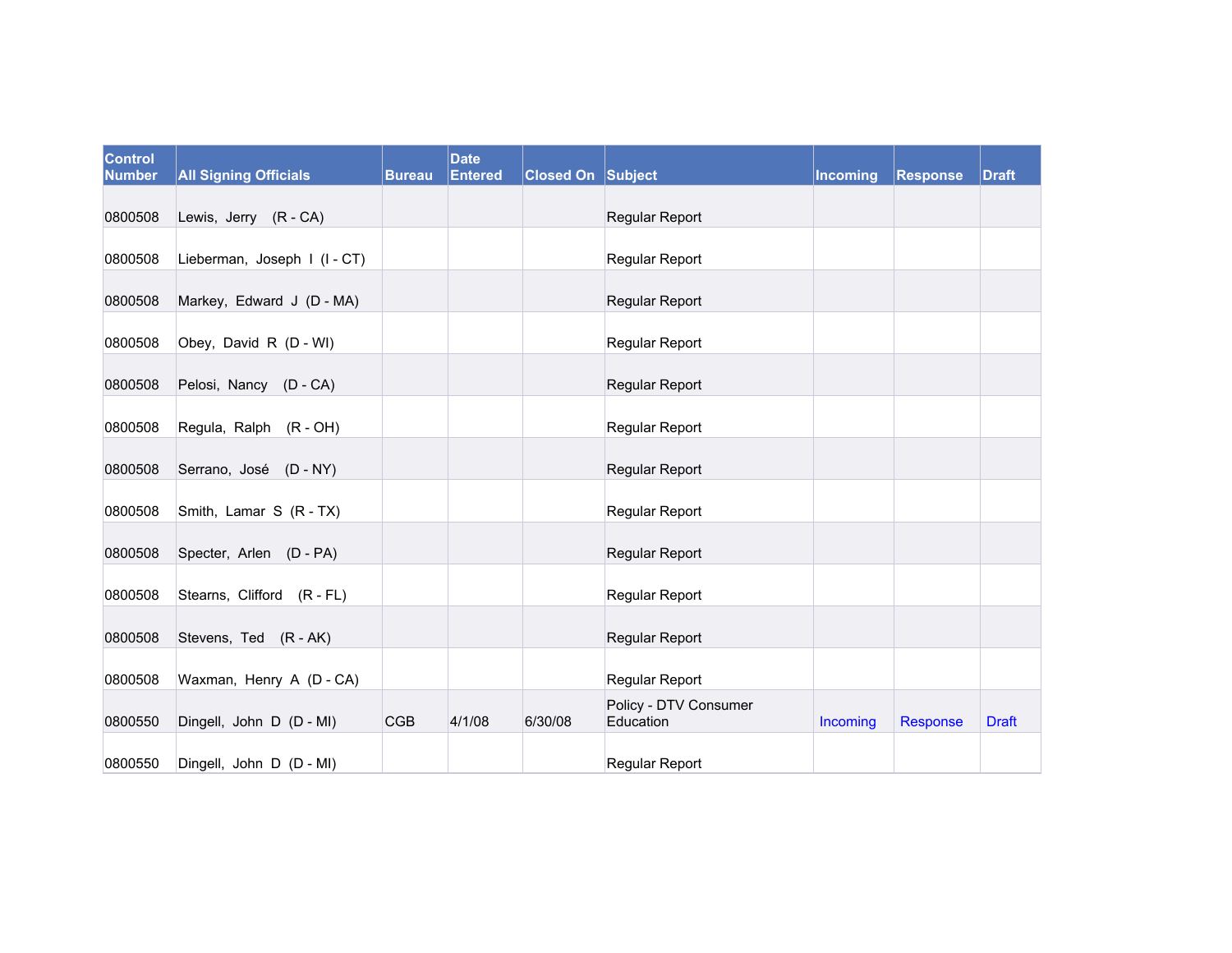| <b>Control</b><br><b>Number</b> | <b>All Signing Officials</b> | <b>Bureau</b> | <b>Date</b><br><b>Entered</b> | <b>Closed On Subject</b> |                                                 | Incoming | Response | <b>Draft</b> |
|---------------------------------|------------------------------|---------------|-------------------------------|--------------------------|-------------------------------------------------|----------|----------|--------------|
| 0800550                         | Markey, Edward J (D - MA)    |               |                               |                          | Policy - DTV Consumer<br>Education              |          |          |              |
| 0800550                         | Markey, Edward J (D - MA)    |               |                               |                          | Regular Report                                  |          |          |              |
| 0800628                         | Collins, Susan M (R - ME)    | <b>OMD</b>    | 4/11/08                       | 6/6/08                   | <b>Broadcast Ownership Rules</b>                | Incoming | Response | <b>Draft</b> |
| 0800628                         | Collins, Susan M (R - ME)    |               |                               |                          | <b>Report to Congress</b>                       |          |          |              |
| 0800628                         | Davis, Tom (R - VA)          |               |                               |                          | <b>Broadcast Ownership Rules</b>                |          |          |              |
| 0800628                         | Davis, Tom (R - VA)          |               |                               |                          | <b>Report to Congress</b>                       |          |          |              |
| 0800628                         | Lieberman, Joseph I (I-CT)   |               |                               |                          | <b>Broadcast Ownership Rules</b>                |          |          |              |
| 0800628                         | Lieberman, Joseph I (I - CT) |               |                               |                          | Report to Congress                              |          |          |              |
| 0800628                         | Waxman, Henry A (D - CA)     |               |                               |                          | <b>Broadcast Ownership Rules</b>                |          |          |              |
| 0800628                         | Waxman, Henry A (D - CA)     |               |                               |                          | Report to Congress                              |          |          |              |
| 0800659                         | Brownback, Sam (R-KS)        | <b>OMD</b>    | 4/17/08                       | 1/16/09                  | Contracts                                       | Incoming | Response | <b>Draft</b> |
| 0800659                         | Brownback, Sam (R-KS)        |               |                               |                          | Report to Congress                              |          |          |              |
| 0800659                         | Brownback, Sam (R - KS)      |               |                               |                          | Universal Service - Rural<br><b>Health Care</b> |          |          |              |
| 0800659                         | Brownback, Sam (R - KS)      |               |                               |                          | Universal Service - Schools<br>and Libraries    |          |          |              |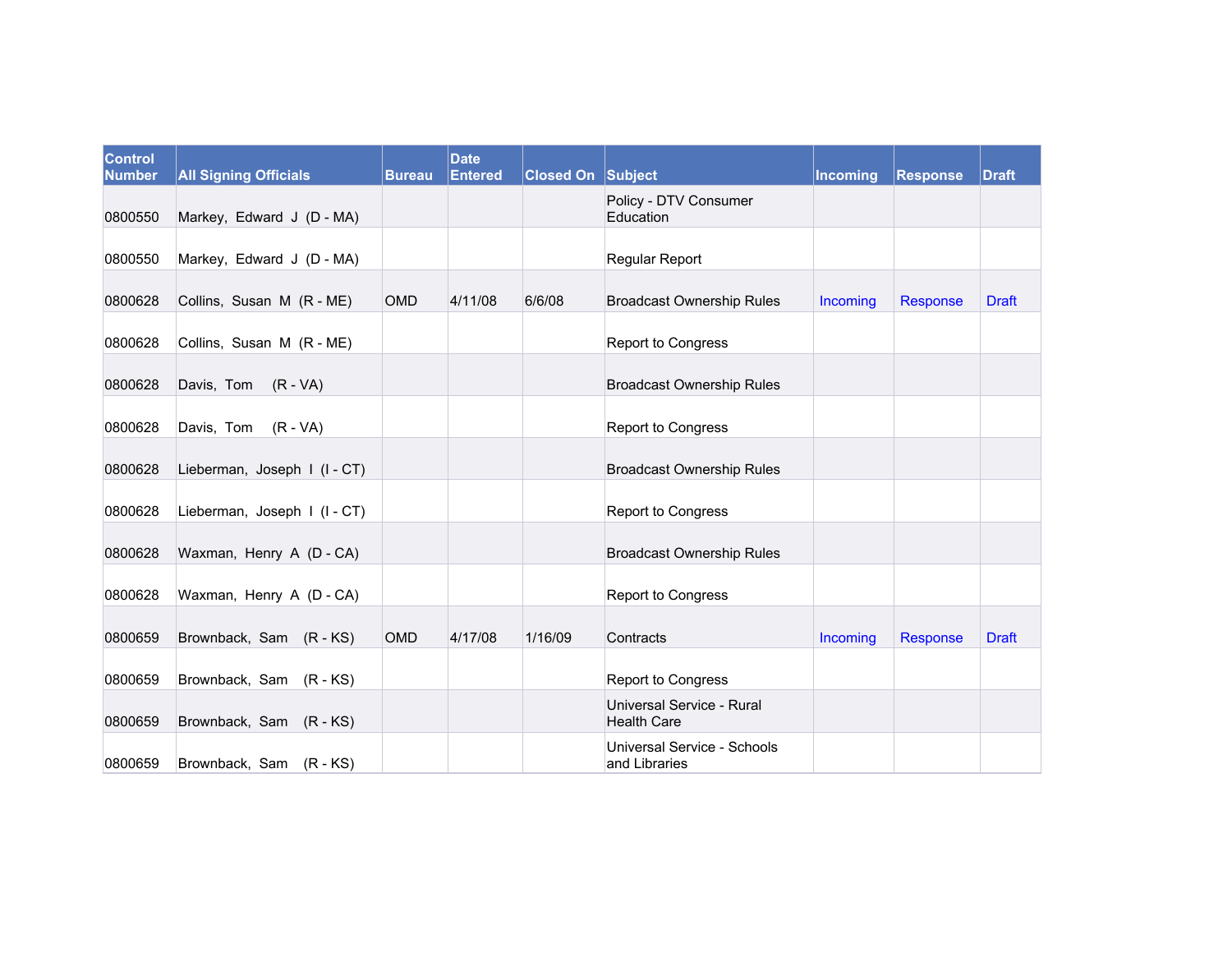| Control<br><b>Number</b> | <b>All Signing Officials</b> | <b>Bureau</b> | <b>Date</b><br><b>Entered</b> | <b>Closed On Subject</b> |                          | Incoming | Response | <b>Draft</b> |
|--------------------------|------------------------------|---------------|-------------------------------|--------------------------|--------------------------|----------|----------|--------------|
| 0800713                  | Inouye, Daniel K (D - HI)    | MB            | 4/25/08                       | 5/15/08                  | Digital Television (DTV) | Incoming | Response | <b>Draft</b> |
| 0800713                  | Inouye, Daniel K (D - HI)    |               |                               |                          | <b>Regular Report</b>    |          |          |              |
| 0800713                  | Stevens, Ted (R - AK)        |               |                               |                          | Digital Television (DTV) |          |          |              |
| 0800713                  | Stevens, Ted (R - AK)        |               |                               |                          | <b>Regular Report</b>    |          |          |              |
| 0800728                  | Barton, Joe (R-TX)           | OMD           | 4/25/08                       | 5/30/08                  | Regular Report           | Incoming | Response | <b>Draft</b> |
| 0800728                  | Brownback, Sam (R-KS)        |               |                               |                          | Regular Report           |          |          |              |
| 0800728                  | Byrd, Robert C (D - WV)      |               |                               |                          | Regular Report           |          |          |              |
| 0800728                  | Cochran, Thad (R - MS)       |               |                               |                          | Regular Report           |          |          |              |
| 0800728                  | Collins, Susan M (R - ME)    |               |                               |                          | Regular Report           |          |          |              |
| 0800728                  | Davis, Tom (R-VA)            |               |                               |                          | Regular Report           |          |          |              |
| 0800728                  | Dingell, John D (D - MI)     |               |                               |                          | Regular Report           |          |          |              |
| 0800728                  | Durbin, Richard J (D - IL)   |               |                               |                          | Regular Report           |          |          |              |
| 0800728                  | Inouye, Daniel K (D - HI)    |               |                               |                          | Regular Report           |          |          |              |
| 0800728                  | Lewis, Jerry (R - CA)        |               |                               |                          | Regular Report           |          |          |              |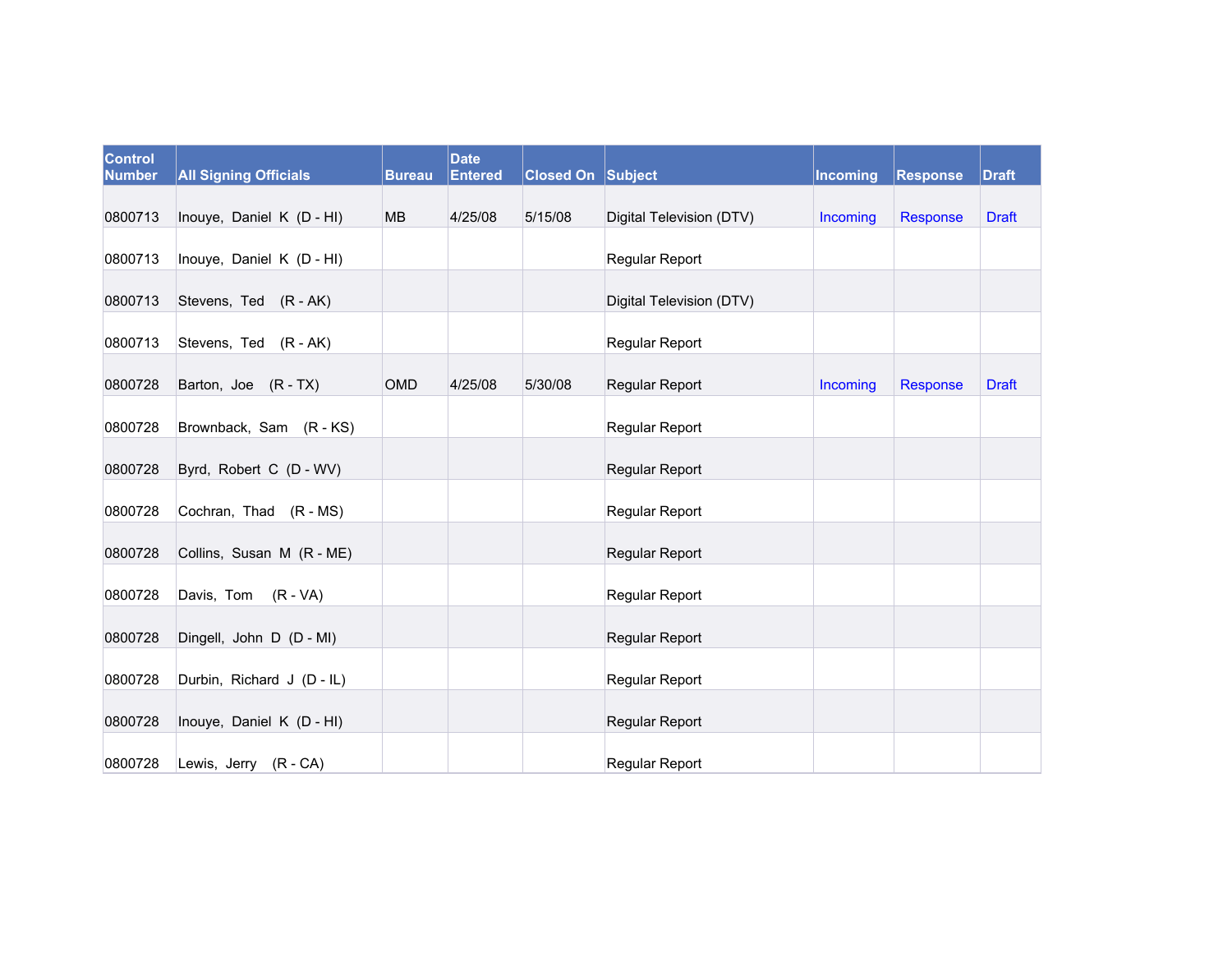| Control<br><b>Number</b> | <b>All Signing Officials</b> | <b>Bureau</b> | <b>Date</b><br><b>Entered</b> | <b>Closed On Subject</b> |                       | Incoming | Response | <b>Draft</b> |
|--------------------------|------------------------------|---------------|-------------------------------|--------------------------|-----------------------|----------|----------|--------------|
|                          |                              |               |                               |                          |                       |          |          |              |
| 0800728                  | Lieberman, Joseph I (I - CT) |               |                               |                          | Regular Report        |          |          |              |
| 0800728                  | Markey, Edward J (D - MA)    |               |                               |                          | Regular Report        |          |          |              |
| 0800728                  | Obey, David R (D - WI)       |               |                               |                          | Regular Report        |          |          |              |
| 0800728                  | Regula, Ralph (R - OH)       |               |                               |                          | <b>Regular Report</b> |          |          |              |
| 0800728                  | Serrano, José (D - NY)       |               |                               |                          | Regular Report        |          |          |              |
| 0800728                  | Stearns, Clifford (R - FL)   |               |                               |                          | Regular Report        |          |          |              |
| 0800728                  | Stevens, Ted (R - AK)        |               |                               |                          | <b>Regular Report</b> |          |          |              |
| 0800728                  | Waxman, Henry A (D - CA)     |               |                               |                          | Regular Report        |          |          |              |
| 0800729                  | Barton, Joe (R-TX)           | <b>OIG</b>    | 4/25/08                       | 5/30/08                  | Regular Report        | Incoming | Response | <b>Draft</b> |
| 0800729                  | Brownback, Sam (R-KS)        |               |                               |                          | Regular Report        |          |          |              |
| 0800729                  | Byrd, Robert C (D - WV)      |               |                               |                          | Regular Report        |          |          |              |
| 0800729                  | Cochran, Thad (R - MS)       |               |                               |                          | Regular Report        |          |          |              |
| 0800729                  | Collins, Susan M (R - ME)    |               |                               |                          | Regular Report        |          |          |              |
| 0800729                  | Davis, Tom (R - VA)          |               |                               |                          | Regular Report        |          |          |              |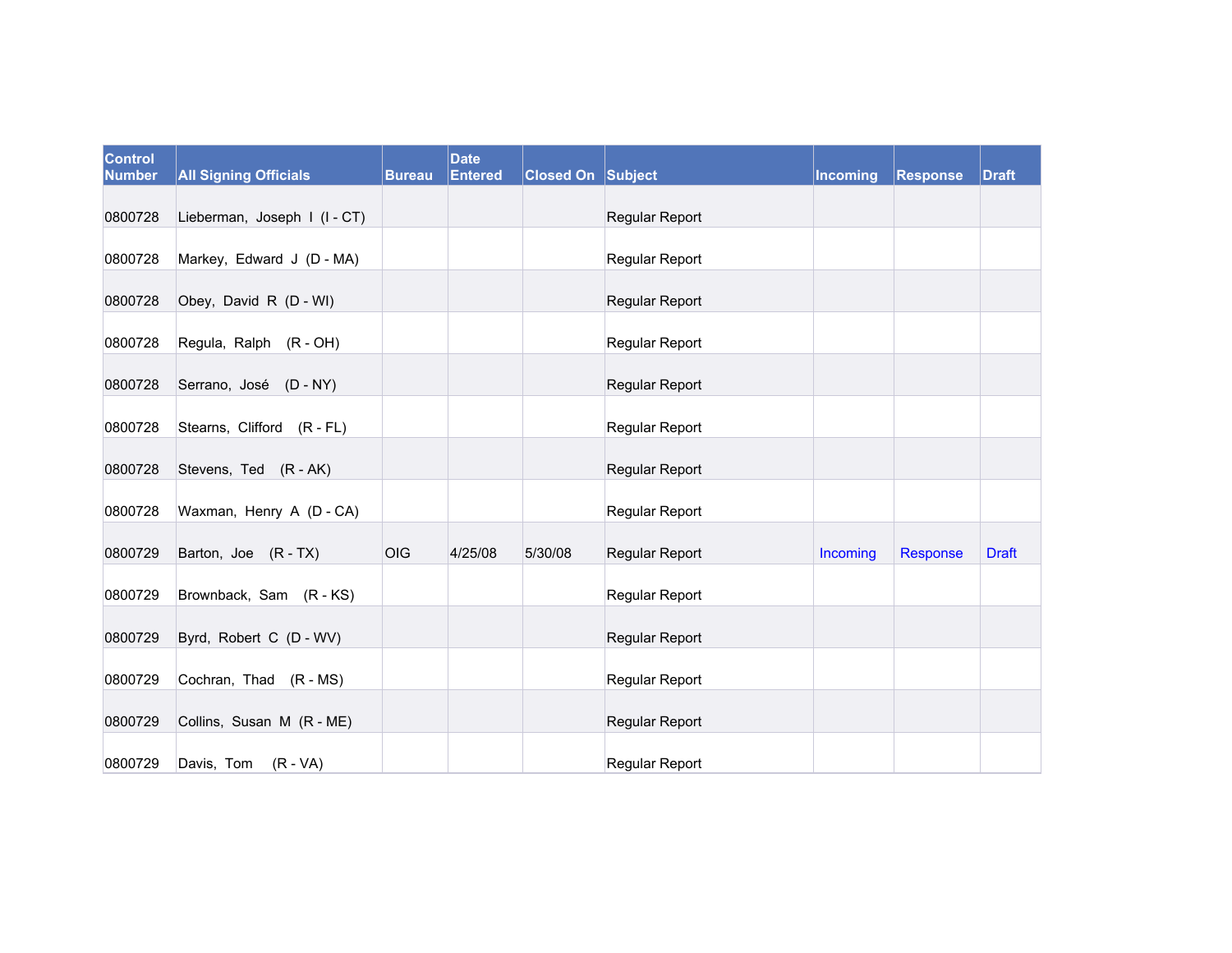| <b>Control</b><br><b>Number</b> | <b>All Signing Officials</b> | <b>Bureau</b> | <b>Date</b><br><b>Entered</b> | <b>Closed On Subject</b> |                          | Incoming | Response | <b>Draft</b> |
|---------------------------------|------------------------------|---------------|-------------------------------|--------------------------|--------------------------|----------|----------|--------------|
|                                 |                              |               |                               |                          |                          |          |          |              |
| 0800729                         | Dingell, John D (D - MI)     |               |                               |                          | Regular Report           |          |          |              |
| 0800729                         | Durbin, Richard J (D - IL)   |               |                               |                          | <b>Regular Report</b>    |          |          |              |
| 0800729                         | Inouye, Daniel K (D - HI)    |               |                               |                          | Regular Report           |          |          |              |
| 0800729                         | Lewis, Jerry (R - CA)        |               |                               |                          | Regular Report           |          |          |              |
| 0800729                         | Lieberman, Joseph I (I-CT)   |               |                               |                          | Regular Report           |          |          |              |
| 0800729                         | Markey, Edward J (D - MA)    |               |                               |                          | Regular Report           |          |          |              |
| 0800729                         | Obey, David R (D - WI)       |               |                               |                          | Regular Report           |          |          |              |
| 0800729                         | Regula, Ralph (R - OH)       |               |                               |                          | Regular Report           |          |          |              |
| 0800729                         | Serrano, José (D - NY)       |               |                               |                          | Regular Report           |          |          |              |
| 0800729                         | Stearns, Clifford (R - FL)   |               |                               |                          | Regular Report           |          |          |              |
| 0800729                         | Stevens, Ted (R - AK)        |               |                               |                          | Regular Report           |          |          |              |
| 0800729                         | Waxman, Henry A (D - CA)     |               |                               |                          | Regular Report           |          |          |              |
| 0800914                         | Dingell, John D (D - MI)     | <b>MB</b>     | 5/21/08                       | 6/13/08                  | Digital Television (DTV) | Incoming | Response | <b>Draft</b> |
| 0800914                         | Dingell, John D (D - MI)     |               |                               |                          | Regular Report           |          |          |              |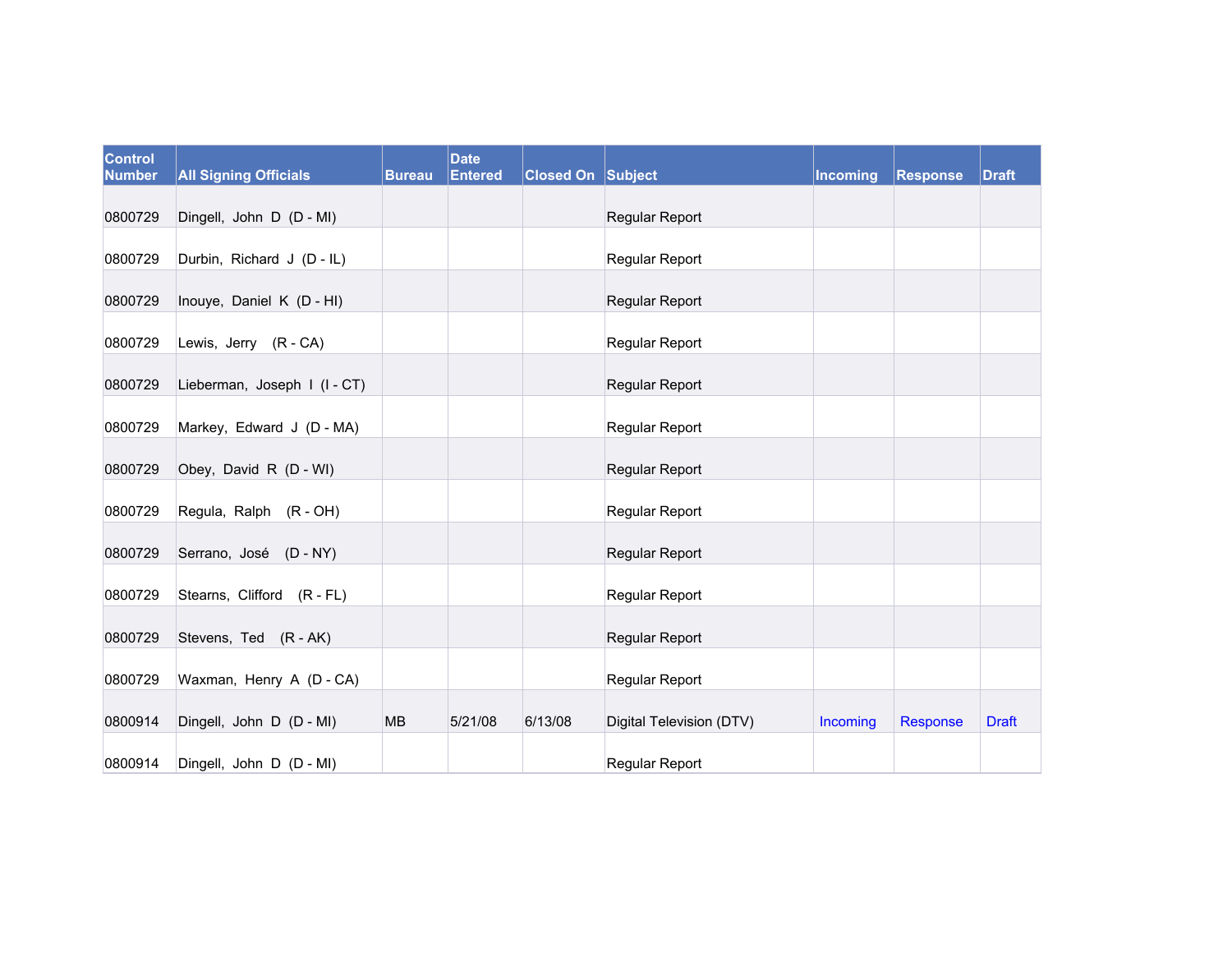| <b>Control</b><br><b>Number</b> | <b>All Signing Officials</b> | <b>Bureau</b> | <b>Date</b><br>Entered | <b>Closed On Subject</b> |                             | Incoming | Response | <b>Draft</b> |
|---------------------------------|------------------------------|---------------|------------------------|--------------------------|-----------------------------|----------|----------|--------------|
| 0800914                         | Inouye, Daniel K (D - HI)    |               |                        |                          | Digital Television (DTV)    |          |          |              |
| 0800914                         | Inouye, Daniel K (D - HI)    |               |                        |                          | Regular Report              |          |          |              |
| 0800914                         | Markey, Edward J (D - MA)    |               |                        |                          | Digital Television (DTV)    |          |          |              |
| 0800914                         | Markey, Edward J (D - MA)    |               |                        |                          | Regular Report              |          |          |              |
| 0800916                         | Barton, Joe (R-TX)           | <b>OCBO</b>   | 5/21/08                | 6/10/08                  | Regular Report              | Incoming | Response | <b>Draft</b> |
| 0800916                         | Barton, Joe (R - TX)         |               |                        |                          | <b>Small Business Issue</b> |          |          |              |
| 0800916                         | Chabot, Steve (R - OH)       |               |                        |                          | Regular Report              |          |          |              |
| 0800916                         | Chabot, Steve (R - OH)       |               |                        |                          | <b>Small Business Issue</b> |          |          |              |
| 0800916                         | Dingell, John D (D - MI)     |               |                        |                          | Regular Report              |          |          |              |
| 0800916                         | Dingell, John D (D - MI)     |               |                        |                          | <b>Small Business Issue</b> |          |          |              |
| 0800916                         | Inouye, Daniel K (D - HI)    |               |                        |                          | Regular Report              |          |          |              |
| 0800916                         | Inouye, Daniel K (D - HI)    |               |                        |                          | <b>Small Business Issue</b> |          |          |              |
| 0800916                         | Kerry, John F (D - MA)       |               |                        |                          | Regular Report              |          |          |              |
| 0800916                         | Kerry, John F (D - MA)       |               |                        |                          | <b>Small Business Issue</b> |          |          |              |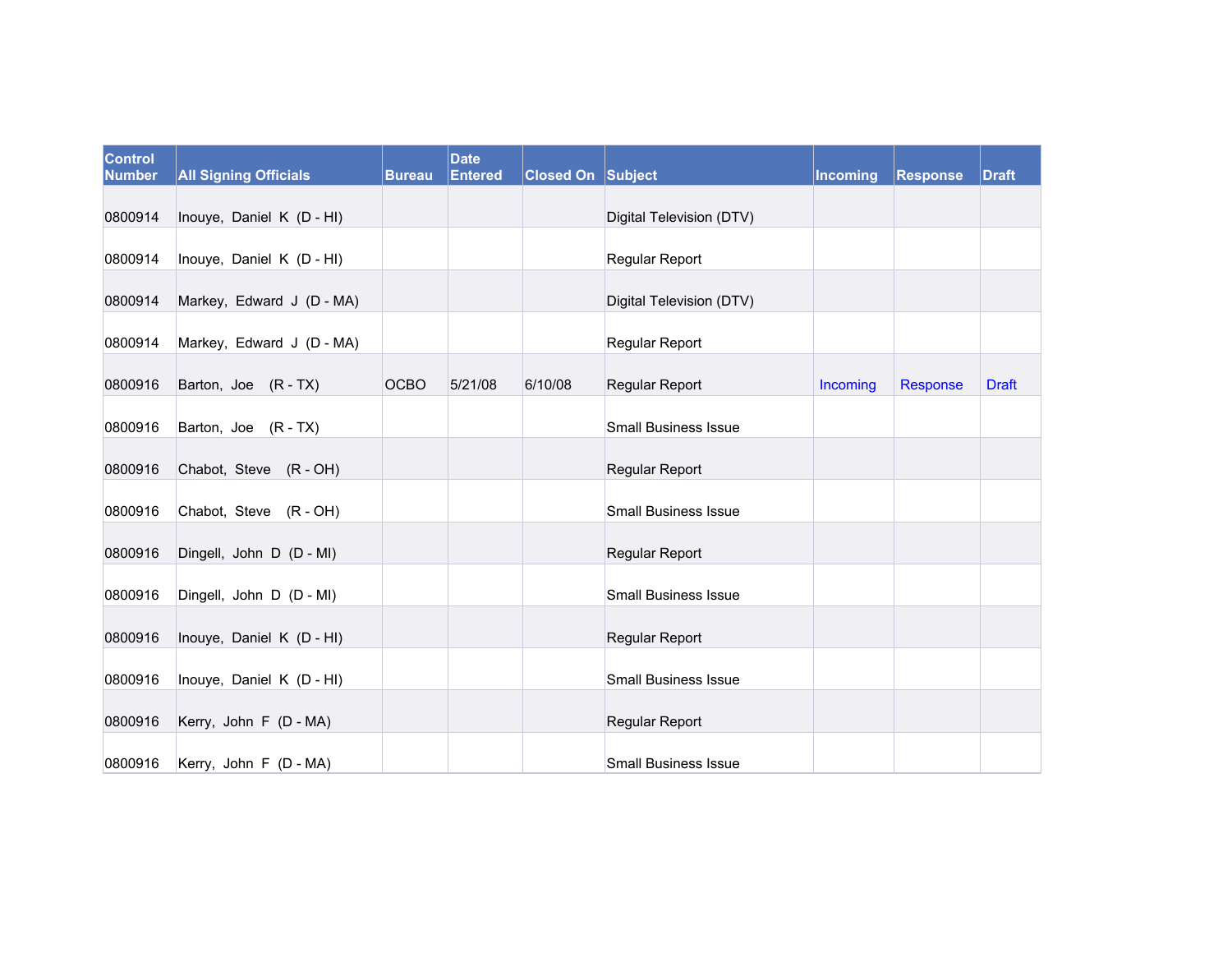| Control<br><b>Number</b> | <b>All Signing Officials</b> | <b>Bureau</b> | <b>Date</b><br><b>Entered</b> | <b>Closed On Subject</b> |                             | Incoming | Response | <b>Draft</b> |
|--------------------------|------------------------------|---------------|-------------------------------|--------------------------|-----------------------------|----------|----------|--------------|
|                          |                              |               |                               |                          |                             |          |          |              |
| 0800916                  | Markey, Edward J (D - MA)    |               |                               |                          | Regular Report              |          |          |              |
| 0800916                  | Markey, Edward J (D - MA)    |               |                               |                          | <b>Small Business Issue</b> |          |          |              |
| 0800916                  | Snowe, Olympia J (R - ME)    |               |                               |                          | Regular Report              |          |          |              |
| 0800916                  | Snowe, Olympia J (R - ME)    |               |                               |                          | <b>Small Business Issue</b> |          |          |              |
| 0800916                  | Stearns, Clifford (R - FL)   |               |                               |                          | Regular Report              |          |          |              |
| 0800916                  | Stearns, Clifford (R - FL)   |               |                               |                          | <b>Small Business Issue</b> |          |          |              |
| 0800916                  | Stevens, Ted (R - AK)        |               |                               |                          | Regular Report              |          |          |              |
| 0800916                  | Stevens, Ted (R - AK)        |               |                               |                          | <b>Small Business Issue</b> |          |          |              |
| 0800916                  | Velázquez, Nydia (D-NY)      |               |                               |                          | Regular Report              |          |          |              |
| 0800916                  | Velázquez, Nydia (D - NY)    |               |                               |                          | <b>Small Business Issue</b> |          |          |              |
| 0801025                  | Barton, Joe (R-TX)           | <b>IB</b>     | 6/6/08                        | 6/13/08                  | <b>ORBIT Act</b>            | Incoming | Response | <b>Draft</b> |
| 0801025                  | Barton, Joe (R - TX)         |               |                               |                          | Regular Report              |          |          |              |
| 0801025                  | Berman, Howard L (D - CA)    |               |                               |                          | <b>ORBIT Act</b>            |          |          |              |
| 0801025                  | Berman, Howard L (D - CA)    |               |                               |                          | Regular Report              |          |          |              |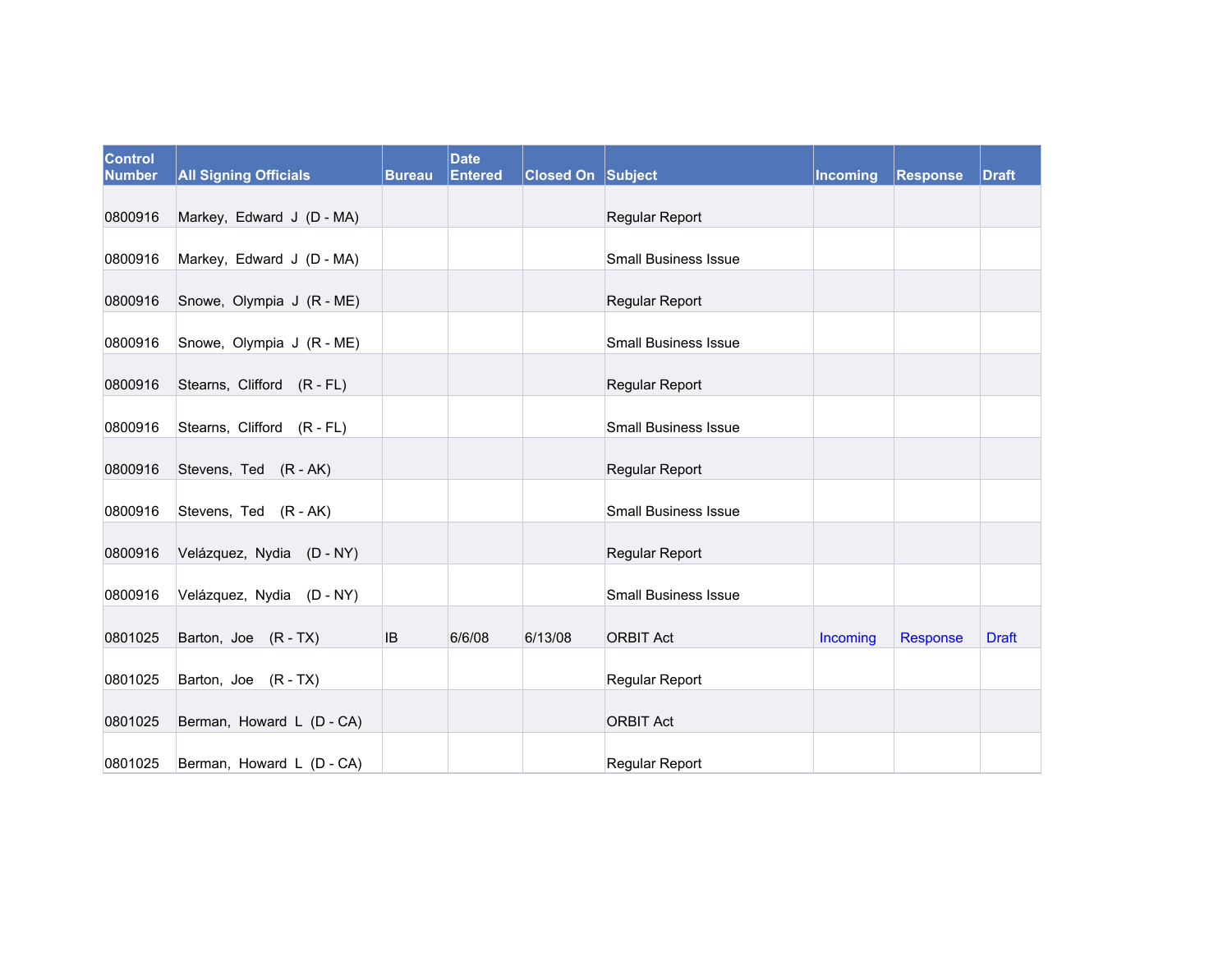| Control<br><b>Number</b> | <b>All Signing Officials</b>  | <b>Bureau</b> | <b>Date</b><br><b>Entered</b> | <b>Closed On Subject</b> |                       | Incoming | Response | <b>Draft</b> |
|--------------------------|-------------------------------|---------------|-------------------------------|--------------------------|-----------------------|----------|----------|--------------|
| 0801025                  | Biden, Joseph R (D - DE)      |               |                               |                          | <b>ORBIT Act</b>      |          |          |              |
| 0801025                  | Biden, Joseph R (D - DE)      |               |                               |                          | Regular Report        |          |          |              |
| 0801025                  | Dingell, John D (D - MI)      |               |                               |                          | <b>ORBIT Act</b>      |          |          |              |
| 0801025                  | Dingell, John D (D - MI)      |               |                               |                          | Regular Report        |          |          |              |
| 0801025                  | Inouye, Daniel K (D - HI)     |               |                               |                          | <b>ORBIT Act</b>      |          |          |              |
| 0801025                  | Inouye, Daniel K (D - HI)     |               |                               |                          | <b>Regular Report</b> |          |          |              |
| 0801025                  | Lugar, Richard G (R - IN)     |               |                               |                          | <b>ORBIT Act</b>      |          |          |              |
| 0801025                  | Lugar, Richard G (R - IN)     |               |                               |                          | <b>Regular Report</b> |          |          |              |
| 0801025                  | Markey, Edward J (D - MA)     |               |                               |                          | <b>ORBIT Act</b>      |          |          |              |
| 0801025                  | Markey, Edward J (D - MA)     |               |                               |                          | Regular Report        |          |          |              |
| 0801025                  | Ros-Lehtinen, Ileana (R - FL) |               |                               |                          | <b>ORBIT Act</b>      |          |          |              |
| 0801025                  | Ros-Lehtinen, Ileana (R - FL) |               |                               |                          | Regular Report        |          |          |              |
| 0801025                  | Stearns, Clifford (R - FL)    |               |                               |                          | <b>ORBIT Act</b>      |          |          |              |
| 0801025                  | Stearns, Clifford (R-FL)      |               |                               |                          | Regular Report        |          |          |              |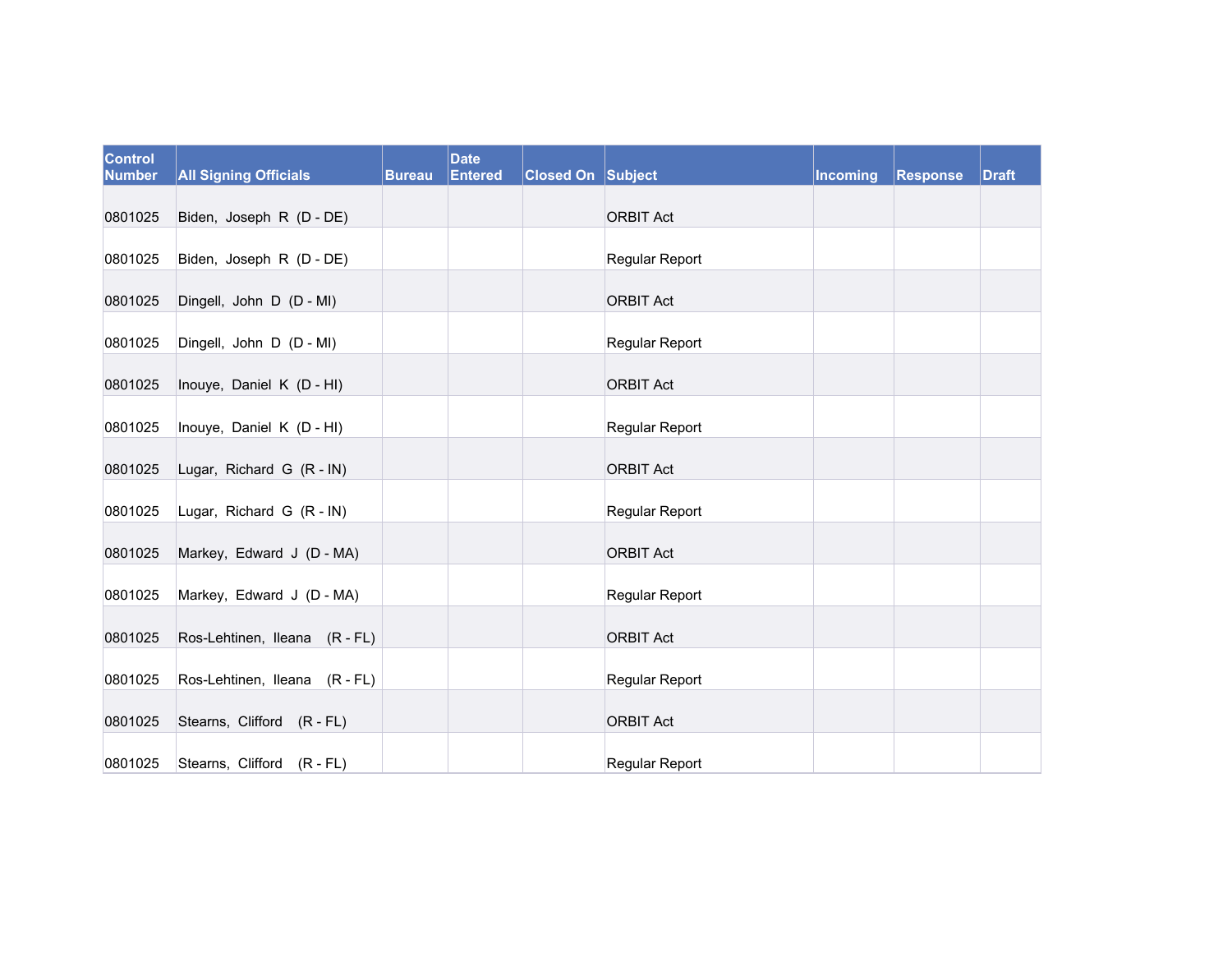| Control<br><b>Number</b> | <b>All Signing Officials</b> | <b>Bureau</b> | <b>Date</b><br><b>Entered</b> | <b>Closed On Subject</b> |                           | Incoming | Response | <b>Draft</b> |
|--------------------------|------------------------------|---------------|-------------------------------|--------------------------|---------------------------|----------|----------|--------------|
| 0801025                  | Stevens, Ted (R - AK)        |               |                               |                          | <b>ORBIT Act</b>          |          |          |              |
| 0801025                  | Stevens, Ted (R - AK)        |               |                               |                          | Regular Report            |          |          |              |
| 0801151                  | Barton, Joe (R - TX)         | <b>MB</b>     | 7/1/08                        | 7/15/08                  | Digital Television (DTV)  | Incoming | Response | <b>Draft</b> |
| 0801151                  | Barton, Joe (R-TX)           |               |                               |                          | Report to Congress        |          |          |              |
| 0801151                  | Dingell, John D (D - MI)     |               |                               |                          | Digital Television (DTV)  |          |          |              |
| 0801151                  | Dingell, John D (D - MI)     |               |                               |                          | Report to Congress        |          |          |              |
| 0801151                  | Inouye, Daniel K (D - HI)    |               |                               |                          | Digital Television (DTV)  |          |          |              |
| 0801151                  | Inouye, Daniel K (D - HI)    |               |                               |                          | Report to Congress        |          |          |              |
| 0801151                  | Markey, Edward J (D - MA)    |               |                               |                          | Digital Television (DTV)  |          |          |              |
| 0801151                  | Markey, Edward J (D - MA)    |               |                               |                          | <b>Report to Congress</b> |          |          |              |
| 0801151                  | Stearns, Clifford (R - FL)   |               |                               |                          | Digital Television (DTV)  |          |          |              |
| 0801151                  | Stearns, Clifford (R - FL)   |               |                               |                          | <b>Report to Congress</b> |          |          |              |
| 0801151                  | Stevens, Ted (R - AK)        |               |                               |                          | Digital Television (DTV)  |          |          |              |
| 0801151                  | Stevens, Ted (R - AK)        |               |                               |                          | Report to Congress        |          |          |              |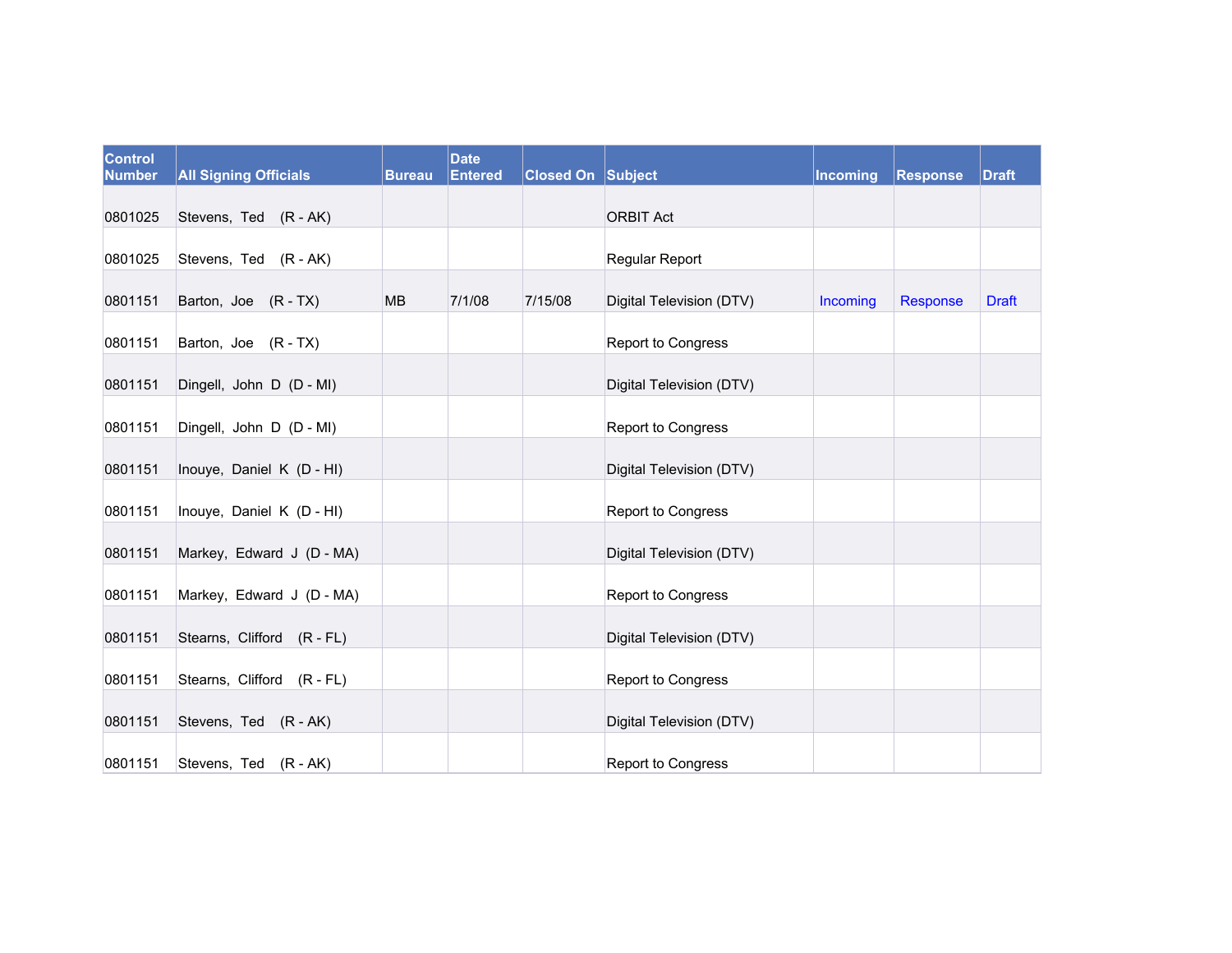| <b>Control</b><br><b>Number</b> | <b>All Signing Officials</b> | <b>Bureau</b> | <b>Date</b><br>Entered | <b>Closed On Subject</b> |                                         | <b>Incoming</b> | <b>Response</b> | <b>Draft</b> |
|---------------------------------|------------------------------|---------------|------------------------|--------------------------|-----------------------------------------|-----------------|-----------------|--------------|
| 0801192                         | Barton, Joe (R - TX)         | <b>CGB</b>    | 7/8/08                 | 7/11/08                  | Policy - Telemarketing /<br><b>TCPA</b> | Incoming        | <b>Response</b> | <b>Draft</b> |
| 0801192                         | Barton, Joe (R - TX)         |               |                        |                          | Regular Report                          |                 |                 |              |
| 0801192                         | Dingell, John D (D - MI)     |               |                        |                          | Policy - Telemarketing /<br><b>TCPA</b> |                 |                 |              |
| 0801192                         | Dingell, John D (D - MI)     |               |                        |                          | Regular Report                          |                 |                 |              |
| 0801192                         | Inouye, Daniel K (D - HI)    |               |                        |                          | Policy - Telemarketing /<br><b>TCPA</b> |                 |                 |              |
| 0801192                         | Inouye, Daniel K (D - HI)    |               |                        |                          | Regular Report                          |                 |                 |              |
| 0801192                         | Markey, Edward J (D - MA)    |               |                        |                          | Policy - Telemarketing /<br><b>TCPA</b> |                 |                 |              |
| 0801192                         | Markey, Edward J (D - MA)    |               |                        |                          | Regular Report                          |                 |                 |              |
| 0801192                         | Stearns, Clifford (R - FL)   |               |                        |                          | Policy - Telemarketing /<br><b>TCPA</b> |                 |                 |              |
| 0801192                         | Stearns, Clifford (R - FL)   |               |                        |                          | Regular Report                          |                 |                 |              |
| 0801192                         | Stevens, Ted (R - AK)        |               |                        |                          | Policy - Telemarketing /<br><b>TCPA</b> |                 |                 |              |
| 0801192                         | Stevens, Ted (R - AK)        |               |                        |                          | Regular Report                          |                 |                 |              |
| 0801233                         | Collins, Susan M (R - ME)    | <b>OMD</b>    | 7/11/08                | 9/9/08                   | Report to Congress                      | Incoming        | <b>Response</b> | <b>Draft</b> |
| 0801233                         | Collins, Susan M (R - ME)    |               |                        |                          | Universal Service - High Cost           |                 |                 |              |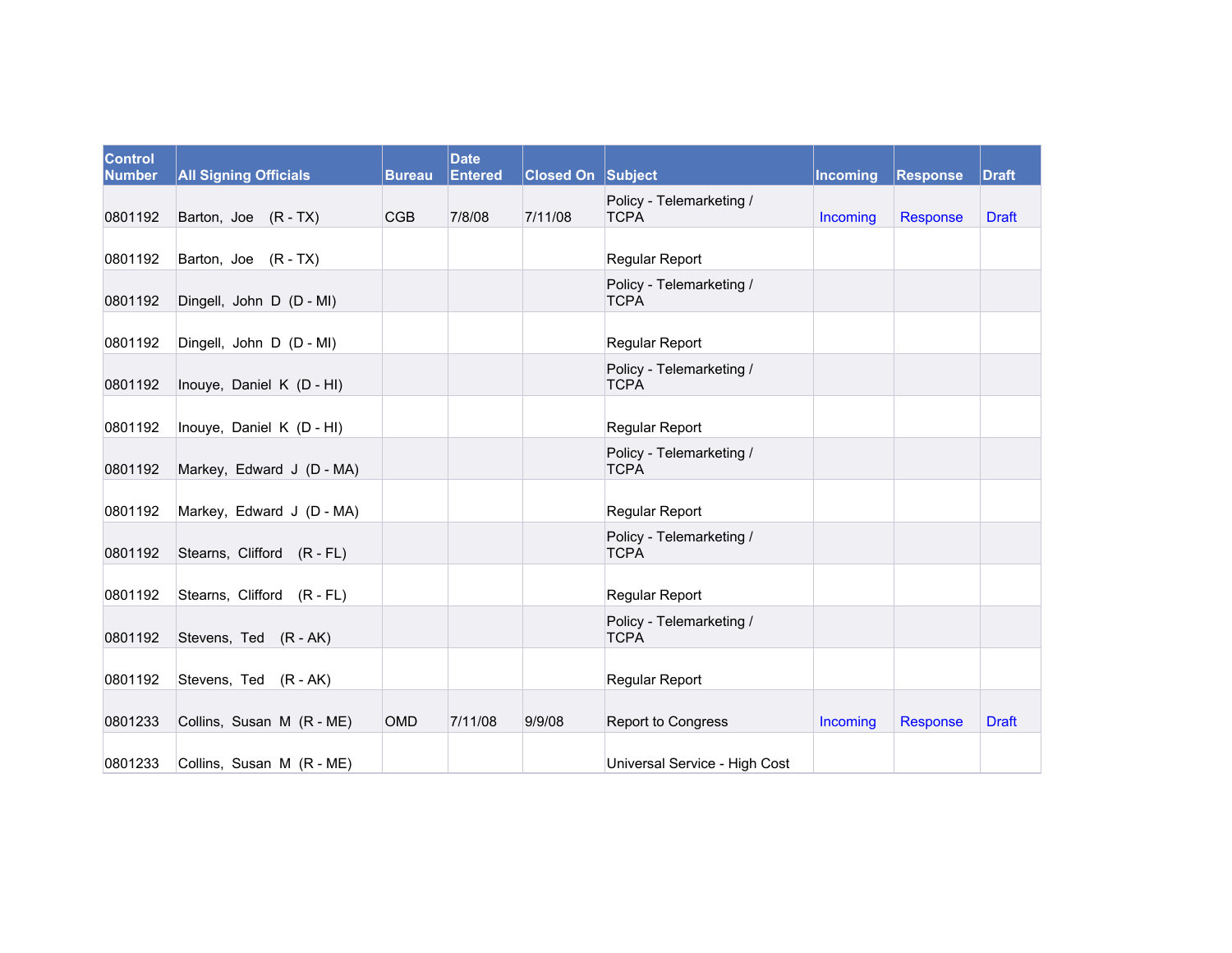| <b>Control</b><br><b>Number</b> | <b>All Signing Officials</b>      | <b>Bureau</b> | <b>Date</b><br><b>Entered</b> | <b>Closed On Subject</b> |                                    | <b>Incoming</b> | Response | <b>Draft</b> |
|---------------------------------|-----------------------------------|---------------|-------------------------------|--------------------------|------------------------------------|-----------------|----------|--------------|
| 0801233                         | Davis, Tom (R - VA)               |               |                               |                          | Report to Congress                 |                 |          |              |
| 0801233                         | Davis, Tom (R - VA)               |               |                               |                          | Universal Service - High Cost      |                 |          |              |
| 0801233                         | Lieberman, Joseph I (I-CT)        |               |                               |                          | Report to Congress                 |                 |          |              |
| 0801233                         | Lieberman, Joseph I (I-CT)        |               |                               |                          | Universal Service - High Cost      |                 |          |              |
| 0801233                         | Waxman, Henry A (D - CA)          |               |                               |                          | Report to Congress                 |                 |          |              |
| 0801233                         | Waxman, Henry A (D - CA)          |               |                               |                          | Universal Service - High Cost      |                 |          |              |
| 0801352                         | Hutchison, Kay Bailey (R - TX) MB |               | 8/1/08                        | 1/16/09                  | <b>MVPD Programming</b>            | Incoming        | Response | <b>Draft</b> |
| 0801352                         | Hutchison, Kay Bailey (R - TX)    |               |                               |                          | Report to Congress                 |                 |          |              |
| 0801449                         | Collins, Susan M (R - ME)         | OMD           | 8/12/08                       | 8/21/08                  | Report to Congress                 | Incoming        | Response | <b>Draft</b> |
| 0801449                         | Davis, Tom (R - VA)               |               |                               |                          | Report to Congress                 |                 |          |              |
| 0801449                         | Feingold, Russell D (D - WI)      |               |                               |                          | Report to Congress                 |                 |          |              |
| 0801449                         | Lieberman, Joseph I (I-CT)        |               |                               |                          | Report to Congress                 |                 |          |              |
| 0801449                         | Waxman, Henry A (D - CA)          |               |                               |                          | Report to Congress                 |                 |          |              |
| 0801567                         | Dingell, John D (D - MI)          | <b>CGB</b>    | 9/4/08                        | 10/6/08                  | Policy - DTV Consumer<br>Education | Incoming        | Response | <b>Draft</b> |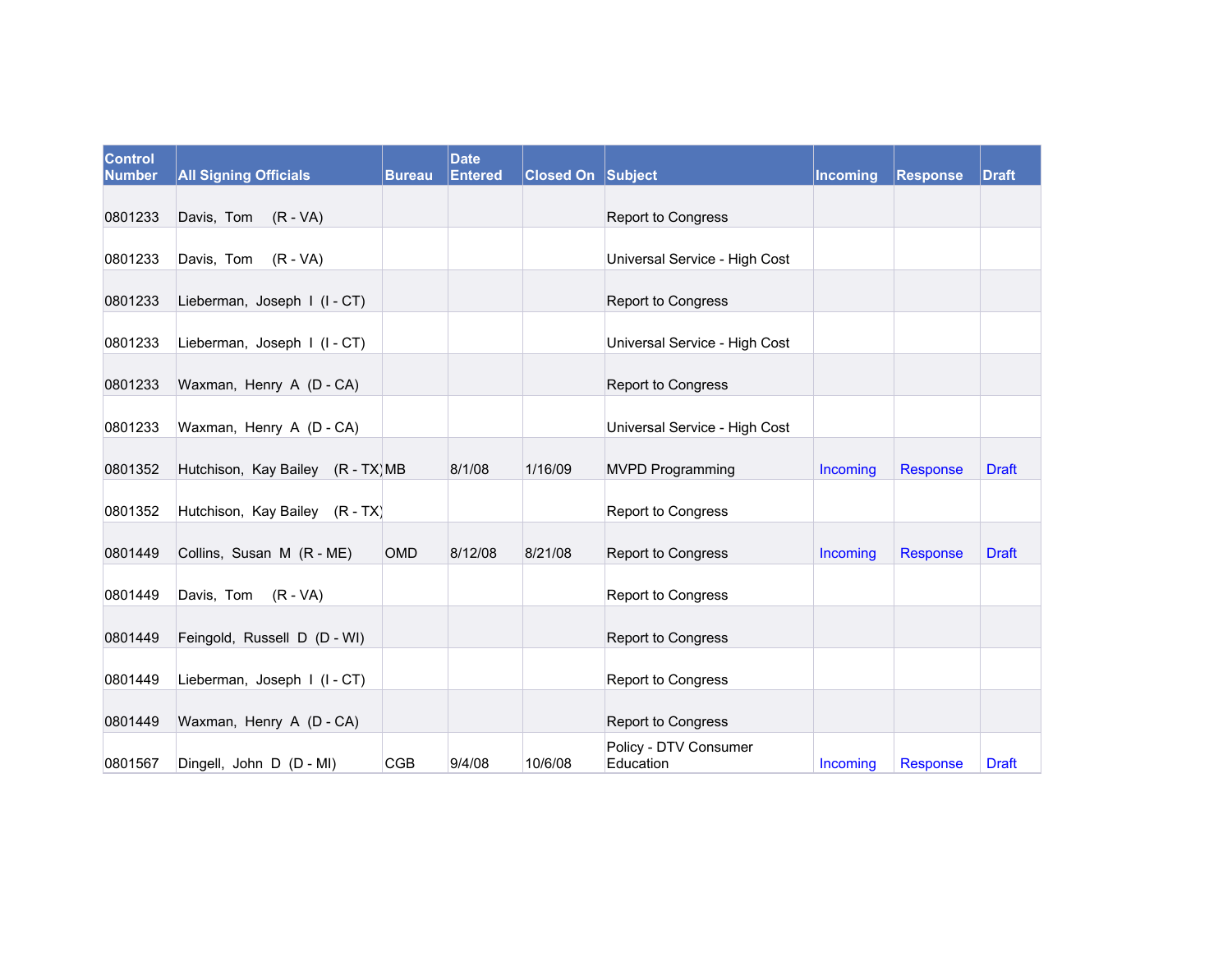| Control<br><b>Number</b> | <b>All Signing Officials</b> | <b>Bureau</b> | <b>Date</b><br><b>Entered</b> | <b>Closed On Subject</b> |                                    | <b>Incoming</b> | Response | <b>Draft</b> |
|--------------------------|------------------------------|---------------|-------------------------------|--------------------------|------------------------------------|-----------------|----------|--------------|
|                          |                              |               |                               |                          |                                    |                 |          |              |
| 0801567                  | Dingell, John D (D - MI)     |               |                               |                          | Regular Report                     |                 |          |              |
| 0801567                  | Markey, Edward J (D - MA)    |               |                               |                          | Policy - DTV Consumer<br>Education |                 |          |              |
| 0801567                  | Markey, Edward J (D - MA)    |               |                               |                          | Regular Report                     |                 |          |              |
| 0801677                  | Barton, Joe (R-TX)           | OMD           | 9/19/08                       | 9/30/08                  | <b>FCC Organization Issue</b>      | Incoming        | Response | <b>Draft</b> |
| 0801677                  | Barton, Joe (R-TX)           |               |                               |                          | Report to Congress                 |                 |          |              |
| 0801677                  | Brownback, Sam (R - KS)      |               |                               |                          | <b>FCC Organization Issue</b>      |                 |          |              |
| 0801677                  | Brownback, Sam (R-KS)        |               |                               |                          | Report to Congress                 |                 |          |              |
| 0801677                  | Byrd, Robert C (D - WV)      |               |                               |                          | FCC Organization Issue             |                 |          |              |
| 0801677                  | Byrd, Robert C (D - WV)      |               |                               |                          | <b>Report to Congress</b>          |                 |          |              |
| 0801677                  | Cheney, Richard B (R - US)   |               |                               |                          | FCC Organization Issue             |                 |          |              |
| 0801677                  | Cheney, Richard B (R - US)   |               |                               |                          | Report to Congress                 |                 |          |              |
| 0801677                  | Cochran, Thad (R - MS)       |               |                               |                          | FCC Organization Issue             |                 |          |              |
| 0801677                  | Cochran, Thad (R - MS)       |               |                               |                          | Report to Congress                 |                 |          |              |
| 0801677                  | Dingell, John D (D - MI)     |               |                               |                          | FCC Organization Issue             |                 |          |              |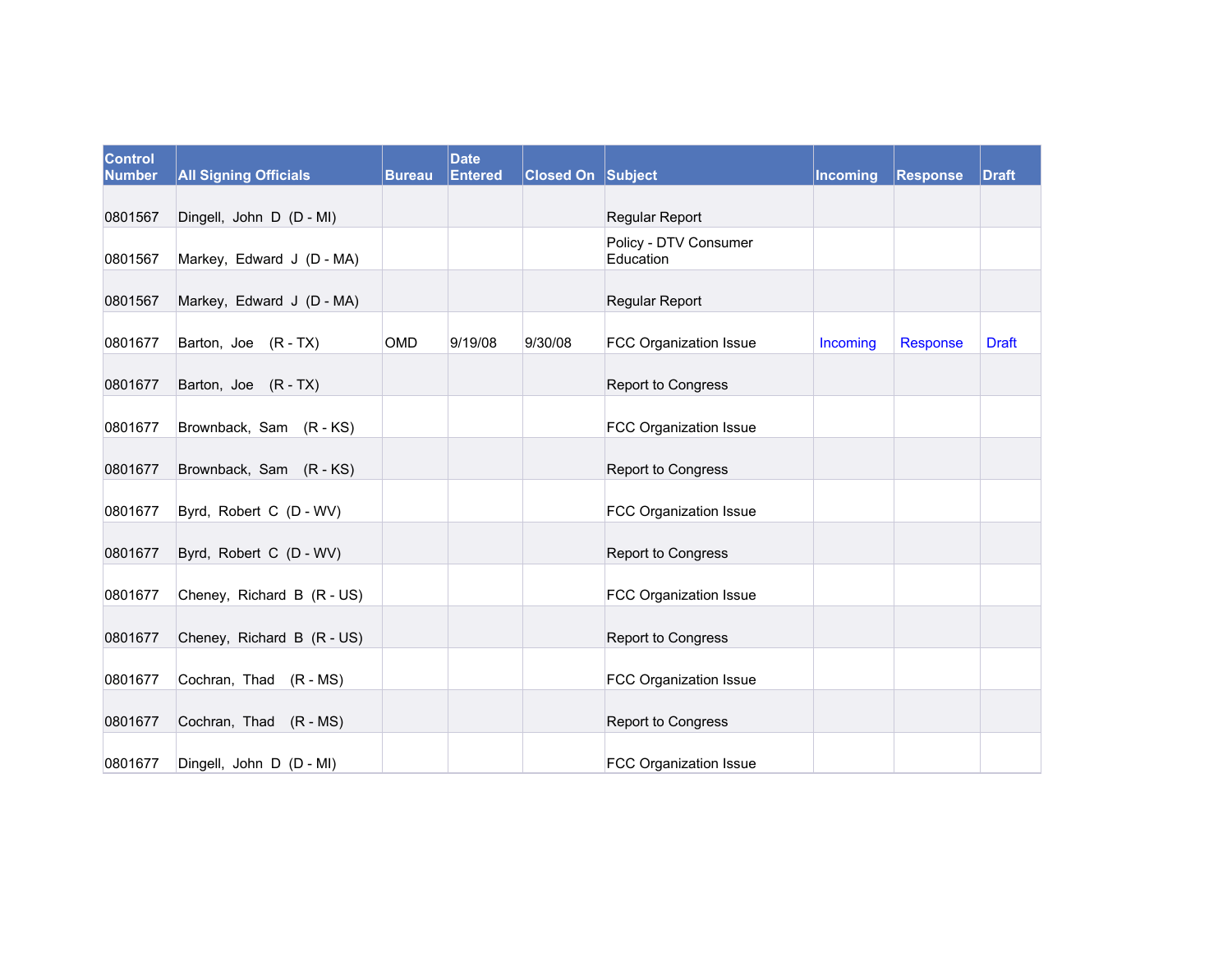| <b>Control</b><br><b>Number</b> | <b>All Signing Officials</b>   | <b>Bureau</b> | <b>Date</b><br><b>Entered</b> | <b>Closed On Subject</b> |                        | <b>Incoming</b> | <b>Response</b> | <b>Draft</b> |
|---------------------------------|--------------------------------|---------------|-------------------------------|--------------------------|------------------------|-----------------|-----------------|--------------|
| 0801677                         | Dingell, John D (D - MI)       |               |                               |                          | Report to Congress     |                 |                 |              |
| 0801677                         | Durbin, Richard J (D - IL)     |               |                               |                          | FCC Organization Issue |                 |                 |              |
| 0801677                         | Durbin, Richard J (D - IL)     |               |                               |                          | Report to Congress     |                 |                 |              |
| 0801677                         | Hutchison, Kay Bailey (R - TX) |               |                               |                          | FCC Organization Issue |                 |                 |              |
| 0801677                         | Hutchison, Kay Bailey (R - TX) |               |                               |                          | Report to Congress     |                 |                 |              |
| 0801677                         | Inouye, Daniel K (D - HI)      |               |                               |                          | FCC Organization Issue |                 |                 |              |
| 0801677                         | Inouye, Daniel K (D - HI)      |               |                               |                          | Report to Congress     |                 |                 |              |
| 0801677                         | Lewis, Jerry (R - CA)          |               |                               |                          | FCC Organization Issue |                 |                 |              |
| 0801677                         | Lewis, Jerry (R - CA)          |               |                               |                          | Report to Congress     |                 |                 |              |
| 0801677                         | Markey, Edward J (D - MA)      |               |                               |                          | FCC Organization Issue |                 |                 |              |
| 0801677                         | Markey, Edward J (D - MA)      |               |                               |                          | Report to Congress     |                 |                 |              |
| 0801677                         | Obey, David R (D - WI)         |               |                               |                          | FCC Organization Issue |                 |                 |              |
| 0801677                         | Obey, David R (D - WI)         |               |                               |                          | Report to Congress     |                 |                 |              |
| 0801677                         | Pelosi, Nancy (D - CA)         |               |                               |                          | FCC Organization Issue |                 |                 |              |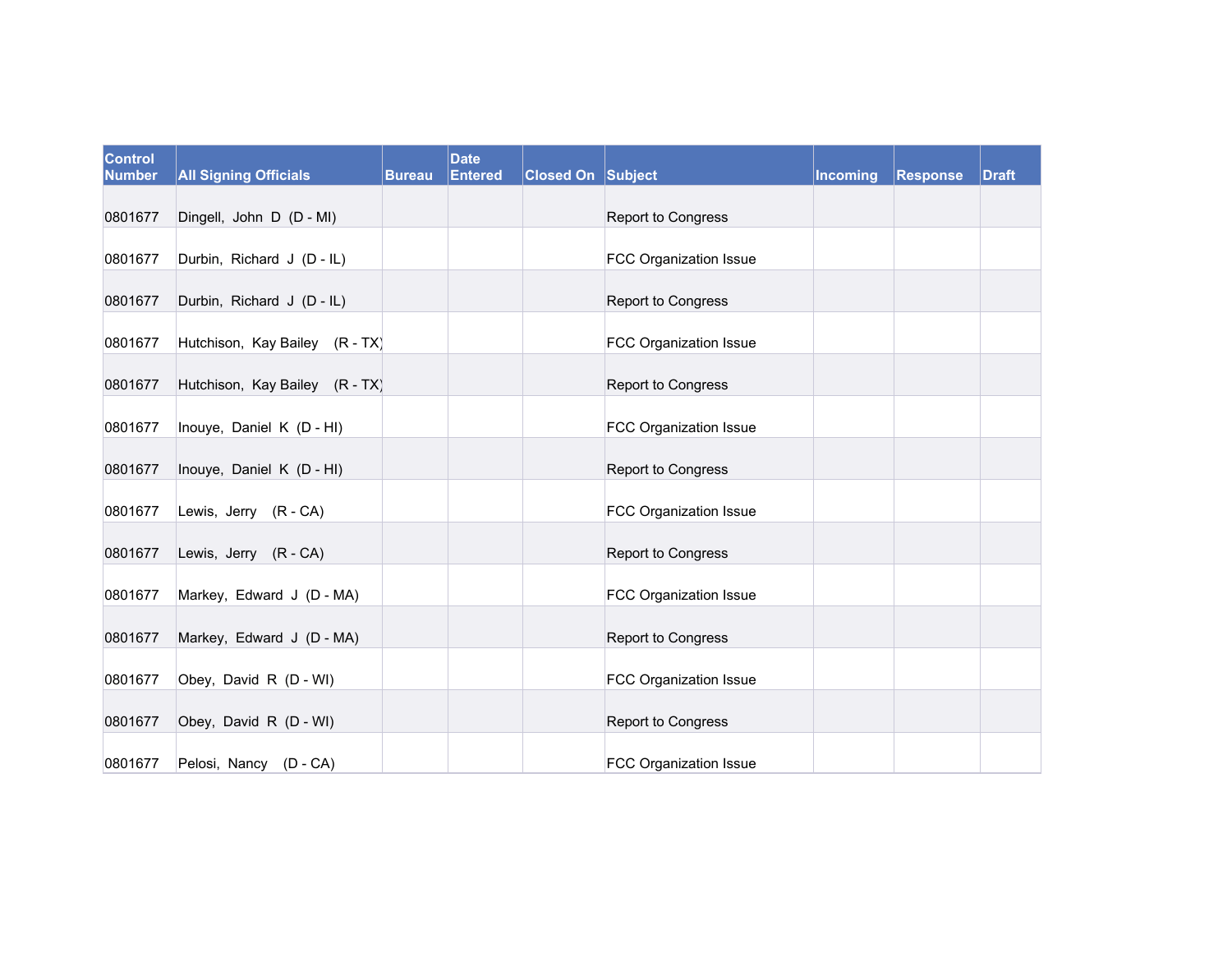| Control<br><b>Number</b> | <b>All Signing Officials</b>   | <b>Bureau</b> | <b>Date</b><br><b>Entered</b> | <b>Closed On Subject</b> |                        | Incoming | Response | <b>Draft</b> |
|--------------------------|--------------------------------|---------------|-------------------------------|--------------------------|------------------------|----------|----------|--------------|
| 0801677                  | Pelosi, Nancy (D - CA)         |               |                               |                          | Report to Congress     |          |          |              |
| 0801677                  | Regula, Ralph (R - OH)         |               |                               |                          | FCC Organization Issue |          |          |              |
| 0801677                  | Regula, Ralph (R - OH)         |               |                               |                          | Report to Congress     |          |          |              |
| 0801677                  | Serrano, José (D - NY)         |               |                               |                          | FCC Organization Issue |          |          |              |
| 0801677                  | Serrano, José (D - NY)         |               |                               |                          | Report to Congress     |          |          |              |
| 0801677                  | Stearns, Clifford (R - FL)     |               |                               |                          | FCC Organization Issue |          |          |              |
| 0801677                  | Stearns, Clifford (R - FL)     |               |                               |                          | Report to Congress     |          |          |              |
| 0801856                  | Barton, Joe (R-TX)             | IB            | 10/14/08                      | 10/16/08                 | Regular Report         | Incoming | Response | <b>Draft</b> |
| 0801856                  | Barton, Joe (R-TX)             |               |                               |                          | Satellite Issues       |          |          |              |
| 0801856                  | Dingell, John D (D - MI)       |               |                               |                          | Regular Report         |          |          |              |
| 0801856                  | Dingell, John D (D - MI)       |               |                               |                          | Satellite Issues       |          |          |              |
| 0801856                  | Hutchison, Kay Bailey (R - TX) |               |                               |                          | Regular Report         |          |          |              |
| 0801856                  | Hutchison, Kay Bailey (R - TX) |               |                               |                          | Satellite Issues       |          |          |              |
| 0801856                  | Inouye, Daniel K (D - HI)      |               |                               |                          | Regular Report         |          |          |              |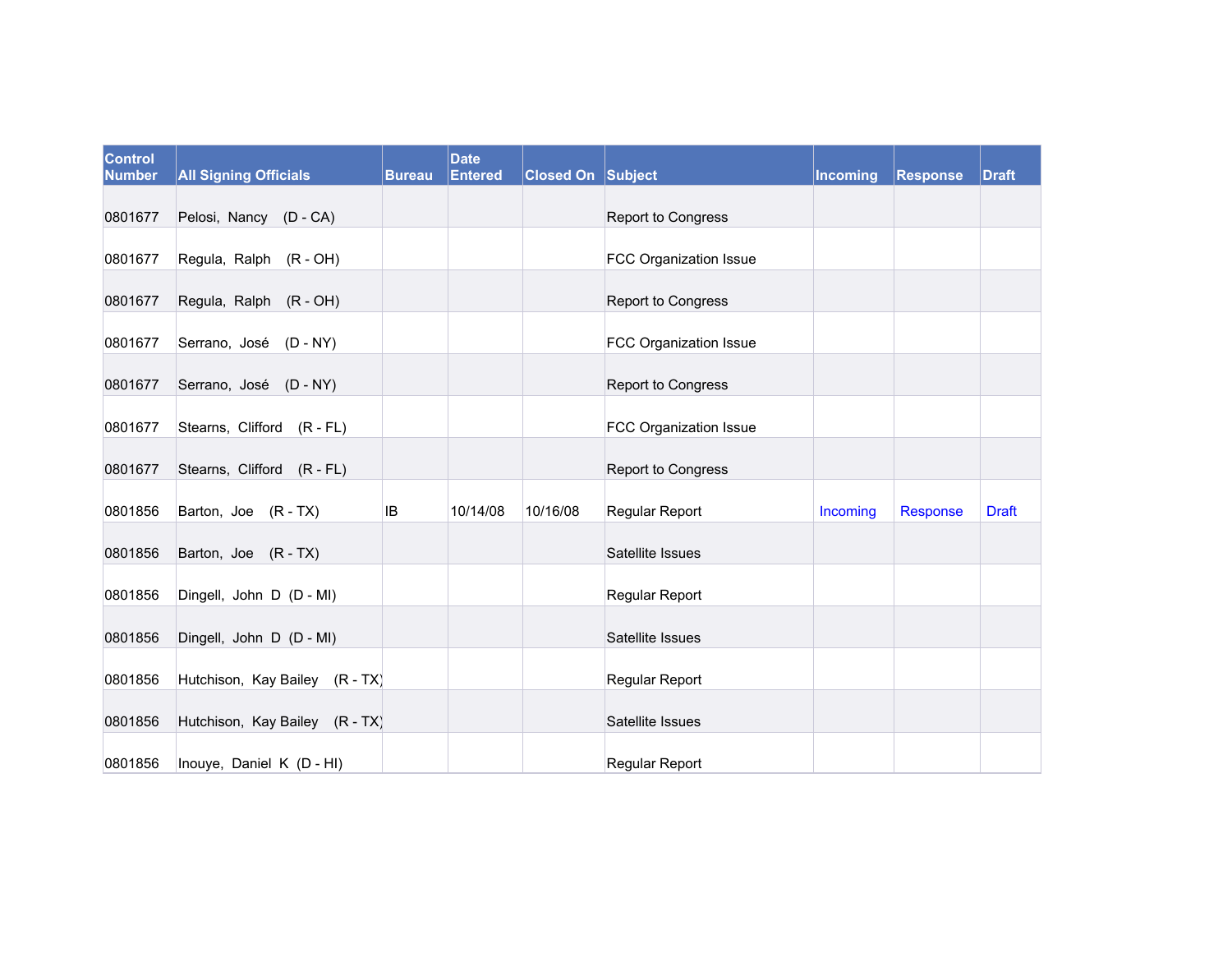| Control<br><b>Number</b> | <b>All Signing Officials</b>   | <b>Bureau</b> | <b>Date</b><br><b>Entered</b> | <b>Closed On Subject</b> |                       | Incoming | Response | <b>Draft</b> |
|--------------------------|--------------------------------|---------------|-------------------------------|--------------------------|-----------------------|----------|----------|--------------|
| 0801856                  | Inouye, Daniel K (D - HI)      |               |                               |                          | Satellite Issues      |          |          |              |
| 0801856                  | Markey, Edward J (D - MA)      |               |                               |                          | Regular Report        |          |          |              |
| 0801856                  | Markey, Edward J (D - MA)      |               |                               |                          | Satellite Issues      |          |          |              |
| 0801856                  | Stearns, Clifford (R - FL)     |               |                               |                          | <b>Regular Report</b> |          |          |              |
| 0801856                  | Stearns, Clifford (R - FL)     |               |                               |                          | Satellite Issues      |          |          |              |
| 0802105                  | Barton, Joe (R-TX)             | OMD           | 11/6/08                       | 12/1/08                  | Regular Report        | Incoming | Response | <b>Draft</b> |
| 0802105                  | Brownback, Sam (R-KS)          |               |                               |                          | Regular Report        |          |          |              |
| 0802105                  | Byrd, Robert C (D - WV)        |               |                               |                          | Regular Report        |          |          |              |
| 0802105                  | Cochran, Thad (R - MS)         |               |                               |                          | Regular Report        |          |          |              |
| 0802105                  | Collins, Susan M (R - ME)      |               |                               |                          | Regular Report        |          |          |              |
| 0802105                  | Davis, Tom (R - VA)            |               |                               |                          | Regular Report        |          |          |              |
| 0802105                  | Dingell, John D (D - MI)       |               |                               |                          | Regular Report        |          |          |              |
| 0802105                  | Durbin, Richard J (D - IL)     |               |                               |                          | Regular Report        |          |          |              |
| 0802105                  | Hutchison, Kay Bailey (R - TX) |               |                               |                          | Regular Report        |          |          |              |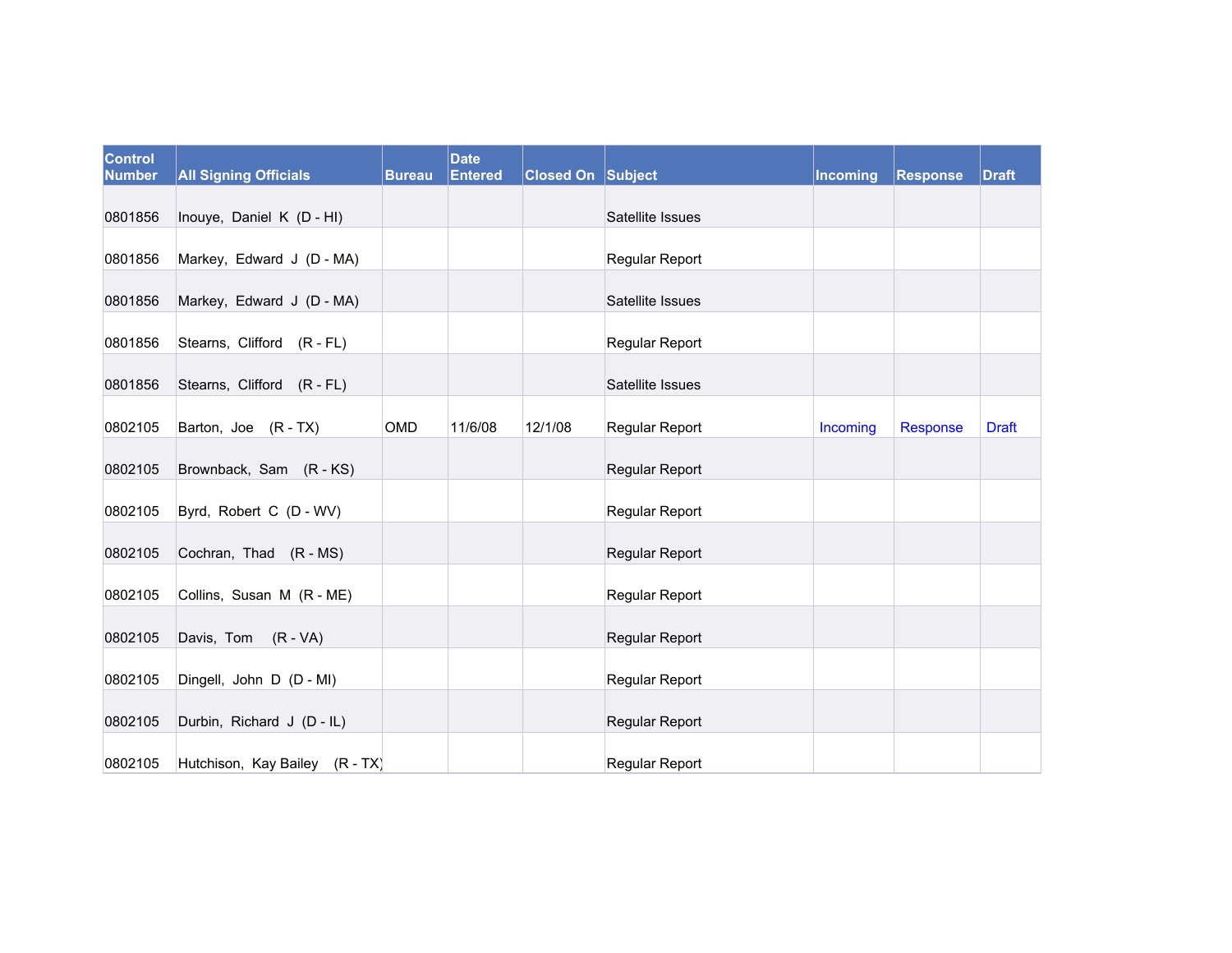| <b>Control</b><br><b>Number</b> | <b>All Signing Officials</b> | <b>Bureau</b> | <b>Date</b><br><b>Entered</b> | <b>Closed On Subject</b> |                | <b>Incoming</b> | <b>Response</b> | <b>Draft</b> |
|---------------------------------|------------------------------|---------------|-------------------------------|--------------------------|----------------|-----------------|-----------------|--------------|
| 0802105                         | Inouye, Daniel K (D - HI)    |               |                               |                          | Regular Report |                 |                 |              |
| 0802105                         | Lewis, Jerry (R - CA)        |               |                               |                          | Regular Report |                 |                 |              |
| 0802105                         | Lieberman, Joseph I (I-CT)   |               |                               |                          | Regular Report |                 |                 |              |
| 0802105                         | Markey, Edward J (D - MA)    |               |                               |                          | Regular Report |                 |                 |              |
| 0802105                         | Obey, David R (D - WI)       |               |                               |                          | Regular Report |                 |                 |              |
| 0802105                         | Regula, Ralph (R - OH)       |               |                               |                          | Regular Report |                 |                 |              |
| 0802105                         | Serrano, José (D - NY)       |               |                               |                          | Regular Report |                 |                 |              |
| 0802105                         | Stearns, Clifford (R - FL)   |               |                               |                          | Regular Report |                 |                 |              |
| 0802105                         | Waxman, Henry A (D - CA)     |               |                               |                          | Regular Report |                 |                 |              |
| 0802106                         | Barton, Joe (R-TX)           | OIG           | 11/6/08                       | 12/1/08                  | Regular Report | Incoming        | Response        | <b>Draft</b> |
| 0802106                         | Brownback, Sam (R-KS)        |               |                               |                          | Regular Report |                 |                 |              |
| 0802106                         | Byrd, Robert C (D - WV)      |               |                               |                          | Regular Report |                 |                 |              |
| 0802106                         | Cochran, Thad (R - MS)       |               |                               |                          | Regular Report |                 |                 |              |
| 0802106                         | Collins, Susan M (R - ME)    |               |                               |                          | Regular Report |                 |                 |              |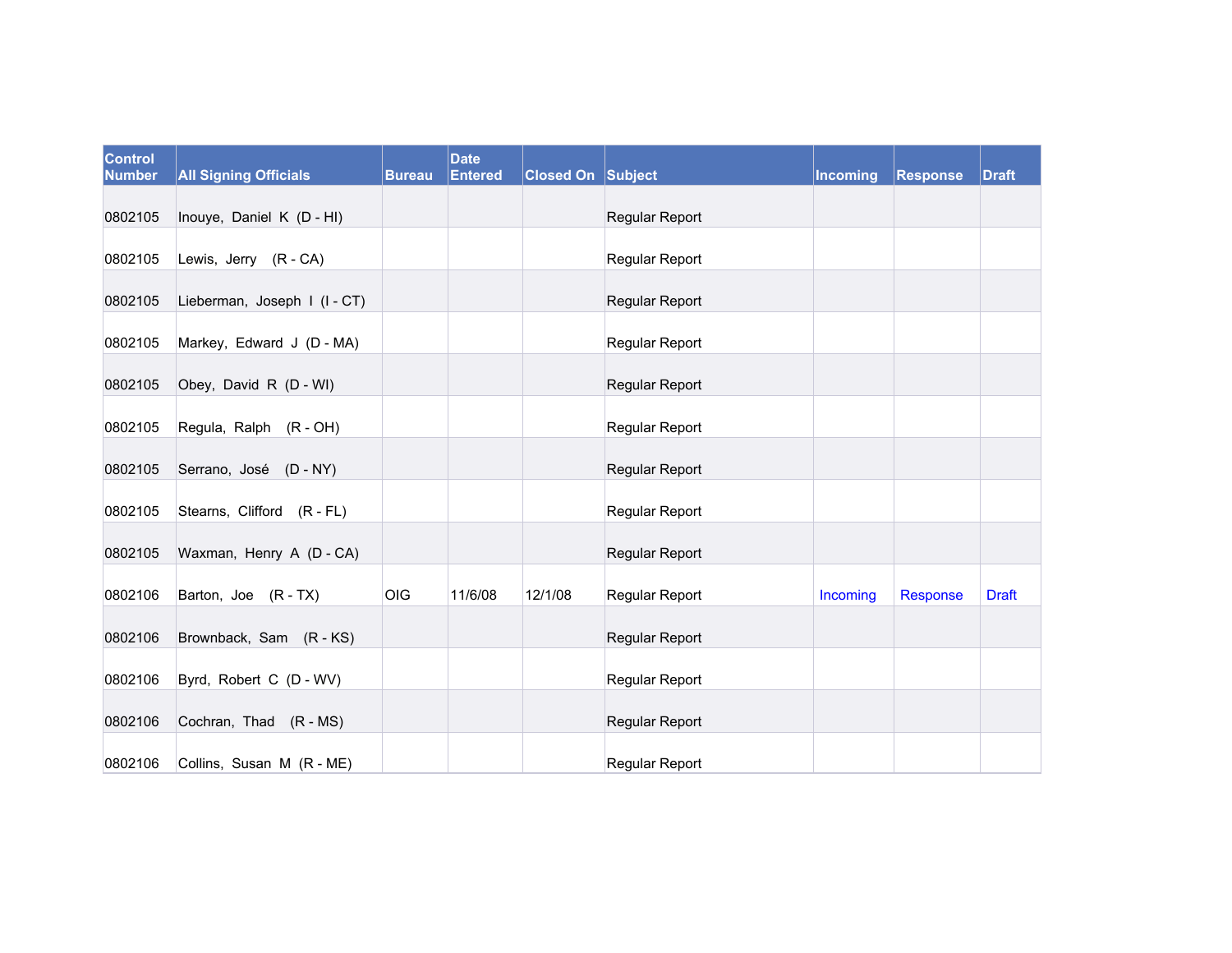| Control<br><b>Number</b> | <b>All Signing Officials</b>   | <b>Bureau</b> | <b>Date</b><br>Entered | <b>Closed On Subject</b> |                | Incoming | <b>Response</b> | <b>Draft</b> |
|--------------------------|--------------------------------|---------------|------------------------|--------------------------|----------------|----------|-----------------|--------------|
| 0802106                  | Davis, Tom (R - VA)            |               |                        |                          | Regular Report |          |                 |              |
| 0802106                  | Dingell, John D (D - MI)       |               |                        |                          | Regular Report |          |                 |              |
| 0802106                  | Durbin, Richard J (D - IL)     |               |                        |                          | Regular Report |          |                 |              |
| 0802106                  | Hutchison, Kay Bailey (R - TX) |               |                        |                          | Regular Report |          |                 |              |
| 0802106                  | Inouye, Daniel K (D - HI)      |               |                        |                          | Regular Report |          |                 |              |
| 0802106                  | Lewis, Jerry (R - CA)          |               |                        |                          | Regular Report |          |                 |              |
| 0802106                  | Lieberman, Joseph I (I-CT)     |               |                        |                          | Regular Report |          |                 |              |
| 0802106                  | Markey, Edward J (D - MA)      |               |                        |                          | Regular Report |          |                 |              |
| 0802106                  | Obey, David R (D - WI)         |               |                        |                          | Regular Report |          |                 |              |
| 0802106                  | Regula, Ralph (R - OH)         |               |                        |                          | Regular Report |          |                 |              |
| 0802106                  | Serrano, José (D - NY)         |               |                        |                          | Regular Report |          |                 |              |
| 0802106                  | Stearns, Clifford (R - FL)     |               |                        |                          | Regular Report |          |                 |              |
| 0802106                  | Waxman, Henry A (D - CA)       |               |                        |                          | Regular Report |          |                 |              |
| 0802176                  | Barton, Joe (R-TX)             | OMD           | 11/13/08               | 11/20/08                 | Regular Report | Incoming | Response        | <b>Draft</b> |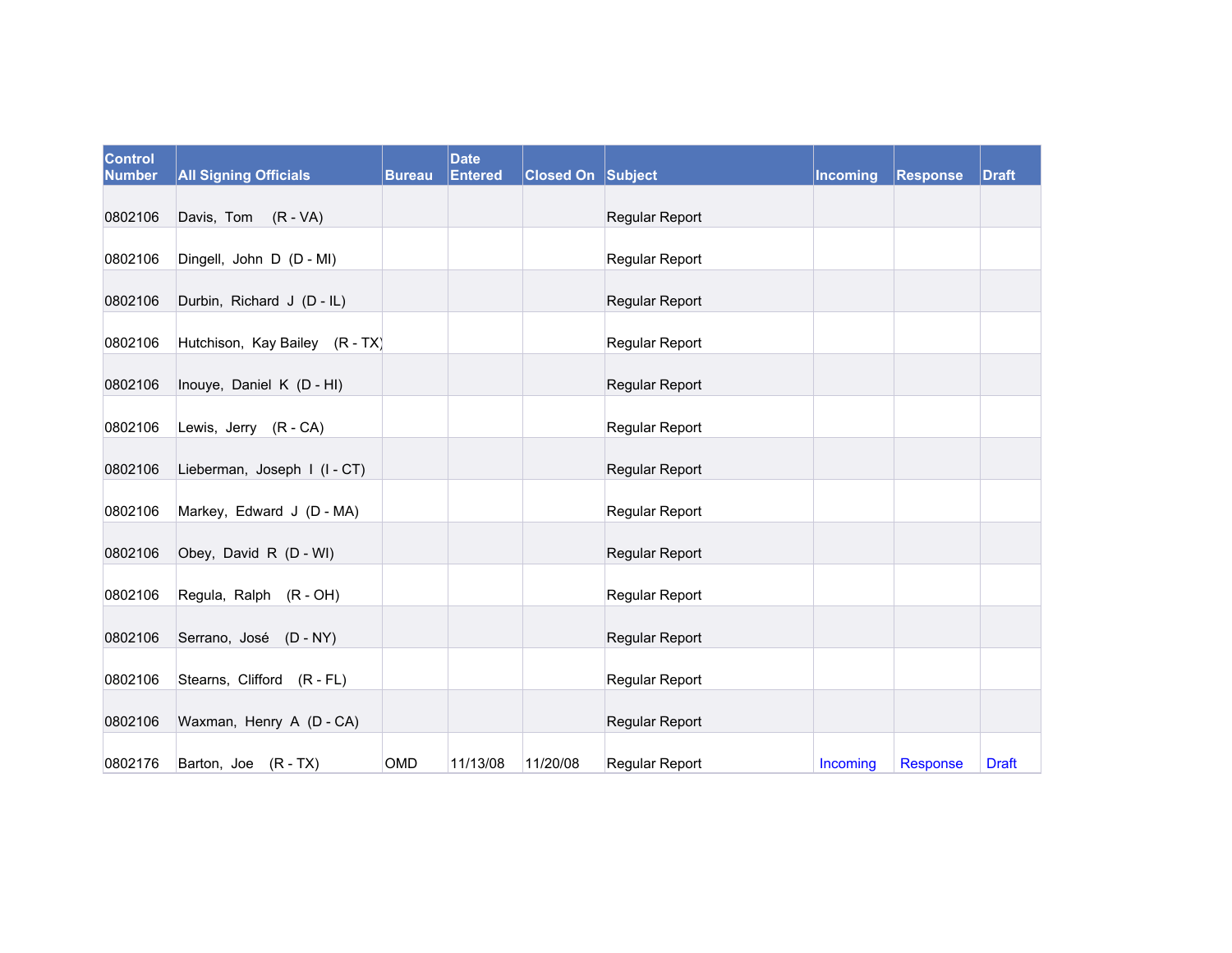| <b>Control</b><br><b>Number</b> | <b>All Signing Officials</b>   | <b>Bureau</b> | <b>Date</b><br><b>Entered</b> | <b>Closed On Subject</b> |                | Incoming | Response | <b>Draft</b> |
|---------------------------------|--------------------------------|---------------|-------------------------------|--------------------------|----------------|----------|----------|--------------|
| 0802176                         | Brownback, Sam (R-KS)          |               |                               |                          | Regular Report |          |          |              |
| 0802176                         | Bush, George W (R - US)        |               |                               |                          | Regular Report |          |          |              |
| 0802176                         | Byrd, Robert C (D - WV)        |               |                               |                          | Regular Report |          |          |              |
| 0802176                         | Cheney, Richard B (R - US)     |               |                               |                          | Regular Report |          |          |              |
| 0802176                         | Cochran, Thad (R - MS)         |               |                               |                          | Regular Report |          |          |              |
| 0802176                         | Collins, Susan M (R - ME)      |               |                               |                          | Regular Report |          |          |              |
| 0802176                         | Conrad, Kent (D - ND)          |               |                               |                          | Regular Report |          |          |              |
| 0802176                         | Davis, Tom (R - VA)            |               |                               |                          | Regular Report |          |          |              |
| 0802176                         | Dingell, John D (D - MI)       |               |                               |                          | Regular Report |          |          |              |
| 0802176                         | Durbin, Richard J (D - IL)     |               |                               |                          | Regular Report |          |          |              |
| 0802176                         | Gregg, Judd (R - NH)           |               |                               |                          | Regular Report |          |          |              |
| 0802176                         | Hutchison, Kay Bailey (R - TX) |               |                               |                          | Regular Report |          |          |              |
| 0802176                         | Inouye, Daniel K (D - HI)      |               |                               |                          | Regular Report |          |          |              |
| 0802176                         | Lewis, Jerry (R - CA)          |               |                               |                          | Regular Report |          |          |              |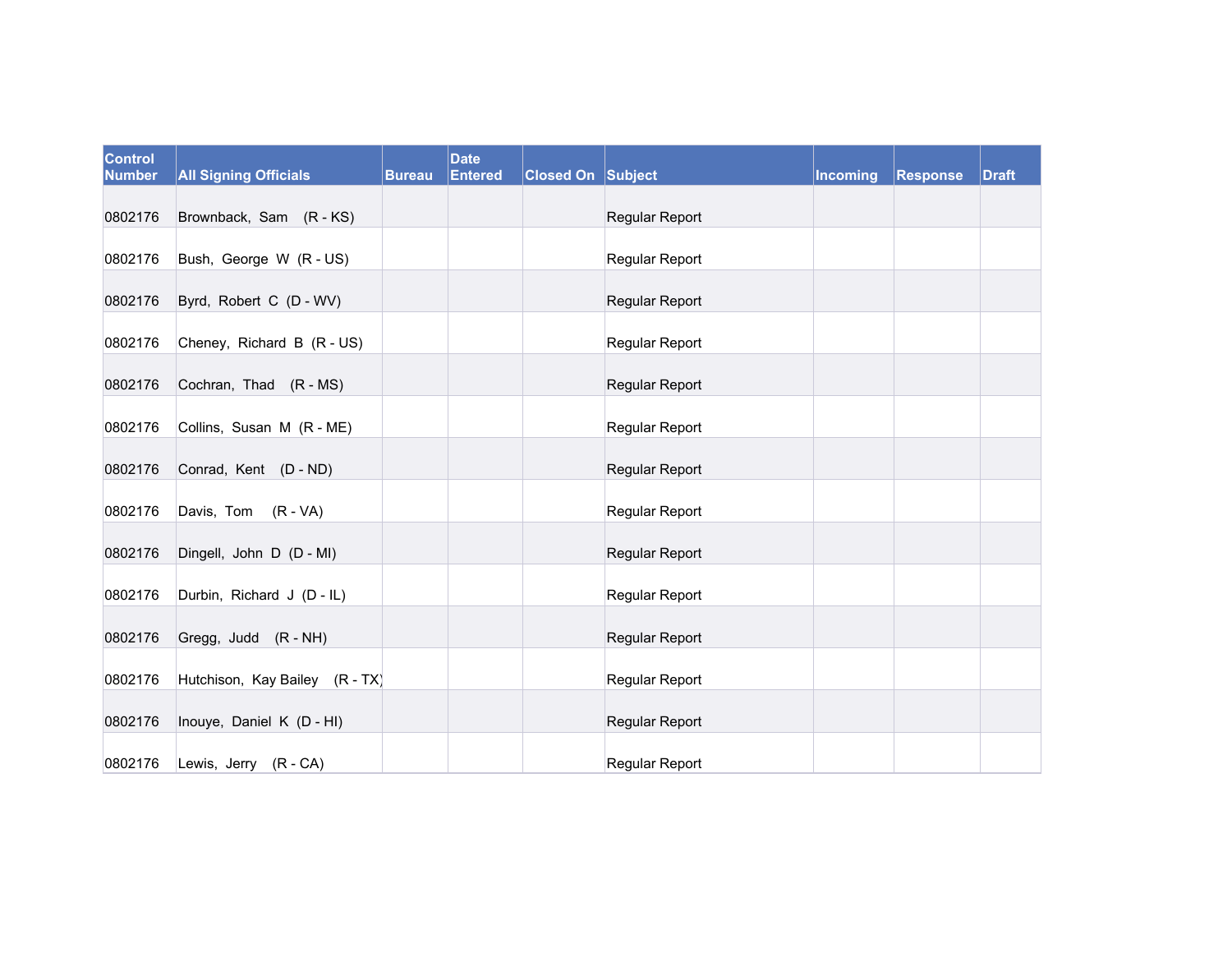| <b>Control</b><br><b>Number</b> | <b>All Signing Officials</b> | <b>Bureau</b> | <b>Date</b><br><b>Entered</b> | <b>Closed On Subject</b> |                                    | <b>Incoming</b> | Response | <b>Draft</b> |
|---------------------------------|------------------------------|---------------|-------------------------------|--------------------------|------------------------------------|-----------------|----------|--------------|
|                                 |                              |               |                               |                          |                                    |                 |          |              |
| 0802176                         | Lieberman, Joseph I (I - CT) |               |                               |                          | Regular Report                     |                 |          |              |
| 0802176                         | Markey, Edward J (D - MA)    |               |                               |                          | Regular Report                     |                 |          |              |
| 0802176                         | Obey, David R (D - WI)       |               |                               |                          | Regular Report                     |                 |          |              |
| 0802176                         | Pelosi, Nancy (D - CA)       |               |                               |                          | Regular Report                     |                 |          |              |
| 0802176                         | Regula, Ralph (R - OH)       |               |                               |                          | Regular Report                     |                 |          |              |
| 0802176                         | Ryan, Paul D (R - WI)        |               |                               |                          | Regular Report                     |                 |          |              |
| 0802176                         | Serrano, José (D - NY)       |               |                               |                          | Regular Report                     |                 |          |              |
| 0802176                         | Spratt, John M (D - SC)      |               |                               |                          | Regular Report                     |                 |          |              |
| 0802176                         | Stearns, Clifford (R - FL)   |               |                               |                          | Regular Report                     |                 |          |              |
| 0802176                         | Waxman, Henry A (D - CA)     |               |                               |                          | Regular Report                     |                 |          |              |
| 0802422                         | Dingell, John D (D - MI)     | <b>CGB</b>    | 12/19/08                      | 12/31/08                 | Policy - DTV Consumer<br>Education | Incoming        | Response | <b>Draft</b> |
| 0802422                         | Dingell, John D (D - MI)     |               |                               |                          | Regular Report                     |                 |          |              |
| 0802422                         | Markey, Edward J (D - MA)    |               |                               |                          | Policy - DTV Consumer<br>Education |                 |          |              |
| 0802422                         | Markey, Edward J (D - MA)    |               |                               |                          | Regular Report                     |                 |          |              |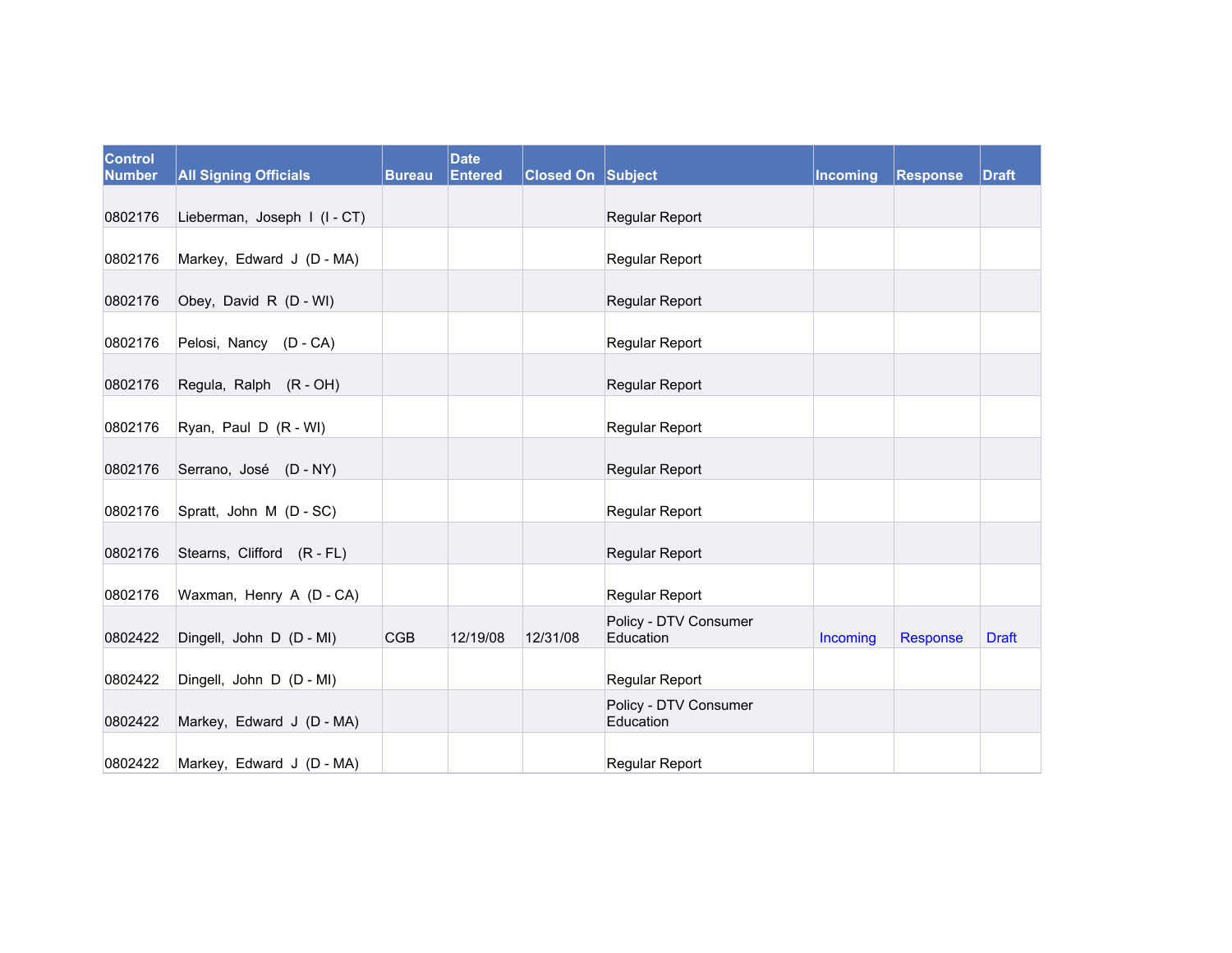| <b>Control</b><br><b>Number</b> | <b>All Signing Officials</b>   | <b>Bureau</b> | <b>Date</b><br><b>Entered</b> | <b>Closed On Subject</b> |                       | Incoming | <b>Response</b> | <b>Draft</b> |
|---------------------------------|--------------------------------|---------------|-------------------------------|--------------------------|-----------------------|----------|-----------------|--------------|
|                                 |                                |               |                               |                          |                       |          |                 |              |
| 0900029                         | Collins, Susan M (R - ME)      | <b>OMD</b>    | 1/7/09                        | 3/27/09                  | Regular Report        | Incoming | Response        | <b>Draft</b> |
| 0900029                         | Issa, Darrell (R - CA)         |               |                               |                          | Regular Report        |          |                 |              |
| 0900029                         | Lieberman, Joseph I (I-CT)     |               |                               |                          | Regular Report        |          |                 |              |
| 0900029                         | Towns, Edolphus (D - NY)       |               |                               |                          | Regular Report        |          |                 |              |
| 0900440                         | Barton, Joe (R - TX)           | OMD           | 4/1/09                        | 5/29/09                  | Regular Report        | Incoming | Response        | <b>Draft</b> |
| 0900440                         | Boucher, Rick (D - VA)         |               |                               |                          | <b>Regular Report</b> |          |                 |              |
| 0900440                         | Cochran, Thad (R - MS)         |               |                               |                          | Regular Report        |          |                 |              |
| 0900440                         | Collins, Susan M (R - ME)      |               |                               |                          | Regular Report        |          |                 |              |
| 0900440                         | Durbin, Richard J (D - IL)     |               |                               |                          | Regular Report        |          |                 |              |
| 0900440                         | Emerson, Jo Ann (R - MO)       |               |                               |                          | Regular Report        |          |                 |              |
| 0900440                         | Ensign, John (R - NV)          |               |                               |                          | Regular Report        |          |                 |              |
| 0900440                         | Hutchison, Kay Bailey (R - TX) |               |                               |                          | Regular Report        |          |                 |              |
| 0900440                         | Inouye, Daniel K (D - HI)      |               |                               |                          | <b>Regular Report</b> |          |                 |              |
| 0900440                         | Issa, Darrell (R - CA)         |               |                               |                          | Regular Report        |          |                 |              |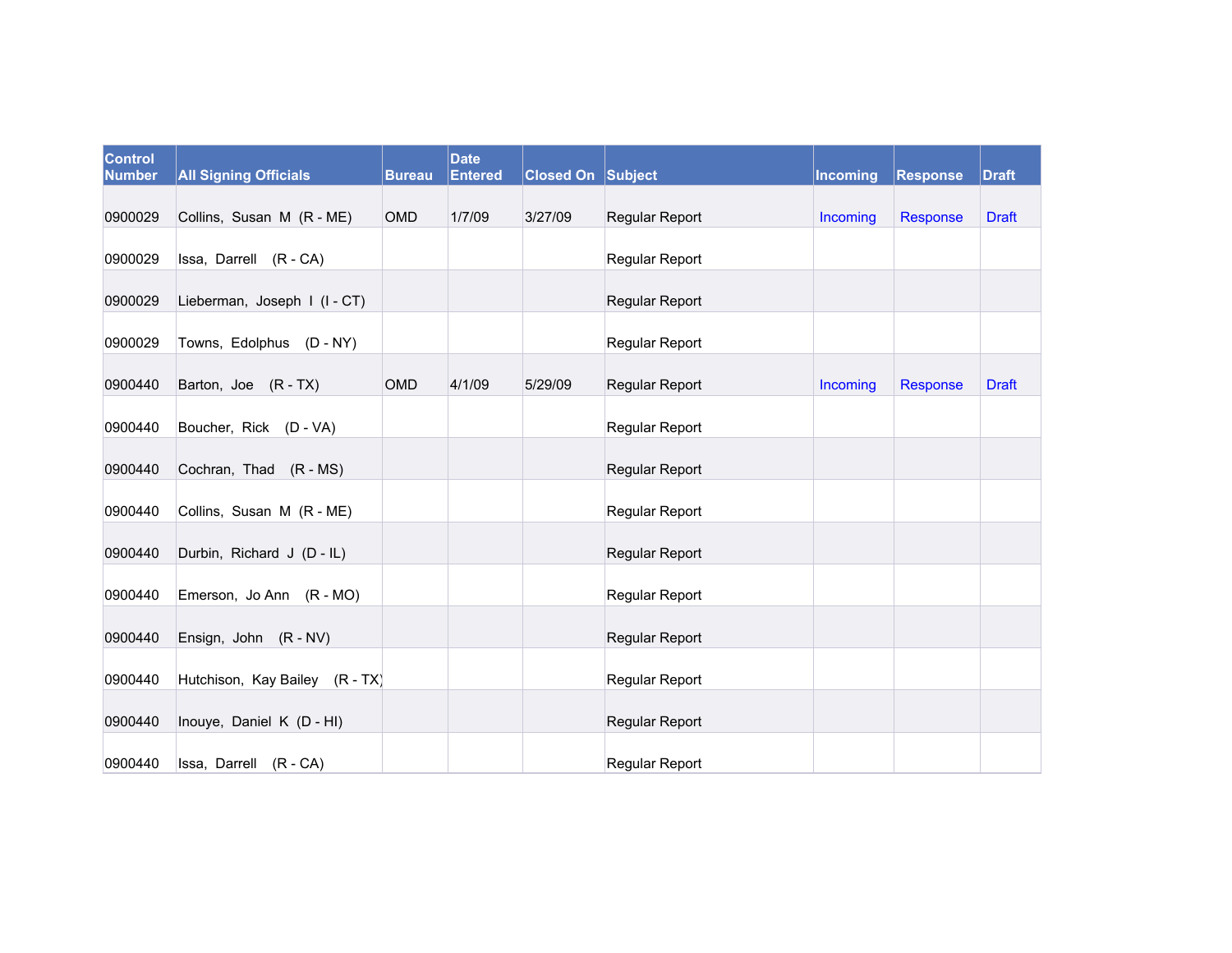| <b>Control</b><br><b>Number</b> | <b>All Signing Officials</b> | <b>Bureau</b> | <b>Date</b><br><b>Entered</b> | <b>Closed On Subject</b> |                               | <b>Incoming</b> | <b>Response</b> | <b>Draft</b> |
|---------------------------------|------------------------------|---------------|-------------------------------|--------------------------|-------------------------------|-----------------|-----------------|--------------|
| 0900440                         | Kerry, John F (D - MA)       |               |                               |                          | Regular Report                |                 |                 |              |
| 0900440                         | Lewis, Jerry (R - CA)        |               |                               |                          | Regular Report                |                 |                 |              |
| 0900440                         | Lieberman, Joseph I (I-CT)   |               |                               |                          | Regular Report                |                 |                 |              |
| 0900440                         | Obey, David R (D - WI)       |               |                               |                          | Regular Report                |                 |                 |              |
| 0900440                         | Rockefeller, John D (D - WV) |               |                               |                          | Regular Report                |                 |                 |              |
| 0900440                         | Serrano, José (D - NY)       |               |                               |                          | Regular Report                |                 |                 |              |
| 0900440                         | Stearns, Clifford (R - FL)   |               |                               |                          | Regular Report                |                 |                 |              |
| 0900440                         | Towns, Edolphus (D - NY)     |               |                               |                          | Regular Report                |                 |                 |              |
| 0900440                         | Waxman, Henry A (D - CA)     |               |                               |                          | Regular Report                |                 |                 |              |
| 0900445                         | Barton, Joe (R-TX)           | <b>WCB</b>    | 4/1/09                        | 5/4/09                   | Report to Congress            | Incoming        | Response        | <b>Draft</b> |
| 0900445                         | Barton, Joe (R-TX)           |               |                               |                          | Universal Service - High Cost |                 |                 |              |
| 0900445                         | Boucher, Rick (D - VA)       |               |                               |                          | Report to Congress            |                 |                 |              |
| 0900445                         | Boucher, Rick (D - VA)       |               |                               |                          | Universal Service - High Cost |                 |                 |              |
| 0900445                         | Stearns, Clifford (R - FL)   |               |                               |                          | Report to Congress            |                 |                 |              |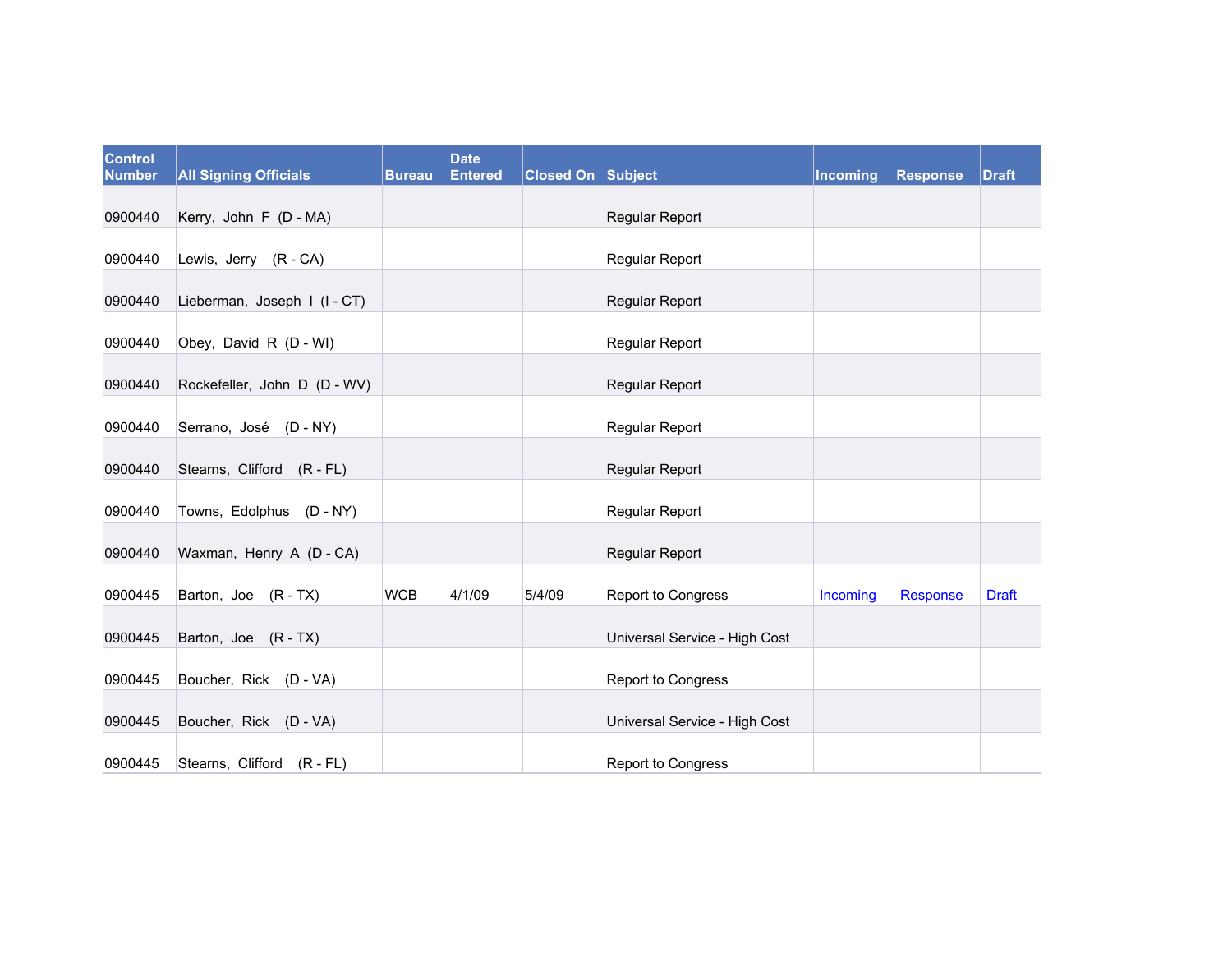| <b>Control</b><br><b>Number</b> | <b>All Signing Officials</b> | <b>Bureau</b> | <b>Date</b><br><b>Entered</b> | <b>Closed On Subject</b> |                                              | <b>Incoming</b> | Response | <b>Draft</b> |
|---------------------------------|------------------------------|---------------|-------------------------------|--------------------------|----------------------------------------------|-----------------|----------|--------------|
| 0900445                         | Stearns, Clifford (R - FL)   |               |                               |                          | Universal Service - High Cost                |                 |          |              |
|                                 |                              |               |                               |                          |                                              |                 |          |              |
| 0900445                         | Waxman, Henry A (D - CA)     |               |                               |                          | Report to Congress                           |                 |          |              |
| 0900445                         | Waxman, Henry A (D - CA)     |               |                               |                          | Universal Service - High Cost                |                 |          |              |
| 0900594                         | Collins, Susan M (R - ME)    | <b>OMD</b>    | 4/27/09                       | 6/26/09                  | Report to Congress                           | Incoming        | Response | <b>Draft</b> |
| 0900594                         | Collins, Susan M (R - ME)    |               |                               |                          | Universal Service - Schools<br>and Libraries |                 |          |              |
| 0900594                         | Issa, Darrell (R - CA)       |               |                               |                          | Report to Congress                           |                 |          |              |
| 0900594                         | Issa, Darrell (R - CA)       |               |                               |                          | Universal Service - Schools<br>and Libraries |                 |          |              |
| 0900594                         | Lieberman, Joseph I (I - CT) |               |                               |                          | Report to Congress                           |                 |          |              |
| 0900594                         | Lieberman, Joseph I (I-CT)   |               |                               |                          | Universal Service - Schools<br>and Libraries |                 |          |              |
| 0900594                         | Towns, Edolphus (D - NY)     |               |                               |                          | Report to Congress                           |                 |          |              |
| 0900594                         | Towns, Edolphus (D - NY)     |               |                               |                          | Universal Service - Schools<br>and Libraries |                 |          |              |
| 0900664                         | Barton, Joe (R-TX)           | <b>OCBO</b>   | 5/12/09                       | 5/27/09                  | Regular Report                               | Incoming        | Response | <b>Draft</b> |
| 0900664                         | Barton, Joe (R-TX)           |               |                               |                          | <b>Small Business Issue</b>                  |                 |          |              |
| 0900664                         | Boucher, Rick (D - VA)       |               |                               |                          | Regular Report                               |                 |          |              |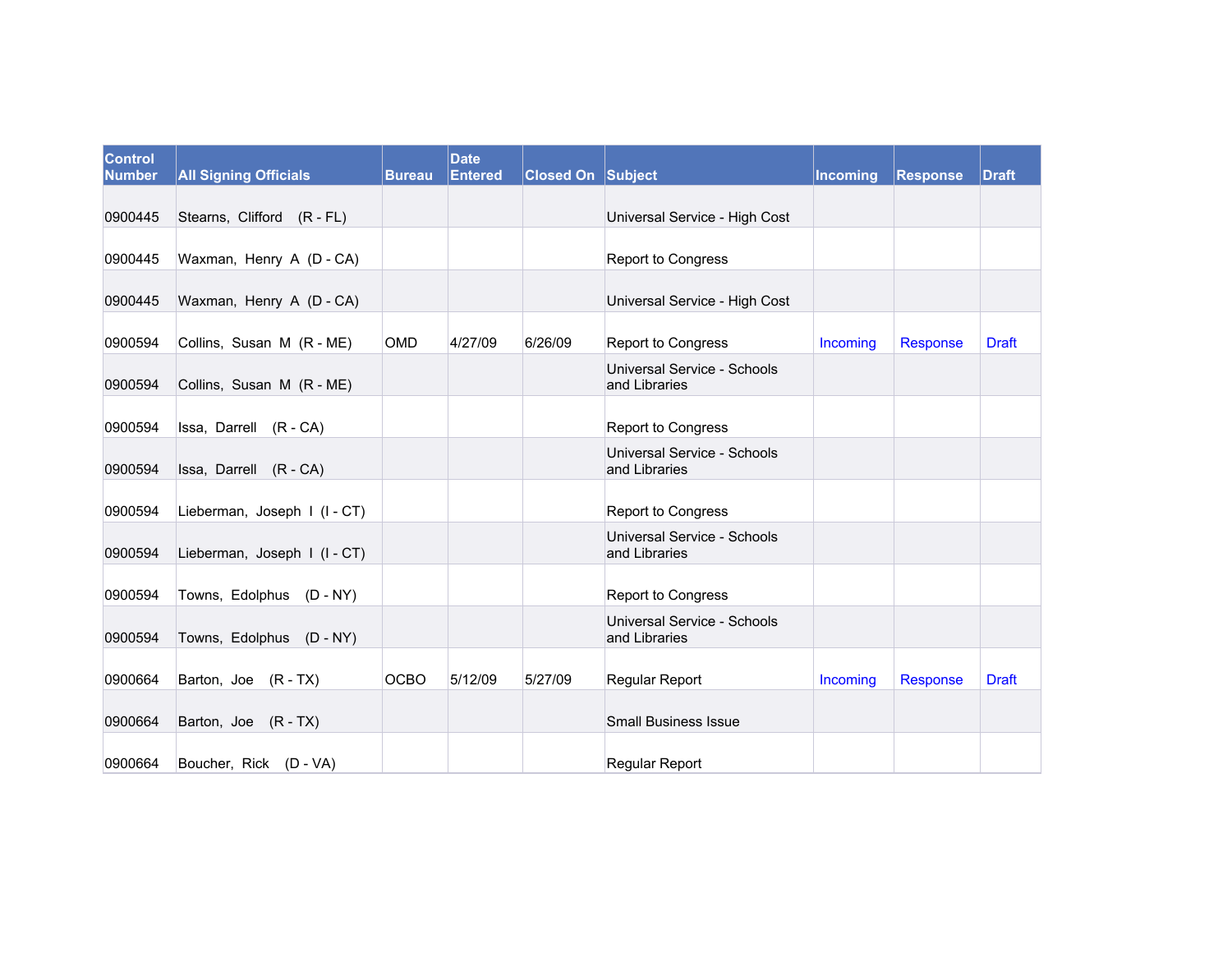| <b>Control</b><br><b>Number</b> | <b>All Signing Officials</b>   | <b>Bureau</b> | <b>Date</b><br><b>Entered</b> | <b>Closed On Subject</b> |                             | Incoming | <b>Response</b> | <b>Draft</b> |
|---------------------------------|--------------------------------|---------------|-------------------------------|--------------------------|-----------------------------|----------|-----------------|--------------|
| 0900664                         | Boucher, Rick (D - VA)         |               |                               |                          | <b>Small Business Issue</b> |          |                 |              |
| 0900664                         | Ensign, John (R - NV)          |               |                               |                          | <b>Regular Report</b>       |          |                 |              |
| 0900664                         | Ensign, John (R - NV)          |               |                               |                          | <b>Small Business Issue</b> |          |                 |              |
| 0900664                         | Graves, Sam (R - MO)           |               |                               |                          | <b>Regular Report</b>       |          |                 |              |
| 0900664                         | Graves, Sam (R - MO)           |               |                               |                          | <b>Small Business Issue</b> |          |                 |              |
| 0900664                         | Hutchison, Kay Bailey (R - TX) |               |                               |                          | Regular Report              |          |                 |              |
| 0900664                         | Hutchison, Kay Bailey (R - TX) |               |                               |                          | <b>Small Business Issue</b> |          |                 |              |
| 0900664                         | Kerry, John F (D - MA)         |               |                               |                          | Regular Report              |          |                 |              |
| 0900664                         | Kerry, John F (D - MA)         |               |                               |                          | <b>Small Business Issue</b> |          |                 |              |
| 0900664                         | Landrieu, Mary L (D - LA)      |               |                               |                          | Regular Report              |          |                 |              |
| 0900664                         | Landrieu, Mary L (D - LA)      |               |                               |                          | <b>Small Business Issue</b> |          |                 |              |
| 0900664                         | Rockefeller, John D (D - WV)   |               |                               |                          | Regular Report              |          |                 |              |
| 0900664                         | Rockefeller, John D (D - WV)   |               |                               |                          | <b>Small Business Issue</b> |          |                 |              |
| 0900664                         | Snowe, Olympia J (R - ME)      |               |                               |                          | Regular Report              |          |                 |              |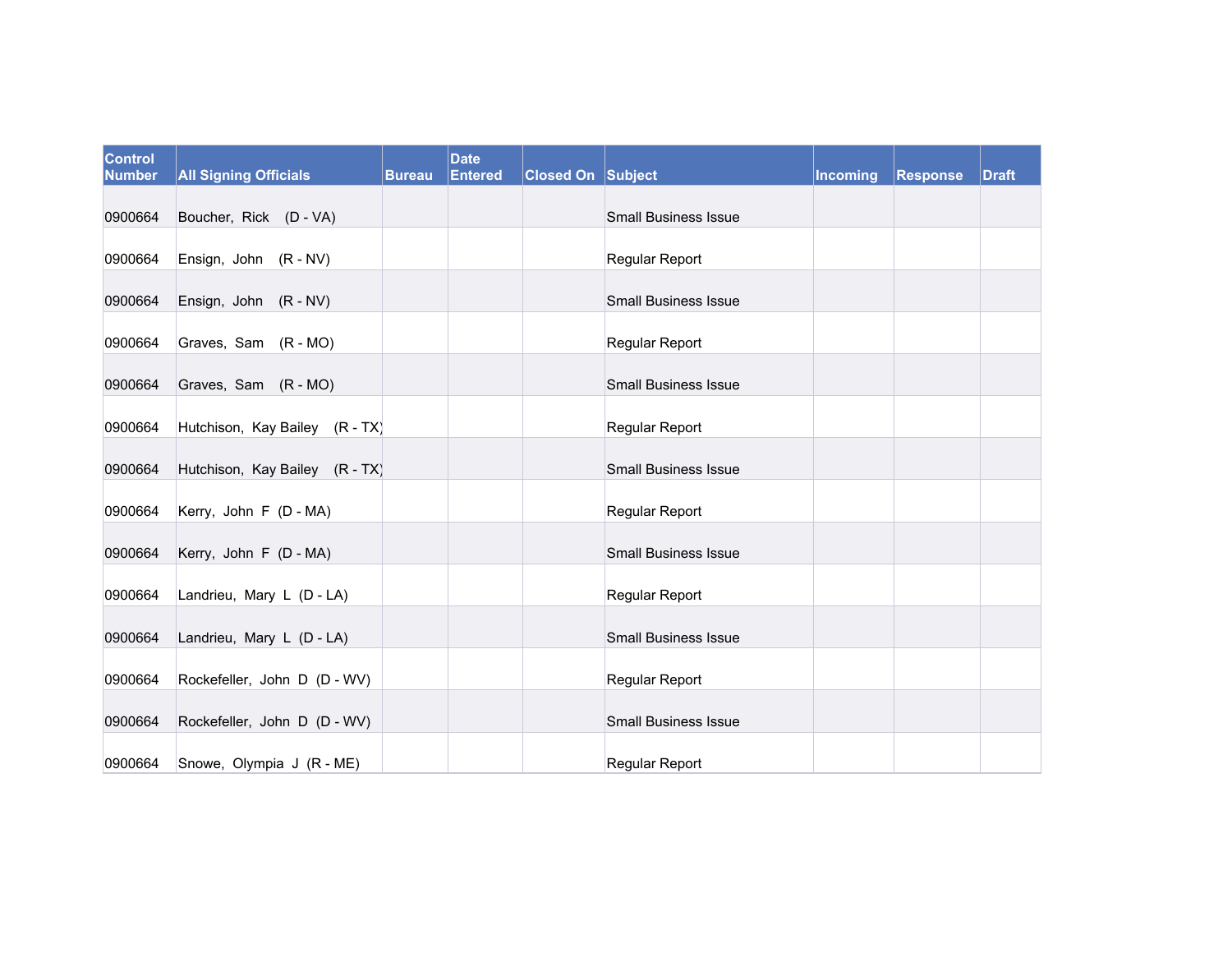| <b>Control</b><br><b>Number</b> | <b>All Signing Officials</b> | <b>Bureau</b> | <b>Date</b><br><b>Entered</b> | <b>Closed On Subject</b> |                             | Incoming | Response | <b>Draft</b> |
|---------------------------------|------------------------------|---------------|-------------------------------|--------------------------|-----------------------------|----------|----------|--------------|
| 0900664                         | Snowe, Olympia J (R - ME)    |               |                               |                          | <b>Small Business Issue</b> |          |          |              |
| 0900664                         | Stearns, Clifford (R - FL)   |               |                               |                          | Regular Report              |          |          |              |
| 0900664                         | Stearns, Clifford (R - FL)   |               |                               |                          | <b>Small Business Issue</b> |          |          |              |
| 0900664                         | Velázquez, Nydia (D-NY)      |               |                               |                          | <b>Regular Report</b>       |          |          |              |
| 0900664                         | Velázquez, Nydia (D - NY)    |               |                               |                          | <b>Small Business Issue</b> |          |          |              |
| 0900664                         | Waxman, Henry A (D - CA)     |               |                               |                          | Regular Report              |          |          |              |
| 0900664                         | Waxman, Henry A (D - CA)     |               |                               |                          | <b>Small Business Issue</b> |          |          |              |
| 0900717                         | Barton, Joe (R-TX)           | <b>WCB</b>    | 5/22/09                       | 5/22/09                  | Report to Congress          | Incoming | Response | <b>Draft</b> |
| 0900717                         | Boucher, Rick (D - VA)       |               |                               |                          | Report to Congress          |          |          |              |
| 0900717                         | Chambliss, Saxby (R - GA)    |               |                               |                          | Report to Congress          |          |          |              |
| 0900717                         | Conaway, K. Michael (R - TX) |               |                               |                          | Report to Congress          |          |          |              |
| 0900717                         | Crapo, Michael D (R - ID)    |               |                               |                          | Report to Congress          |          |          |              |
| 0900717                         | Ensign, John (R - NV)        |               |                               |                          | Report to Congress          |          |          |              |
| 0900717                         | Harkin, Tom (D - IA)         |               |                               |                          | Report to Congress          |          |          |              |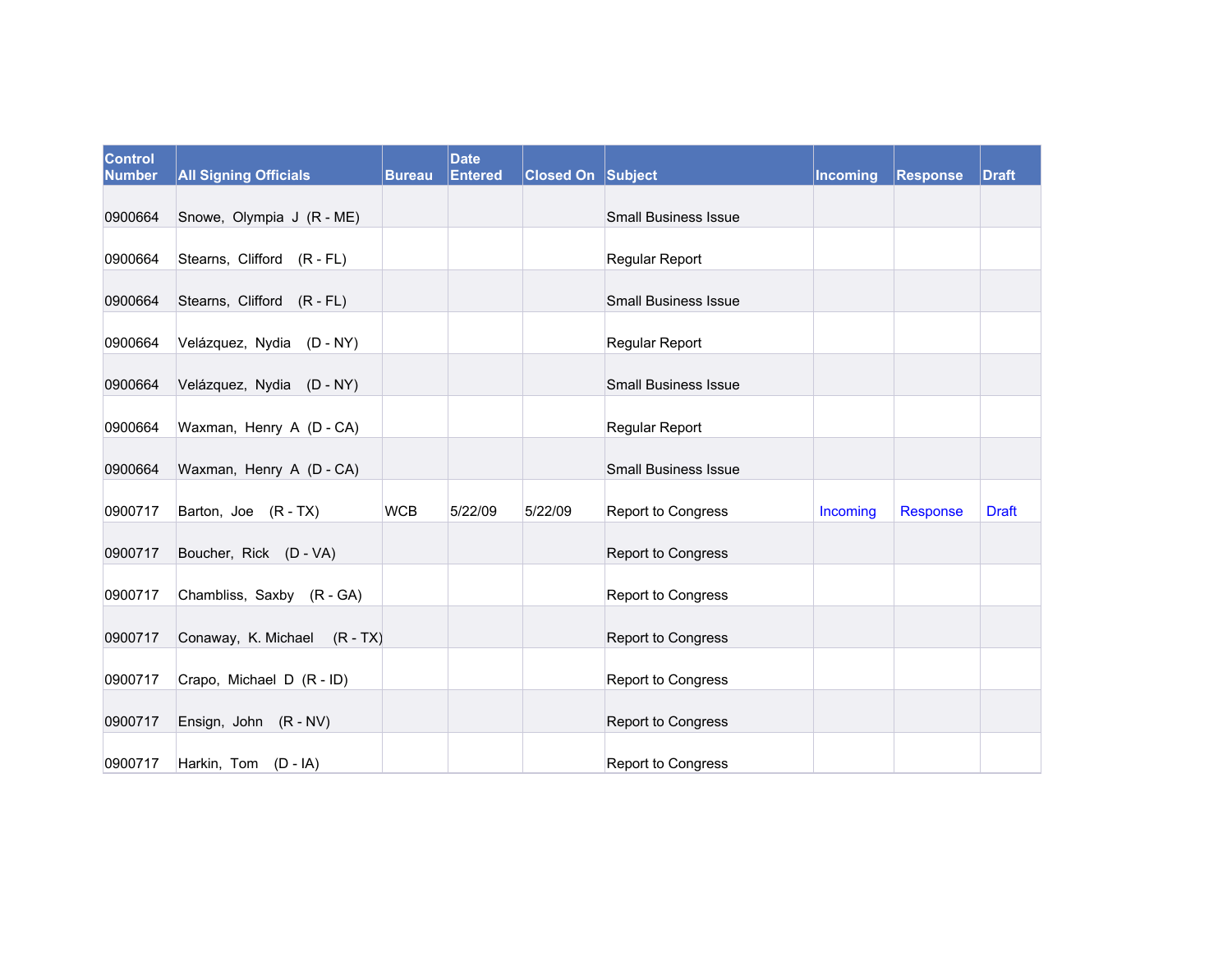| Control<br><b>Number</b> | <b>All Signing Officials</b>   | <b>Bureau</b> | <b>Date</b><br><b>Entered</b> | <b>Closed On Subject</b> |                           | Incoming | Response | <b>Draft</b> |
|--------------------------|--------------------------------|---------------|-------------------------------|--------------------------|---------------------------|----------|----------|--------------|
|                          |                                |               |                               |                          |                           |          |          |              |
| 0900717                  | Hutchison, Kay Bailey (R - TX) |               |                               |                          | Report to Congress        |          |          |              |
| 0900717                  | Kerry, John F (D - MA)         |               |                               |                          | Report to Congress        |          |          |              |
| 0900717                  | Lucas, Frank D (R - OK)        |               |                               |                          | Report to Congress        |          |          |              |
| 0900717                  | McIntyre, Mike (D - NC)        |               |                               |                          | <b>Report to Congress</b> |          |          |              |
| 0900717                  | Peterson, Collin C (D - MN)    |               |                               |                          | Report to Congress        |          |          |              |
| 0900717                  | Rockefeller, John D (D - WV)   |               |                               |                          | Report to Congress        |          |          |              |
| 0900717                  | Stabenow, Debbie (D - MI)      |               |                               |                          | Report to Congress        |          |          |              |
| 0900717                  | Stearns, Clifford (R - FL)     |               |                               |                          | Report to Congress        |          |          |              |
| 0900717                  | Waxman, Henry A (D - CA)       |               |                               |                          | Report to Congress        |          |          |              |
| 0900803                  | Barton, Joe (R-TX)             | <b>IB</b>     | 6/8/09                        | 6/15/09                  | <b>ORBIT Act</b>          | Incoming | Response | <b>Draft</b> |
| 0900803                  | Barton, Joe (R-TX)             |               |                               |                          | Regular Report            |          |          |              |
| 0900803                  | Berman, Howard L (D - CA)      |               |                               |                          | <b>ORBIT Act</b>          |          |          |              |
| 0900803                  | Berman, Howard L (D - CA)      |               |                               |                          | Regular Report            |          |          |              |
| 0900803                  | Boucher, Rick (D - VA)         |               |                               |                          | <b>ORBIT Act</b>          |          |          |              |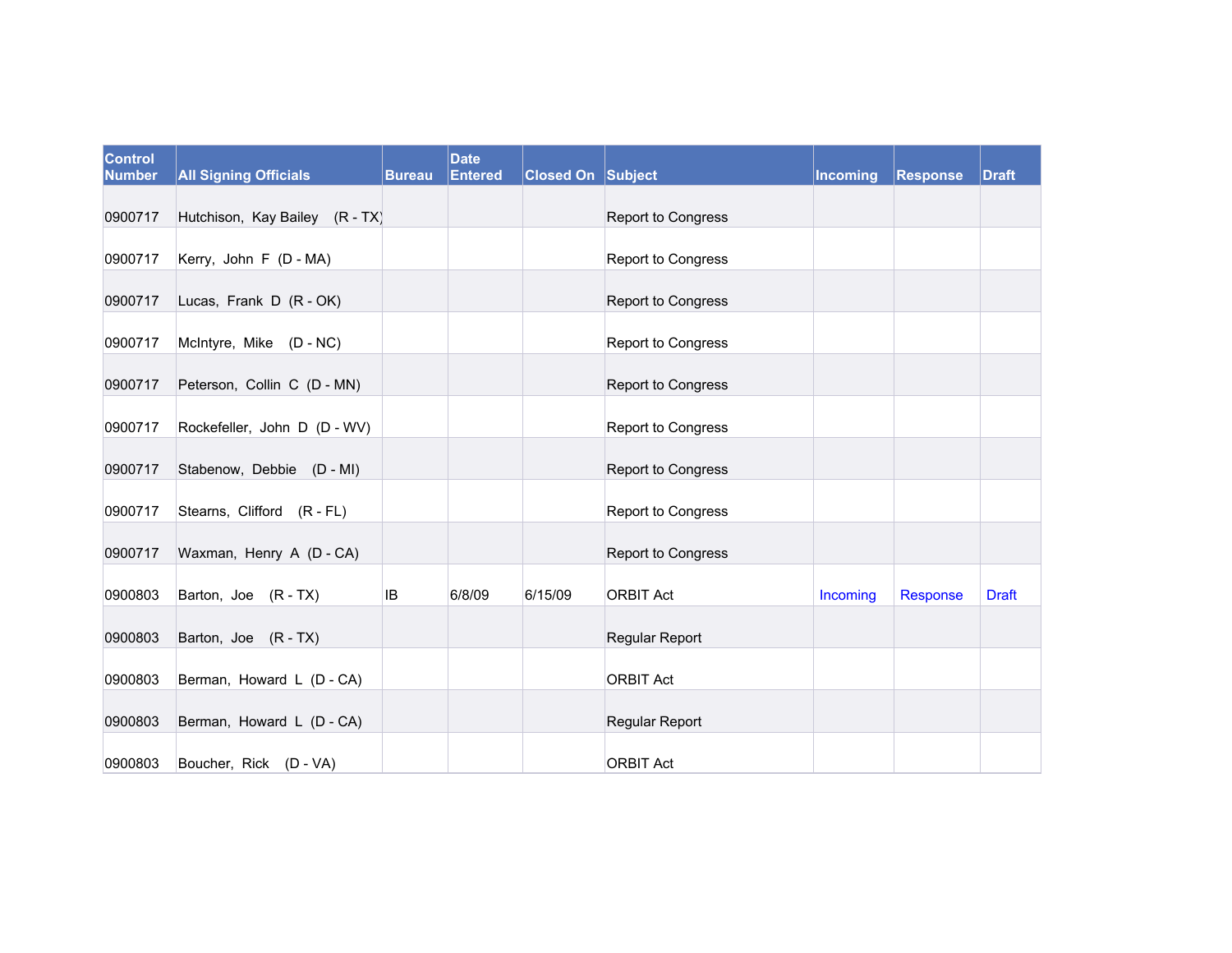| <b>Control</b><br><b>Number</b> | <b>All Signing Officials</b>   | <b>Bureau</b> | <b>Date</b><br><b>Entered</b> | <b>Closed On Subject</b> |                       | Incoming | Response | <b>Draft</b> |
|---------------------------------|--------------------------------|---------------|-------------------------------|--------------------------|-----------------------|----------|----------|--------------|
| 0900803                         | Boucher, Rick (D - VA)         |               |                               |                          | Regular Report        |          |          |              |
| 0900803                         | Ensign, John (R - NV)          |               |                               |                          | <b>ORBIT Act</b>      |          |          |              |
| 0900803                         | Ensign, John (R - NV)          |               |                               |                          | Regular Report        |          |          |              |
| 0900803                         | Hutchison, Kay Bailey (R - TX) |               |                               |                          | <b>ORBIT Act</b>      |          |          |              |
| 0900803                         | Hutchison, Kay Bailey (R - TX) |               |                               |                          | <b>Regular Report</b> |          |          |              |
| 0900803                         | Kerry, John F (D - MA)         |               |                               |                          | <b>ORBIT Act</b>      |          |          |              |
| 0900803                         | Kerry, John F (D - MA)         |               |                               |                          | Regular Report        |          |          |              |
| 0900803                         | Lugar, Richard G (R - IN)      |               |                               |                          | <b>ORBIT Act</b>      |          |          |              |
| 0900803                         | Lugar, Richard G (R - IN)      |               |                               |                          | Regular Report        |          |          |              |
| 0900803                         | Rockefeller, John D (D - WV)   |               |                               |                          | <b>ORBIT Act</b>      |          |          |              |
| 0900803                         | Rockefeller, John D (D - WV)   |               |                               |                          | Regular Report        |          |          |              |
| 0900803                         | Ros-Lehtinen, Ileana (R - FL)  |               |                               |                          | <b>ORBIT Act</b>      |          |          |              |
| 0900803                         | Ros-Lehtinen, Ileana (R - FL)  |               |                               |                          | Regular Report        |          |          |              |
| 0900803                         | Stearns, Clifford (R - FL)     |               |                               |                          | <b>ORBIT Act</b>      |          |          |              |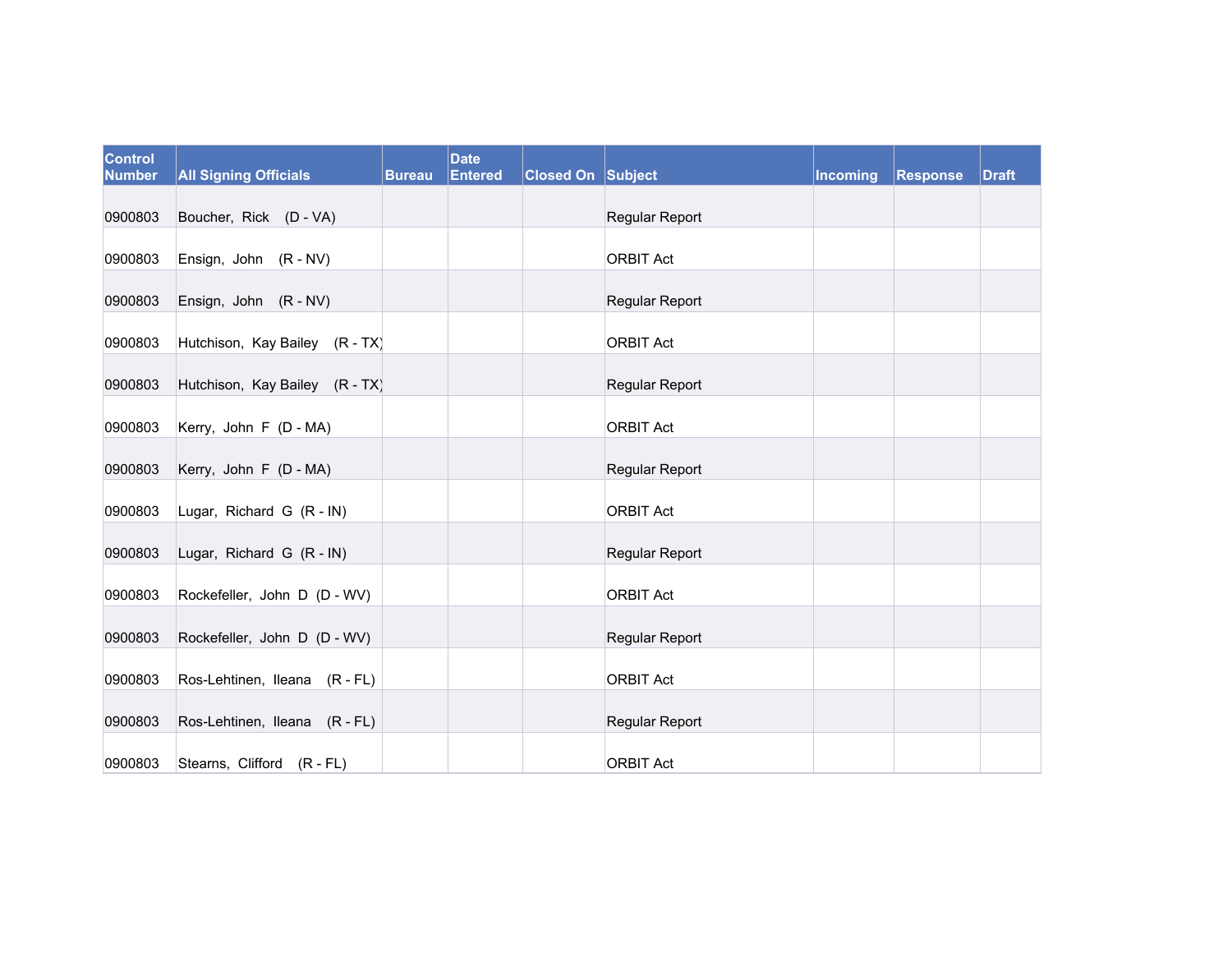| Control<br><b>Number</b> | <b>All Signing Officials</b>   | <b>Bureau</b> | <b>Date</b><br><b>Entered</b> | <b>Closed On Subject</b> |                                                  | Incoming | Response | <b>Draft</b> |
|--------------------------|--------------------------------|---------------|-------------------------------|--------------------------|--------------------------------------------------|----------|----------|--------------|
| 0900803                  | Stearns, Clifford (R - FL)     |               |                               |                          | Regular Report                                   |          |          |              |
|                          |                                |               |                               |                          |                                                  |          |          |              |
| 0900803                  | Waxman, Henry A (D - CA)       |               |                               |                          | <b>ORBIT Act</b>                                 |          |          |              |
| 0900803                  | Waxman, Henry A (D - CA)       |               |                               |                          | <b>Regular Report</b>                            |          |          |              |
| 0900834                  | Collins, Susan M (R - ME)      | <b>OMD</b>    | 6/11/09                       | 8/10/09                  | Recovery Act (ARRA) -<br><b>Broadband Issues</b> | Incoming | Response | <b>Draft</b> |
| 0900834                  | Collins, Susan M (R - ME)      |               |                               |                          | <b>Report to Congress</b>                        |          |          |              |
| 0900834                  | Issa, Darrell (R - CA)         |               |                               |                          | Recovery Act (ARRA) -<br><b>Broadband Issues</b> |          |          |              |
| 0900834                  | Issa, Darrell (R - CA)         |               |                               |                          | Report to Congress                               |          |          |              |
| 0900834                  | Lieberman, Joseph I (I-CT)     |               |                               |                          | Recovery Act (ARRA) -<br><b>Broadband Issues</b> |          |          |              |
| 0900834                  | Lieberman, Joseph I (I - CT)   |               |                               |                          | <b>Report to Congress</b>                        |          |          |              |
| 0900834                  | Towns, Edolphus (D - NY)       |               |                               |                          | Recovery Act (ARRA) -<br><b>Broadband Issues</b> |          |          |              |
| 0900834                  | Towns, Edolphus (D - NY)       |               |                               |                          | Report to Congress                               |          |          |              |
| 0901044                  | Barton, Joe (R-TX)             | <b>PSHSB</b>  | 7/14/09                       | 7/22/09                  | Net911 Act Issues                                | Incoming | Response | <b>Draft</b> |
| 0901044                  | Barton, Joe (R-TX)             |               |                               |                          | <b>Regular Report</b>                            |          |          |              |
| 0901044                  | Hutchison, Kay Bailey (R - TX) |               |                               |                          | Net911 Act Issues                                |          |          |              |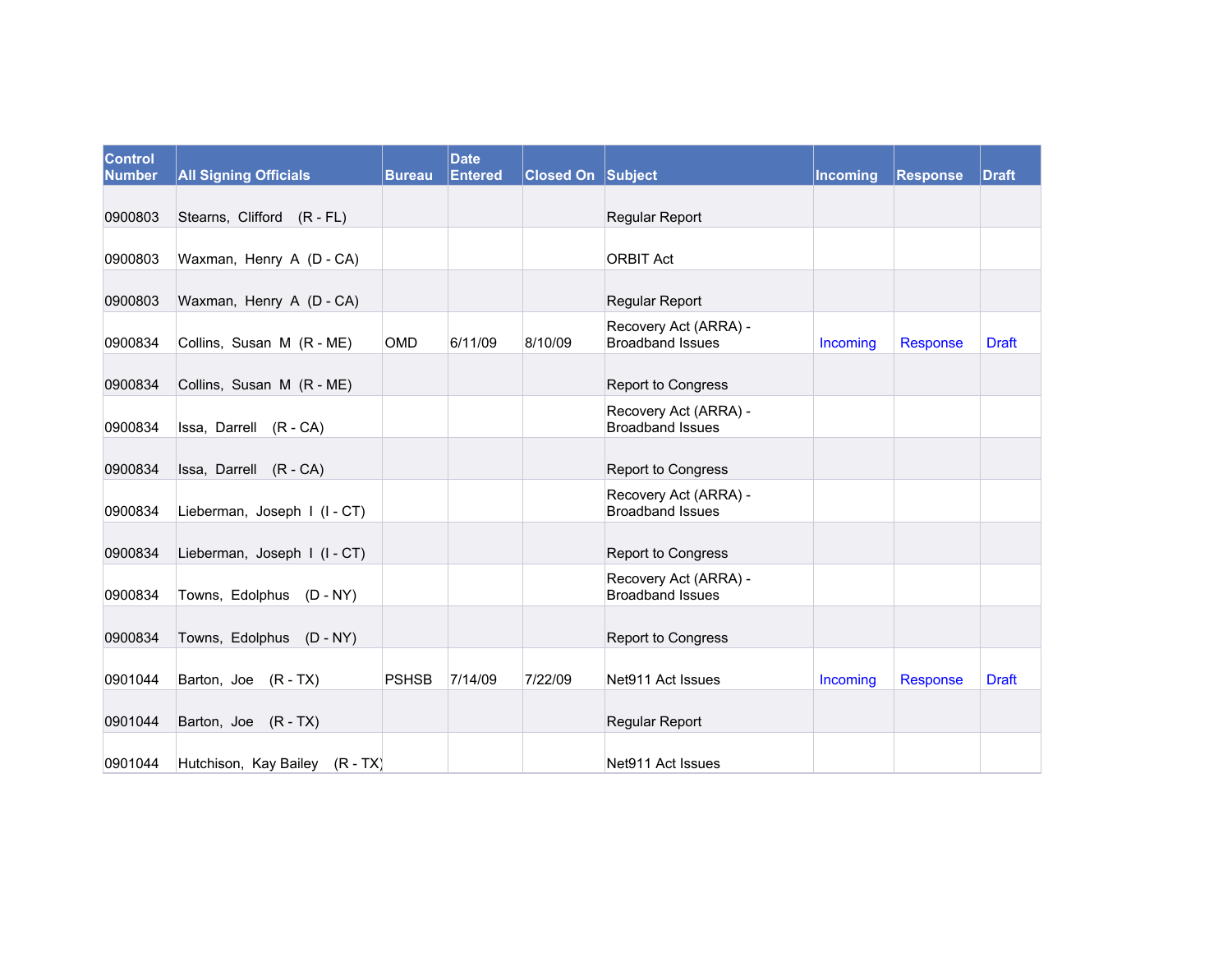| <b>Control</b><br><b>Number</b> | <b>All Signing Officials</b>   | <b>Bureau</b> | <b>Date</b><br><b>Entered</b> | <b>Closed On Subject</b> |                            | Incoming | Response | <b>Draft</b> |
|---------------------------------|--------------------------------|---------------|-------------------------------|--------------------------|----------------------------|----------|----------|--------------|
| 0901044                         | Hutchison, Kay Bailey (R - TX) |               |                               |                          | <b>Regular Report</b>      |          |          |              |
| 0901044                         | Rockefeller, John D (D - WV)   |               |                               |                          | Net911 Act Issues          |          |          |              |
| 0901044                         | Rockefeller, John D (D - WV)   |               |                               |                          | Regular Report             |          |          |              |
| 0901044                         | Waxman, Henry A (D - CA)       |               |                               |                          | Net911 Act Issues          |          |          |              |
| 0901044                         | Waxman, Henry A (D - CA)       |               |                               |                          | Regular Report             |          |          |              |
| 0901206                         | Collins, Susan M (R - ME)      | <b>OMD</b>    | 7/28/09                       | 9/25/09                  | <b>Public Safety Radio</b> | Incoming | Response | <b>Draft</b> |
| 0901206                         | Collins, Susan M (R - ME)      |               |                               |                          | Report to Congress         |          |          |              |
| 0901206                         | Issa, Darrell (R - CA)         |               |                               |                          | <b>Public Safety Radio</b> |          |          |              |
| 0901206                         | Issa, Darrell (R - CA)         |               |                               |                          | Report to Congress         |          |          |              |
| 0901206                         | Lieberman, Joseph I (I - CT)   |               |                               |                          | <b>Public Safety Radio</b> |          |          |              |
| 0901206                         | Lieberman, Joseph I (I - CT)   |               |                               |                          | Report to Congress         |          |          |              |
| 0901206                         | Towns, Edolphus (D - NY)       |               |                               |                          | Public Safety Radio        |          |          |              |
| 0901206                         | Towns, Edolphus (D - NY)       |               |                               |                          | Report to Congress         |          |          |              |
| 0901439                         | Barton, Joe (R - TX)           | <b>OLA</b>    | 9/3/09                        | 8/28/09                  | <b>Report to Congress</b>  | Incoming | Response | <b>Draft</b> |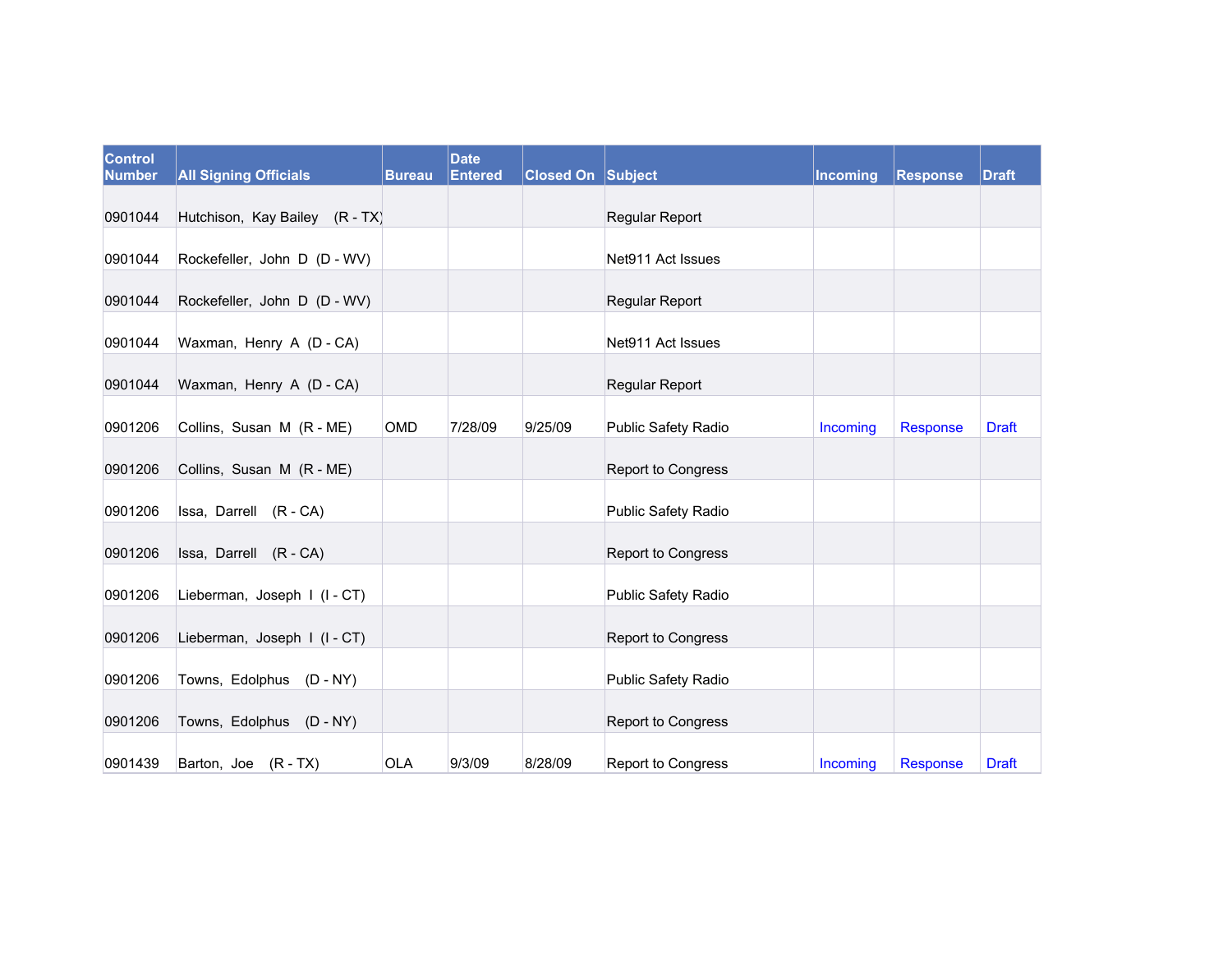| <b>Control</b><br><b>Number</b> | <b>All Signing Officials</b>   | <b>Bureau</b> | <b>Date</b><br><b>Entered</b> | <b>Closed On Subject</b> |                           | Incoming | <b>Response</b> | <b>Draft</b> |
|---------------------------------|--------------------------------|---------------|-------------------------------|--------------------------|---------------------------|----------|-----------------|--------------|
| 0901439                         | Boucher, Rick (D - VA)         |               |                               |                          | Report to Congress        |          |                 |              |
| 0901439                         | Ensign, John (R - NV)          |               |                               |                          | <b>Report to Congress</b> |          |                 |              |
| 0901439                         | Hutchison, Kay Bailey (R - TX) |               |                               |                          | Report to Congress        |          |                 |              |
| 0901439                         | Kerry, John F (D - MA)         |               |                               |                          | Report to Congress        |          |                 |              |
| 0901439                         | Pryor, Mark (D - AR)           |               |                               |                          | Report to Congress        |          |                 |              |
| 0901439                         | Rockefeller, John D (D - WV)   |               |                               |                          | Report to Congress        |          |                 |              |
| 0901439                         | Stearns, Clifford (R - FL)     |               |                               |                          | Report to Congress        |          |                 |              |
| 0901439                         | Waxman, Henry A (D - CA)       |               |                               |                          | <b>Report to Congress</b> |          |                 |              |
| 0901469                         | Barton, Joe (R-TX)             | <b>MB</b>     | 9/4/09                        | 9/4/09                   | <b>Report to Congress</b> | Incoming | Response        | <b>Draft</b> |
| 0901469                         | Boucher, Rick (D - VA)         |               |                               |                          | Report to Congress        |          |                 |              |
| 0901469                         | Cochran, Thad (R - MS)         |               |                               |                          | Report to Congress        |          |                 |              |
| 0901469                         | Collins, Susan M (R - ME)      |               |                               |                          | Report to Congress        |          |                 |              |
| 0901469                         | Dorgan, Byron L (D - ND)       |               |                               |                          | Report to Congress        |          |                 |              |
| 0901469                         | Durbin, Richard J (D - IL)     |               |                               |                          | Report to Congress        |          |                 |              |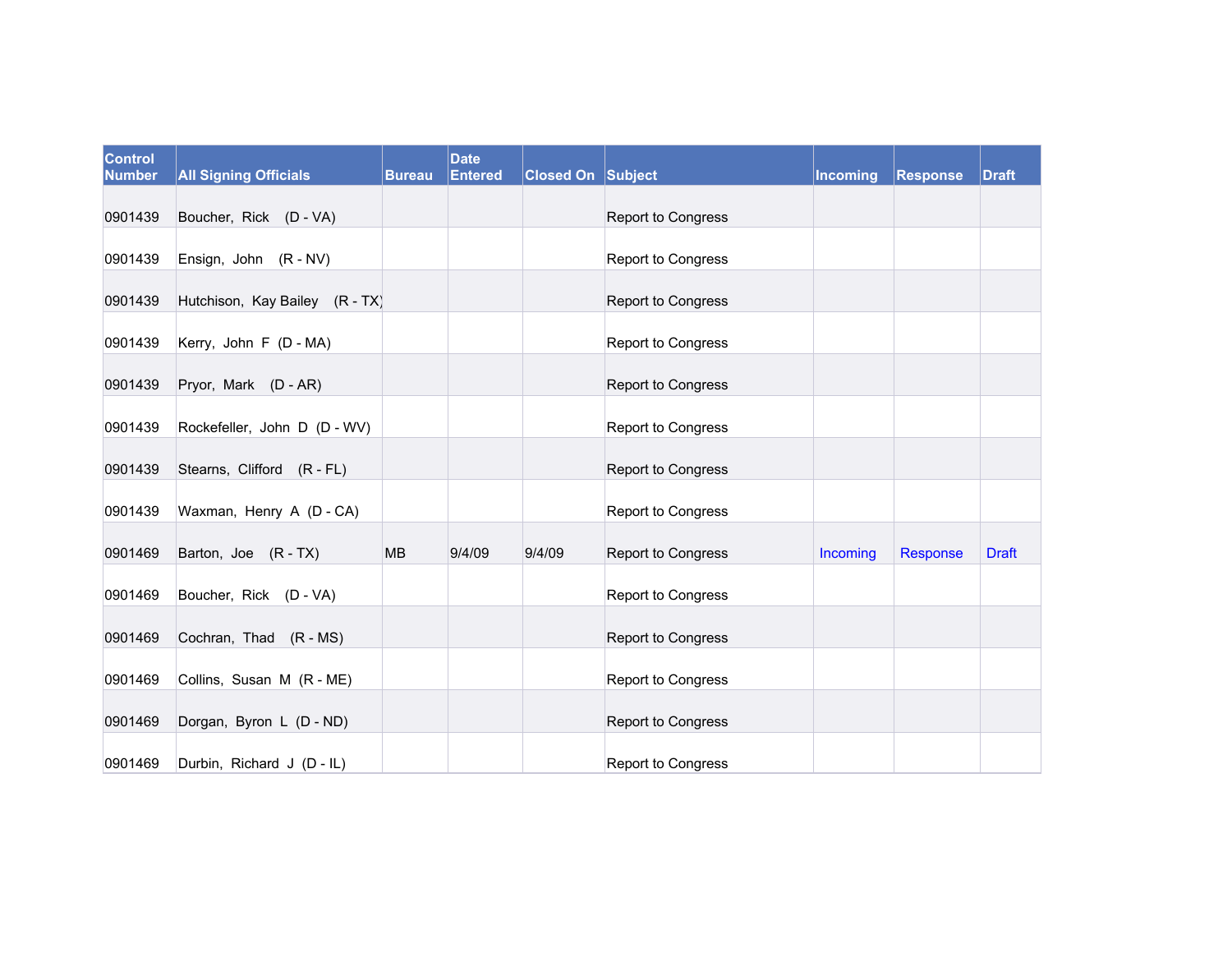| <b>Control</b><br><b>Number</b> | <b>All Signing Officials</b>   | <b>Bureau</b> | <b>Date</b><br>Entered | <b>Closed On Subject</b> |                           | Incoming | <b>Response</b> | <b>Draft</b> |
|---------------------------------|--------------------------------|---------------|------------------------|--------------------------|---------------------------|----------|-----------------|--------------|
| 0901469                         | Emerson, Jo Ann (R - MO)       |               |                        |                          | Report to Congress        |          |                 |              |
| 0901469                         | Ensign, John (R - NV)          |               |                        |                          | <b>Report to Congress</b> |          |                 |              |
| 0901469                         | Hutchison, Kay Bailey (R - TX) |               |                        |                          | Report to Congress        |          |                 |              |
| 0901469                         | Inouye, Daniel K (D - HI)      |               |                        |                          | <b>Report to Congress</b> |          |                 |              |
| 0901469                         | Kerry, John F (D - MA)         |               |                        |                          | Report to Congress        |          |                 |              |
| 0901469                         | Lewis, Jerry (R - CA)          |               |                        |                          | <b>Report to Congress</b> |          |                 |              |
| 0901469                         | Obey, David R (D - WI)         |               |                        |                          | Report to Congress        |          |                 |              |
| 0901469                         | Rockefeller, John D (D - WV)   |               |                        |                          | <b>Report to Congress</b> |          |                 |              |
| 0901469                         | Serrano, José (D - NY)         |               |                        |                          | Report to Congress        |          |                 |              |
| 0901469                         | Stearns, Clifford (R - FL)     |               |                        |                          | Report to Congress        |          |                 |              |
| 0901469                         | Waxman, Henry A (D - CA)       |               |                        |                          | Report to Congress        |          |                 |              |
| 0901856                         | Barton, Joe (R-TX)             | <b>OMD</b>    | 11/10/09               | 11/16/09                 | <b>Budget Issues</b>      | Incoming | <b>Response</b> | <b>Draft</b> |
| 0901856                         | Barton, Joe (R-TX)             |               |                        |                          | Report to Congress        |          |                 |              |
| 0901856                         | Biden, Jr., Joseph R (D - US)  |               |                        |                          | <b>Budget Issues</b>      |          |                 |              |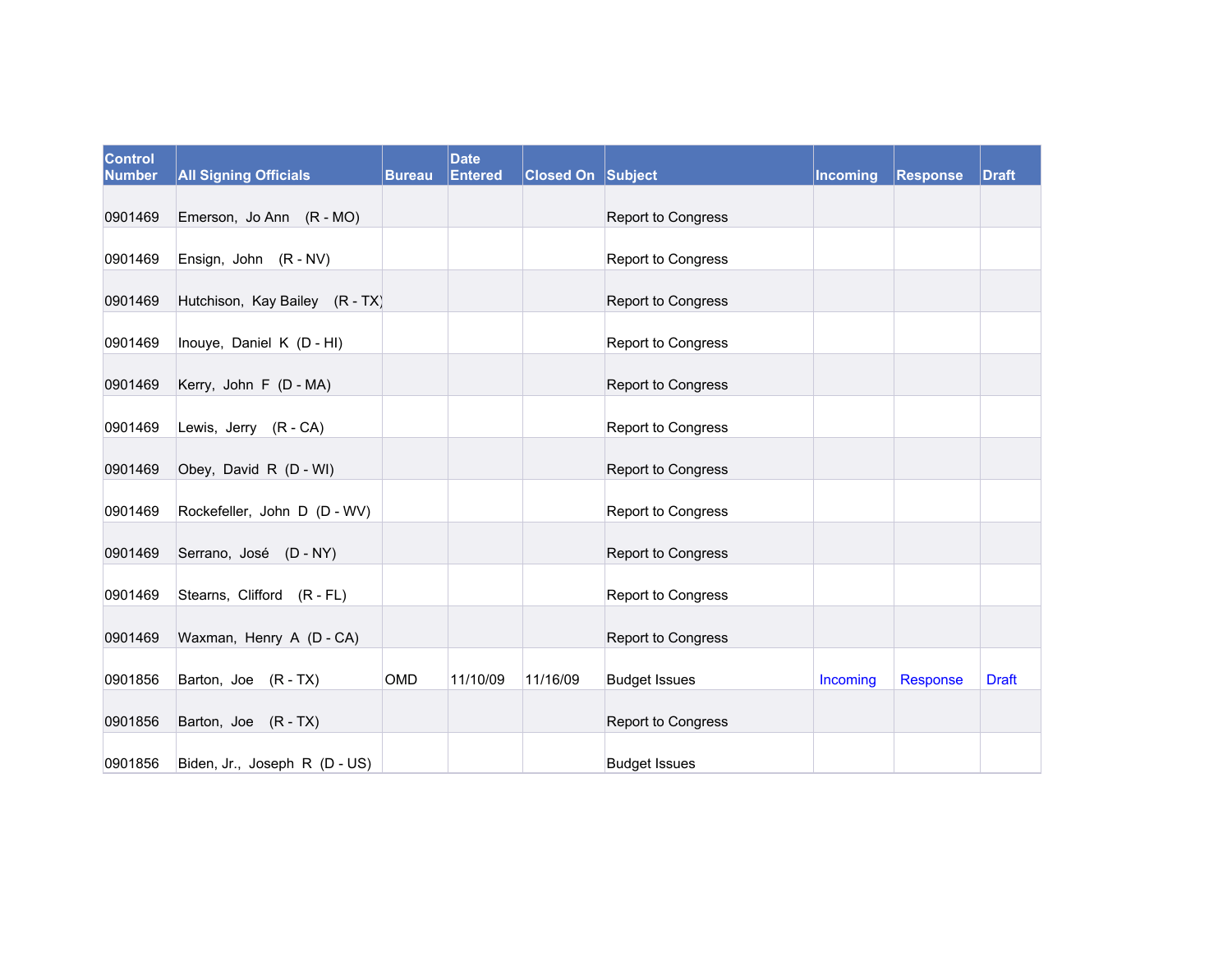| <b>Control</b><br><b>Number</b> | <b>All Signing Officials</b>  | <b>Bureau</b> | <b>Date</b><br><b>Entered</b> | Closed On Subject |                      | Incoming | <b>Response</b> | <b>Draft</b> |
|---------------------------------|-------------------------------|---------------|-------------------------------|-------------------|----------------------|----------|-----------------|--------------|
| 0901856                         | Biden, Jr., Joseph R (D - US) |               |                               |                   | Report to Congress   |          |                 |              |
| 0901856                         | Boucher, Rick (D - VA)        |               |                               |                   | <b>Budget Issues</b> |          |                 |              |
| 0901856                         | Boucher, Rick (D - VA)        |               |                               |                   | Report to Congress   |          |                 |              |
| 0901856                         | Cochran, Thad (R - MS)        |               |                               |                   | <b>Budget Issues</b> |          |                 |              |
| 0901856                         | Cochran, Thad (R - MS)        |               |                               |                   | Report to Congress   |          |                 |              |
| 0901856                         | Collins, Susan M (R - ME)     |               |                               |                   | <b>Budget Issues</b> |          |                 |              |
| 0901856                         | Collins, Susan M (R - ME)     |               |                               |                   | Report to Congress   |          |                 |              |
| 0901856                         | Conrad, Kent (D - ND)         |               |                               |                   | <b>Budget Issues</b> |          |                 |              |
| 0901856                         | Conrad, Kent (D - ND)         |               |                               |                   | Report to Congress   |          |                 |              |
| 0901856                         | Durbin, Richard J (D - IL)    |               |                               |                   | <b>Budget Issues</b> |          |                 |              |
| 0901856                         | Durbin, Richard J (D - IL)    |               |                               |                   | Report to Congress   |          |                 |              |
| 0901856                         | Emerson, Jo Ann (R - MO)      |               |                               |                   | <b>Budget Issues</b> |          |                 |              |
| 0901856                         | Emerson, Jo Ann (R - MO)      |               |                               |                   | Report to Congress   |          |                 |              |
| 0901856                         | Ensign, John (R - NV)         |               |                               |                   | <b>Budget Issues</b> |          |                 |              |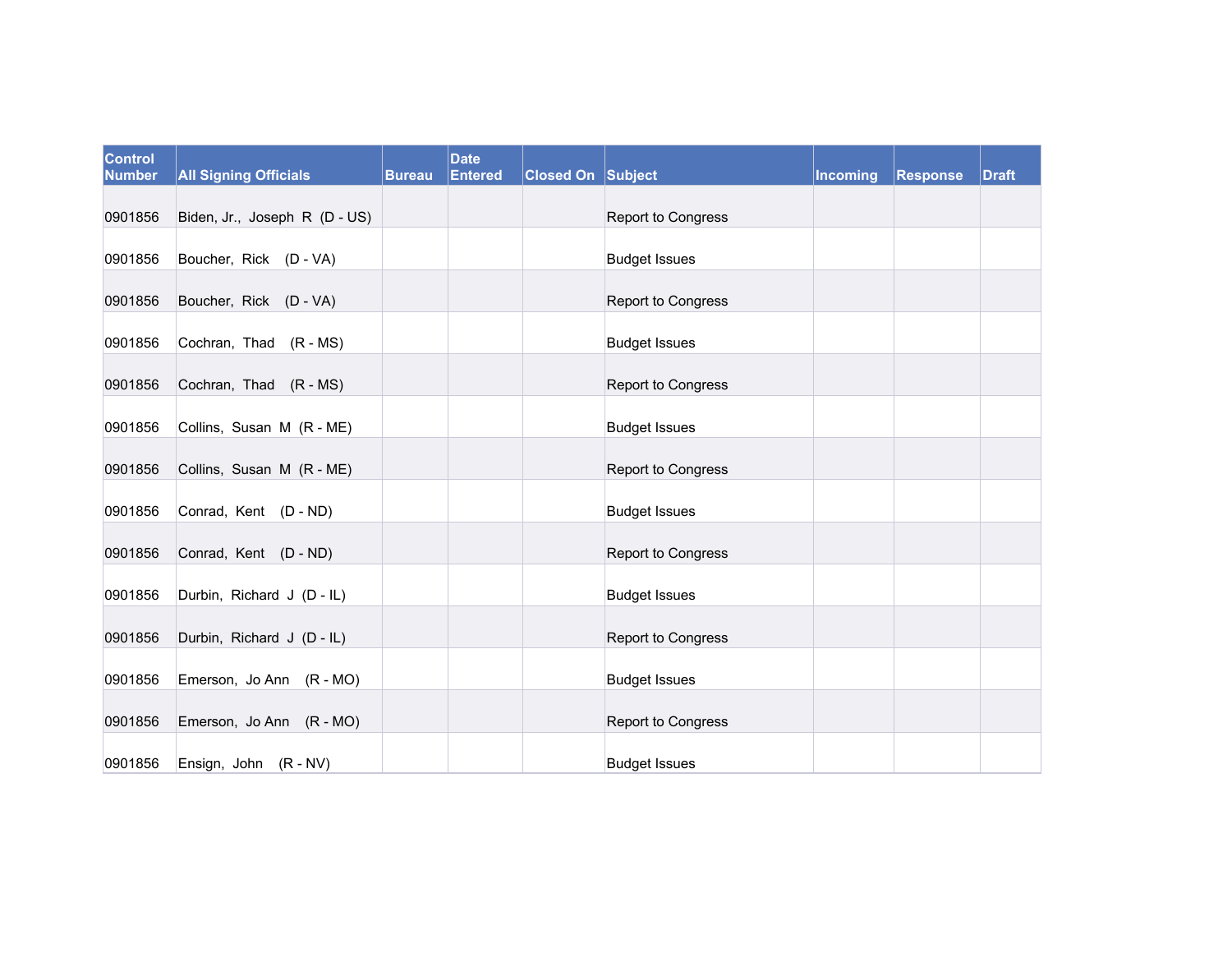| <b>Control</b><br><b>Number</b> | <b>All Signing Officials</b>   | <b>Bureau</b> | <b>Date</b><br><b>Entered</b> | Closed On Subject |                      | Incoming | <b>Response</b> | <b>Draft</b> |
|---------------------------------|--------------------------------|---------------|-------------------------------|-------------------|----------------------|----------|-----------------|--------------|
| 0901856                         | Ensign, John (R - NV)          |               |                               |                   | Report to Congress   |          |                 |              |
| 0901856                         | Gregg, Judd (R - NH)           |               |                               |                   | <b>Budget Issues</b> |          |                 |              |
| 0901856                         | Gregg, Judd (R - NH)           |               |                               |                   | Report to Congress   |          |                 |              |
| 0901856                         | Hutchison, Kay Bailey (R - TX) |               |                               |                   | <b>Budget Issues</b> |          |                 |              |
| 0901856                         | Hutchison, Kay Bailey (R - TX) |               |                               |                   | Report to Congress   |          |                 |              |
| 0901856                         | Inouye, Daniel K (D - HI)      |               |                               |                   | <b>Budget Issues</b> |          |                 |              |
| 0901856                         | Inouye, Daniel K (D - HI)      |               |                               |                   | Report to Congress   |          |                 |              |
| 0901856                         | Issa, Darrell (R - CA)         |               |                               |                   | <b>Budget Issues</b> |          |                 |              |
| 0901856                         | Issa, Darrell (R-CA)           |               |                               |                   | Report to Congress   |          |                 |              |
| 0901856                         | Kerry, John F (D - MA)         |               |                               |                   | <b>Budget Issues</b> |          |                 |              |
| 0901856                         | Kerry, John F (D - MA)         |               |                               |                   | Report to Congress   |          |                 |              |
| 0901856                         | Lewis, Jerry (R - CA)          |               |                               |                   | <b>Budget Issues</b> |          |                 |              |
| 0901856                         | Lewis, Jerry (R - CA)          |               |                               |                   | Report to Congress   |          |                 |              |
| 0901856                         | Lieberman, Joseph I (I-CT)     |               |                               |                   | <b>Budget Issues</b> |          |                 |              |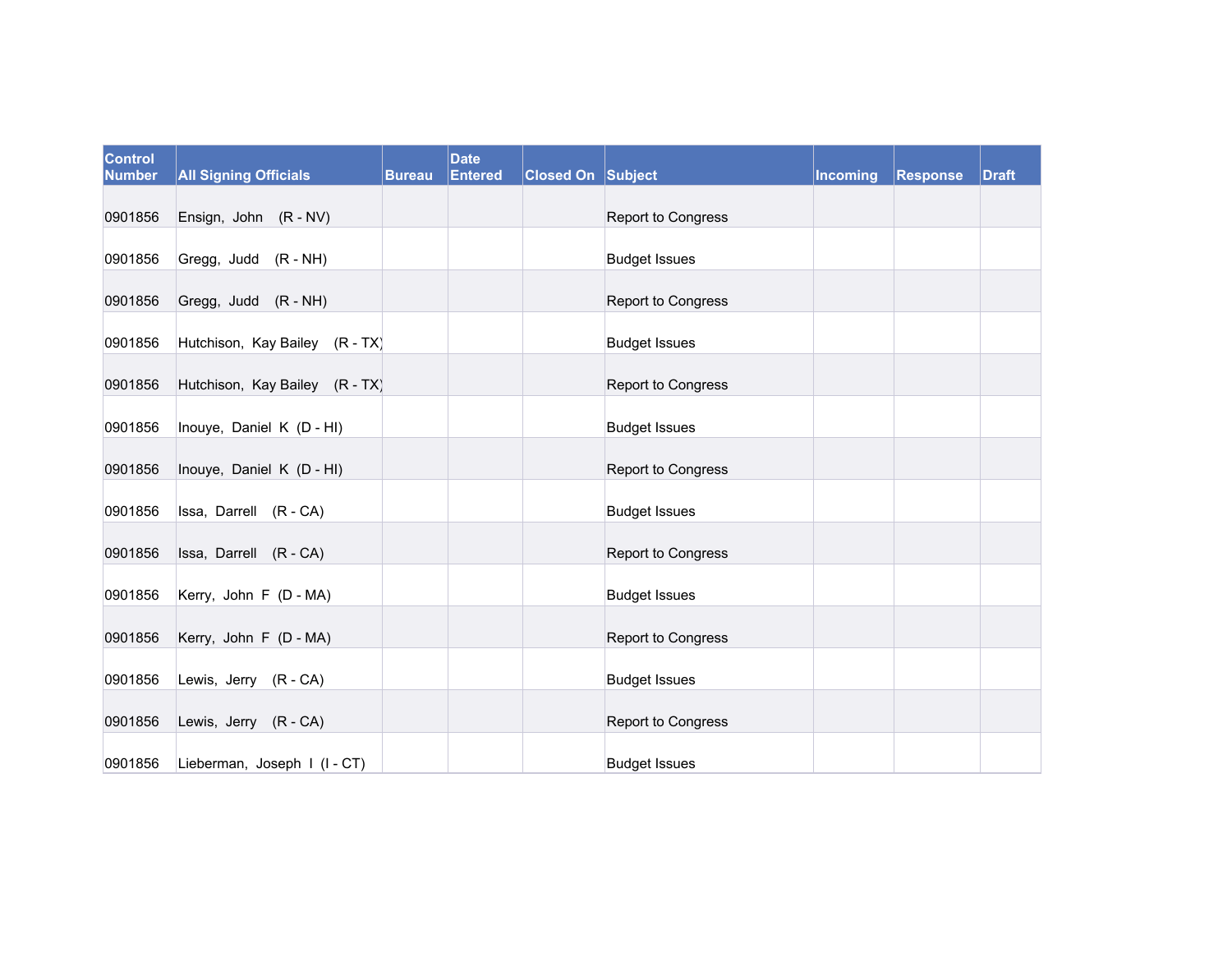| <b>Control</b><br><b>Number</b> | <b>All Signing Officials</b> | <b>Bureau</b> | <b>Date</b><br><b>Entered</b> | Closed On Subject |                      | Incoming | <b>Response</b> | <b>Draft</b> |
|---------------------------------|------------------------------|---------------|-------------------------------|-------------------|----------------------|----------|-----------------|--------------|
| 0901856                         | Lieberman, Joseph I (I-CT)   |               |                               |                   | Report to Congress   |          |                 |              |
| 0901856                         | Obey, David R (D - WI)       |               |                               |                   | <b>Budget Issues</b> |          |                 |              |
| 0901856                         | Obey, David R (D - WI)       |               |                               |                   | Report to Congress   |          |                 |              |
| 0901856                         | Pelosi, Nancy (D - CA)       |               |                               |                   | <b>Budget Issues</b> |          |                 |              |
| 0901856                         | Pelosi, Nancy (D - CA)       |               |                               |                   | Report to Congress   |          |                 |              |
| 0901856                         | Rockefeller, John D (D - WV) |               |                               |                   | <b>Budget Issues</b> |          |                 |              |
| 0901856                         | Rockefeller, John D (D - WV) |               |                               |                   | Report to Congress   |          |                 |              |
| 0901856                         | Ryan, Paul D (R - WI)        |               |                               |                   | <b>Budget Issues</b> |          |                 |              |
| 0901856                         | Ryan, Paul D (R - WI)        |               |                               |                   | Report to Congress   |          |                 |              |
| 0901856                         | Serrano, José (D - NY)       |               |                               |                   | <b>Budget Issues</b> |          |                 |              |
| 0901856                         | Serrano, José (D - NY)       |               |                               |                   | Report to Congress   |          |                 |              |
| 0901856                         | Spratt, John M (D - SC)      |               |                               |                   | <b>Budget Issues</b> |          |                 |              |
| 0901856                         | Spratt, John M (D - SC)      |               |                               |                   | Report to Congress   |          |                 |              |
| 0901856                         | Stearns, Clifford (R - FL)   |               |                               |                   | <b>Budget Issues</b> |          |                 |              |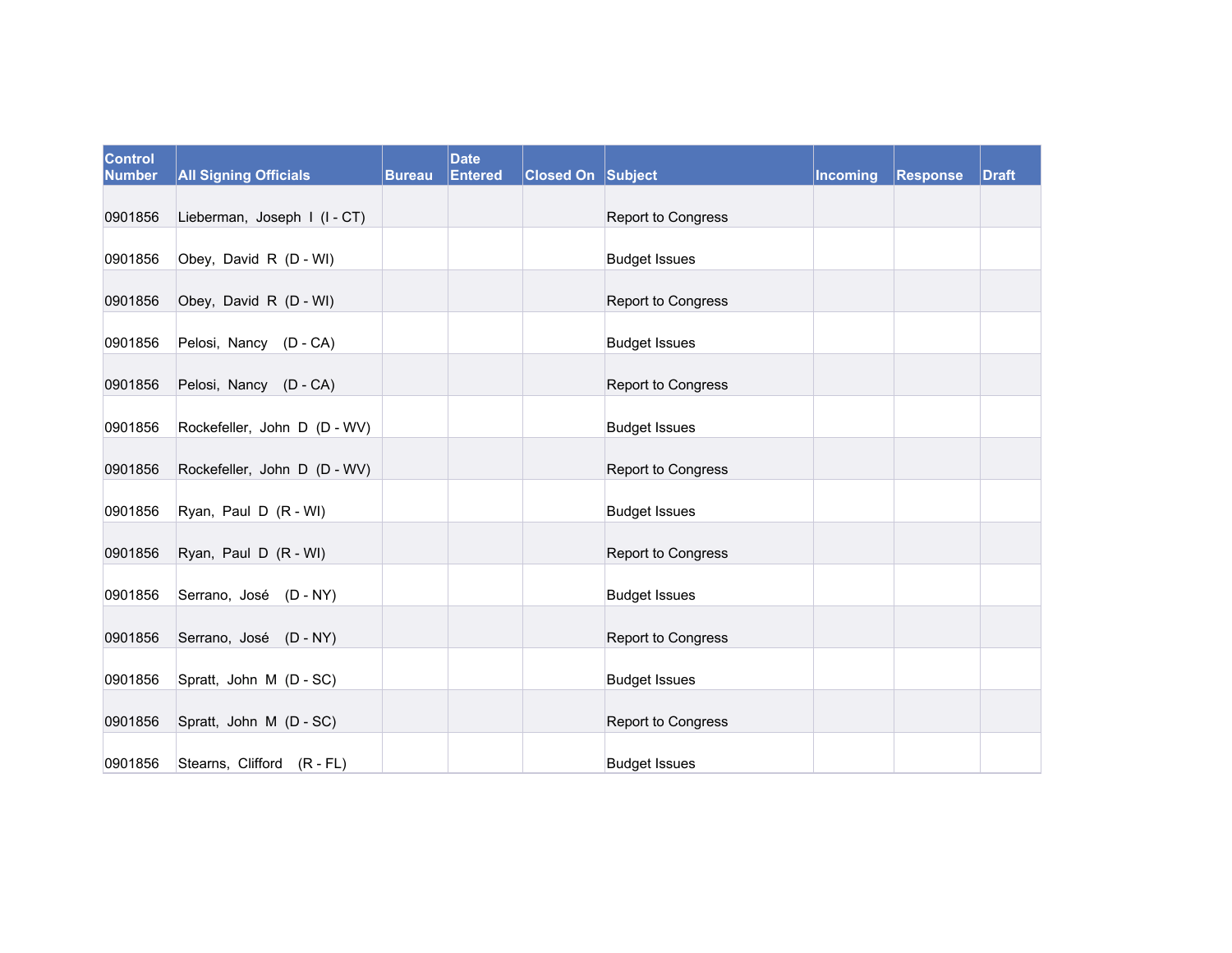| <b>Control</b><br><b>Number</b> | <b>All Signing Officials</b>   | <b>Bureau</b> | <b>Date</b><br><b>Entered</b> | <b>Closed On Subject</b> |                      | <b>Incoming</b> | <b>Response</b> | <b>Draft</b> |
|---------------------------------|--------------------------------|---------------|-------------------------------|--------------------------|----------------------|-----------------|-----------------|--------------|
| 0901856                         | Stearns, Clifford (R - FL)     |               |                               |                          | Report to Congress   |                 |                 |              |
| 0901856                         | Towns, Edolphus (D - NY)       |               |                               |                          | <b>Budget Issues</b> |                 |                 |              |
| 0901856                         | Towns, Edolphus (D - NY)       |               |                               |                          | Report to Congress   |                 |                 |              |
| 0901856                         | Waxman, Henry A (D - CA)       |               |                               |                          | <b>Budget Issues</b> |                 |                 |              |
| 0901856                         | Waxman, Henry A (D - CA)       |               |                               |                          | Report to Congress   |                 |                 |              |
| 0901857                         | Barton, Joe (R-TX)             | OMD           | 11/10/09                      | 11/23/09                 | Regular Report       | Incoming        | Response        | <b>Draft</b> |
| 0901857                         | Boucher, Rick (D - VA)         |               |                               |                          | Regular Report       |                 |                 |              |
| 0901857                         | Cochran, Thad (R - MS)         |               |                               |                          | Regular Report       |                 |                 |              |
| 0901857                         | Collins, Susan M (R - ME)      |               |                               |                          | Regular Report       |                 |                 |              |
| 0901857                         | Durbin, Richard J (D - IL)     |               |                               |                          | Regular Report       |                 |                 |              |
| 0901857                         | Emerson, Jo Ann (R - MO)       |               |                               |                          | Regular Report       |                 |                 |              |
| 0901857                         | Ensign, John (R - NV)          |               |                               |                          | Regular Report       |                 |                 |              |
| 0901857                         | Hutchison, Kay Bailey (R - TX) |               |                               |                          | Regular Report       |                 |                 |              |
| 0901857                         | Inouye, Daniel K (D - HI)      |               |                               |                          | Regular Report       |                 |                 |              |